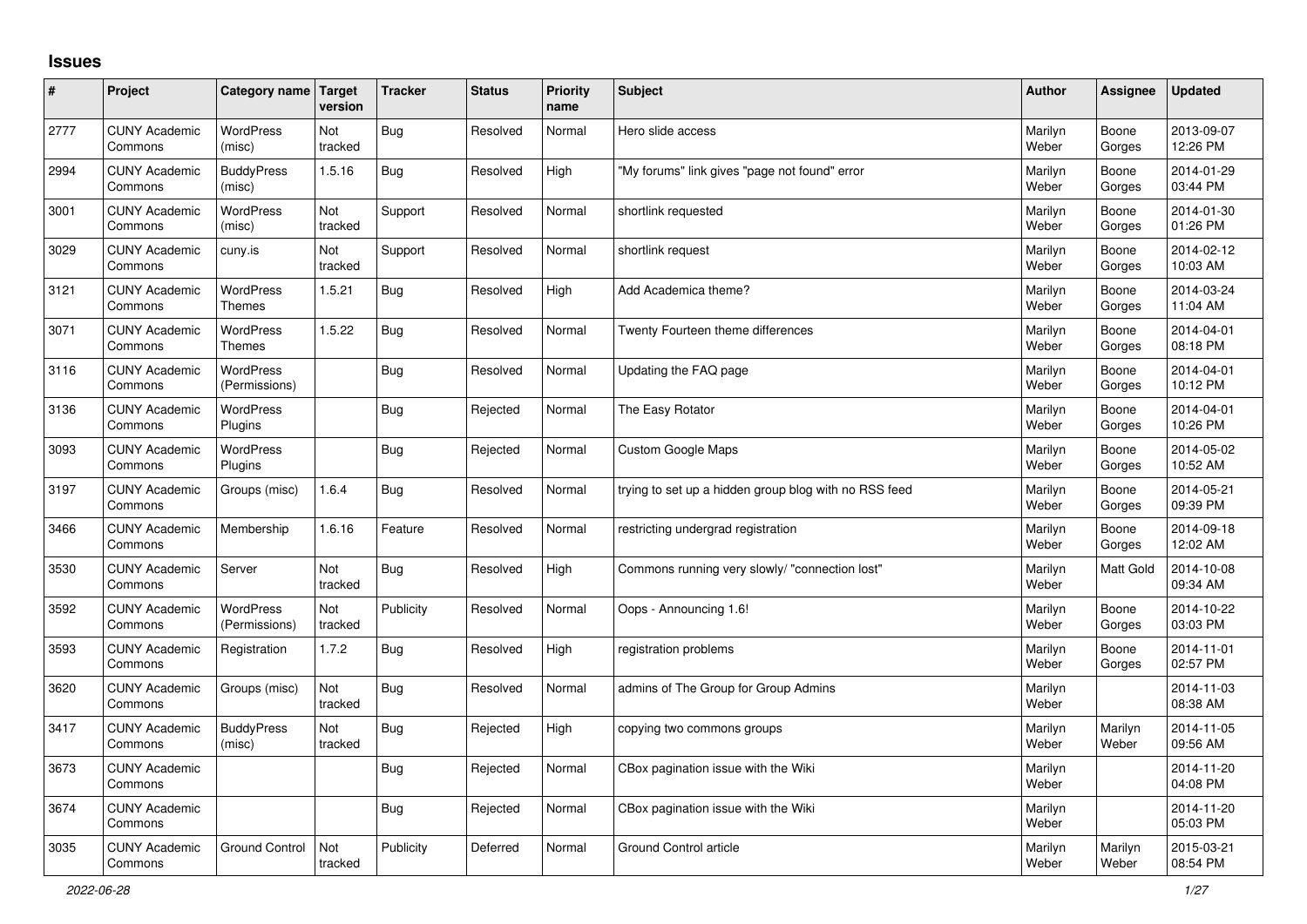| $\sharp$ | Project                         | Category name                | <b>Target</b><br>version | <b>Tracker</b> | <b>Status</b> | <b>Priority</b><br>name | <b>Subject</b>                                             | <b>Author</b>    | Assignee            | <b>Updated</b>         |
|----------|---------------------------------|------------------------------|--------------------------|----------------|---------------|-------------------------|------------------------------------------------------------|------------------|---------------------|------------------------|
| 3036     | <b>CUNY Academic</b><br>Commons | <b>Ground Control</b>        | Not<br>tracked           | Publicity      | Deferred      | Normal                  | <b>Ground Control</b>                                      | Marilyn<br>Weber | Dominic<br>Giglio   | 2015-03-21<br>09:10 PM |
| 3533     | <b>CUNY Academic</b><br>Commons | Group<br>Invitations         | 1.7.8                    | <b>Bug</b>     | Resolved      | Low                     | Trying to invite member to a new group                     | Marilyn<br>Weber | Boone<br>Gorges     | 2015-04-01<br>09:13 PM |
| 4013     | <b>CUNY Academic</b><br>Commons |                              |                          | <b>Bug</b>     | Duplicate     | Normal                  | Math question?                                             | Marilyn<br>Weber |                     | 2015-04-22<br>04:05 PM |
| 4012     | <b>CUNY Academic</b><br>Commons |                              | 1.7.20                   | <b>Bug</b>     | Resolved      | Normal                  | Two users reporting same Forbidden 403 error message.      | Marilyn<br>Weber |                     | 2015-05-01<br>08:13 PM |
| 4102     | <b>CUNY Academic</b><br>Commons | User<br>Experience           | 1.8.1                    | Design/UX      | Resolved      | Normal                  | Username rules                                             | Marilyn<br>Weber | Samantha<br>Raddatz | 2015-06-01<br>01:23 PM |
| 4496     | <b>CUNY Academic</b><br>Commons | cuny.is                      | 1.8.9                    | <b>Bug</b>     | Resolved      | Normal                  | Quick links broken?                                        | Marilyn<br>Weber | Boone<br>Gorges     | 2015-08-28<br>10:39 AM |
| 4542     | <b>CUNY Academic</b><br>Commons | <b>WordPress</b><br>Plugins  | 1.8.10                   | Bug            | Resolved      | Normal                  | Emailing group users problem                               | Marilyn<br>Weber | Boone<br>Gorges     | 2015-09-11<br>11:16 AM |
| 4649     | <b>CUNY Academic</b><br>Commons | Registration                 | Not<br>tracked           | Bug            | Resolved      | Urgent                  | Submit button has disappeared                              | Marilyn<br>Weber | Boone<br>Gorges     | 2015-09-22<br>11:47 AM |
| 4734     | <b>CUNY Academic</b><br>Commons | <b>BuddyPress</b><br>Docs    | 1.8.13                   | Bug            | Resolved      | High                    | Problems with "Create New Doc"                             | Marilyn<br>Weber | Boone<br>Gorges     | 2015-10-09<br>07:53 AM |
| 4340     | <b>CUNY Academic</b><br>Commons | WordPress -<br>Media         | 1.8.14                   | Feature        | Resolved      | Normal                  | embedding a video                                          | Marilyn<br>Weber | Daniel<br>Jones     | 2015-10-20<br>12:01 AM |
| 4880     | <b>CUNY Academic</b><br>Commons | Password<br>Reset            | Not<br>tracked           | Support        | Resolved      | High                    | CUNY Central person having password trouble                | Marilyn<br>Weber |                     | 2015-11-10<br>12:40 PM |
| 4834     | <b>CUNY Academic</b><br>Commons | <b>Blogs</b><br>(BuddyPress) |                          | <b>Bug</b>     | Resolved      | Normal                  | Admin invite problem                                       | Marilyn<br>Weber | Boone<br>Gorges     | 2015-11-13<br>12:25 PM |
| 4918     | <b>CUNY Academic</b><br>Commons | ZenDesk                      | Not<br>tracked           | Bug            | Resolved      | High                    | Re-directing Help Requests                                 | Marilyn<br>Weber | Raymond<br>Hoh      | 2015-11-23<br>11:15 AM |
| 4962     | <b>CUNY Academic</b><br>Commons | Events                       | 1.8.18                   | <b>Bug</b>     | Resolved      | High                    | Problems with text entry field in the Events Calendar      | Marilyn<br>Weber | Raymond<br>Hoh      | 2015-12-01<br>06:57 PM |
| 4657     | <b>CUNY Academic</b><br>Commons | Group Forums                 | 1.8.18                   | <b>Bug</b>     | Resolved      | High                    | Submit button disappears in new post mode in forum         | Marilyn<br>Weber | Raymond<br>Hoh      | 2015-12-01<br>11:15 PM |
| 4881     | <b>CUNY Academic</b><br>Commons | ZenDesk                      | Not<br>tracked           | <b>Bug</b>     | Resolved      | Normal                  | ZenDesk emails not being sent                              | Marilyn<br>Weber |                     | 2015-12-07<br>01:34 AM |
| 5019     | <b>CUNY Academic</b><br>Commons | Registration                 | Not<br>tracked           | Support        | Resolved      | Normal                  | Forgotten password for user with new email address         | Marilyn<br>Weber | Marilyn<br>Weber    | 2015-12-11<br>04:18 PM |
| 5036     | <b>CUNY Academic</b><br>Commons | WordPress<br>Plugins         | 1.9.1.1                  | Feature        | Resolved      | Normal                  | <b>Embeds request</b>                                      | Marilyn<br>Weber | Boone<br>Gorges     | 2015-12-18<br>10:12 PM |
| 5037     | <b>CUNY Academic</b><br>Commons | Registration                 | Not<br>tracked           | Support        | Resolved      | Normal                  | Another Forgotten password for user with new email address | Marilyn<br>Weber | Boone<br>Gorges     | 2015-12-22<br>05:24 PM |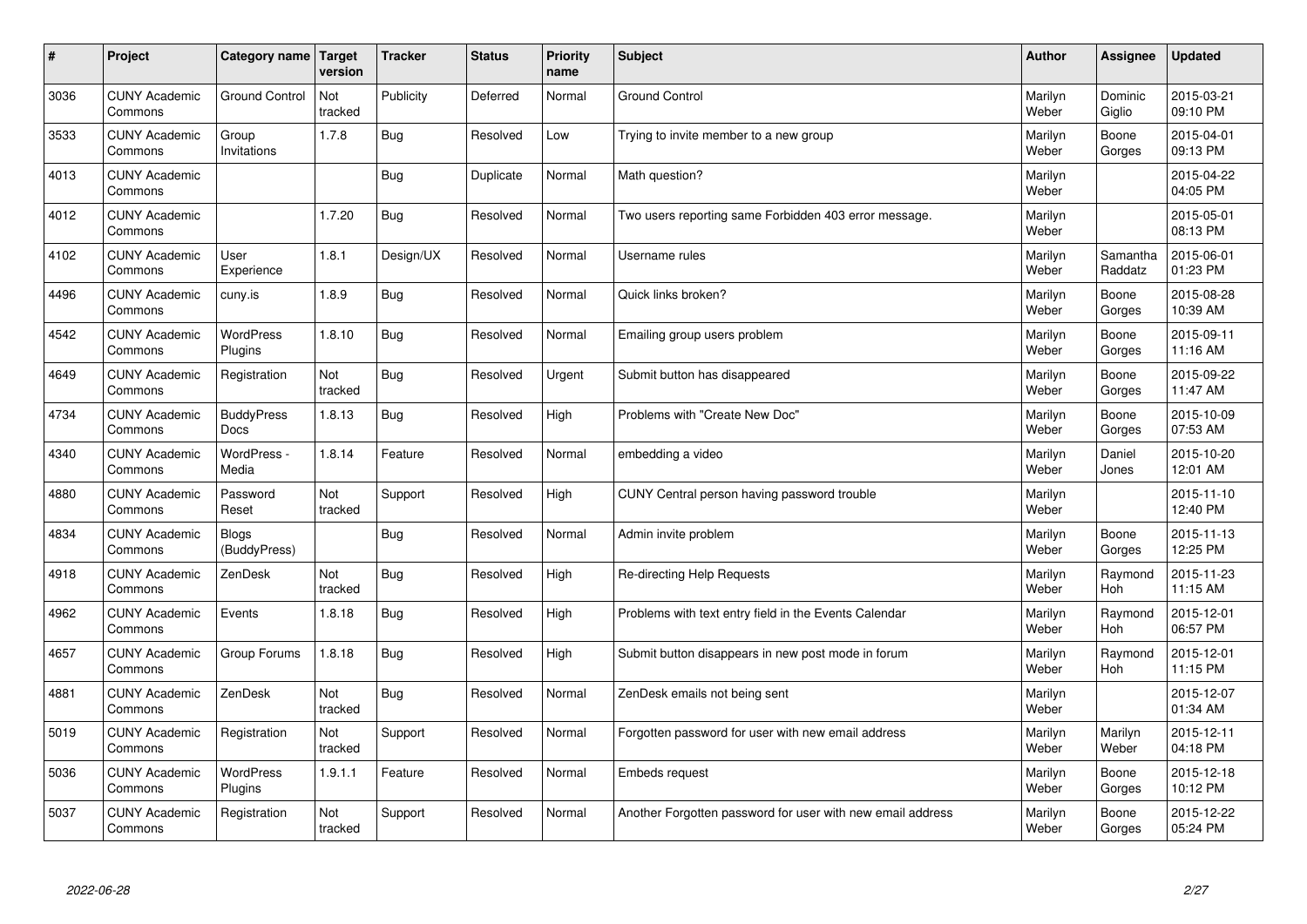| $\vert$ # | <b>Project</b>                  | Category name                     | <b>Target</b><br>version | <b>Tracker</b> | <b>Status</b> | <b>Priority</b><br>name | <b>Subject</b>                                                                                                                                  | <b>Author</b>    | Assignee            | <b>Updated</b>         |
|-----------|---------------------------------|-----------------------------------|--------------------------|----------------|---------------|-------------------------|-------------------------------------------------------------------------------------------------------------------------------------------------|------------------|---------------------|------------------------|
| 5072      | <b>CUNY Academic</b><br>Commons |                                   |                          | Feature        | Duplicate     | Normal                  | redirect shortcode handler                                                                                                                      | Marilyn<br>Weber | Boone<br>Gorges     | 2016-01-07<br>12:34 PM |
| 4997      | <b>CUNY Academic</b><br>Commons | <b>WordPress</b><br>Plugins       | 1.9.4                    | Feature        | Resolved      | Normal                  | ability to embed maps from StoryMapJS?                                                                                                          | Marilyn<br>Weber | Boone<br>Gorges     | 2016-01-07<br>12:34 PM |
| 4831      | <b>CUNY Academic</b><br>Commons | <b>Public Portfolio</b>           | 1.9.4                    | <b>Bug</b>     | Resolved      | Normal                  | User cannot update profile                                                                                                                      | Marilyn<br>Weber | Boone<br>Gorges     | 2016-01-11<br>10:46 PM |
| 5083      | <b>CUNY Academic</b><br>Commons | <b>WordPress</b><br>Plugins       | 1.9.5                    | Support        | Rejected      | Normal                  | creating a shortcode for the iframe code of the google form                                                                                     | Marilyn<br>Weber | Marilyn<br>Weber    | 2016-01-12<br>04:25 PM |
| 5059      | <b>CUNY Academic</b><br>Commons |                                   | Not<br>tracked           | <b>Bug</b>     | Resolved      | Normal                  | Instagram embed?                                                                                                                                | Marilyn<br>Weber |                     | 2016-01-26<br>12:05 AM |
| 4577      | <b>CUNY Academic</b><br>Commons | Registration                      | Not<br>tracked           | <b>Bug</b>     | Resolved      | Normal                  | New users are not getting their email verification                                                                                              | Marilyn<br>Weber | Boone<br>Gorges     | 2016-01-26<br>03:30 PM |
| 3041      | <b>CUNY Academic</b><br>Commons | <b>Ground Control</b>             | Not<br>tracked           | Publicity      | Resolved      | Normal                  | <b>Ground Control</b>                                                                                                                           | Marilyn<br>Weber | Chris Stein         | 2016-01-26<br>04:52 PM |
| 3038      | <b>CUNY Academic</b><br>Commons | <b>Ground Control</b>             | Not<br>tracked           | Publicity      | Resolved      | Normal                  | <b>Ground Control</b>                                                                                                                           | Marilyn<br>Weber | Matt Gold           | 2016-01-26<br>05:10 PM |
| 3040      | <b>CUNY Academic</b><br>Commons | <b>Ground Control</b>             | Not<br>tracked           | Publicity      | Resolved      | Normal                  | <b>Ground Control</b>                                                                                                                           | Marilyn<br>Weber | Micki<br>Kaufman    | 2016-01-26<br>05:16 PM |
| 3039      | <b>CUNY Academic</b><br>Commons | <b>Ground Control</b>             | Not<br>tracked           | Publicity      | Resolved      | Normal                  | <b>Ground Control</b>                                                                                                                           | Marilyn<br>Weber | Sarah<br>Morgano    | 2016-01-26<br>05:19 PM |
| 3037      | <b>CUNY Academic</b><br>Commons | <b>Ground Control</b>             | Not<br>tracked           | Publicity      | Resolved      | Normal                  | <b>Ground Control</b>                                                                                                                           | Marilyn<br>Weber | scott voth          | 2016-01-26<br>05:23 PM |
| 5177      | <b>CUNY Academic</b><br>Commons | Toolbar                           | 1.9.6                    | <b>Bug</b>     | Resolved      | Normal                  | No "My Papers" tab                                                                                                                              | Marilyn<br>Weber | Raymond<br>Hoh      | 2016-01-29<br>08:37 AM |
| 5176      | <b>CUNY Academic</b><br>Commons | <b>Public Portfolio</b>           | 1.9.6                    | <b>Bug</b>     | Resolved      | Normal                  | Widgets in Profile not saving                                                                                                                   | Marilyn<br>Weber | Boone<br>Gorges     | 2016-02-01<br>11:07 AM |
| 5051      | <b>CUNY Academic</b><br>Commons | Social Paper                      |                          | Feature        | Rejected      | Low                     | Visual cues for comments (SP suggestion #2)                                                                                                     | Marilyn<br>Weber | Samantha<br>Raddatz | 2016-02-10<br>10:01 AM |
| 5052      | <b>CUNY Academic</b><br>Commons | Social Paper                      | Future<br>release        | Feature        | <b>New</b>    | Low                     | Sentence by sentence or line by line comments (SP suggestion #3)                                                                                | Marilyn<br>Weber | Boone<br>Gorges     | 2016-02-11<br>10:24 PM |
| 5058      | <b>CUNY Academic</b><br>Commons | Social Paper                      | Future<br>release        | Feature        | <b>New</b>    | Low                     | Can there be a clearer signal that even when comments have already<br>been made you add comments by clicking on the side? (SP suggestion<br>#5) | Marilyn<br>Weber | Samantha<br>Raddatz | 2016-02-11<br>10:24 PM |
| 5205      | <b>CUNY Academic</b><br>Commons | Social Paper                      | Future<br>release        | Feature        | <b>New</b>    | Normal                  | Social Paper folders                                                                                                                            | Marilyn<br>Weber |                     | 2016-02-11<br>10:24 PM |
| 5184      | <b>CUNY Academic</b><br>Commons | Social Paper                      |                          | Bug            | Rejected      | Normal                  | Problem linking SP to a group                                                                                                                   | Marilyn<br>Weber | Boone<br>Gorges     | 2016-02-21<br>12:27 PM |
| 4965      | <b>CUNY Academic</b><br>Commons | <b>WordPress</b><br><b>Themes</b> | Not<br>tracked           | Feature        | Resolved      | Normal                  | Theme requested                                                                                                                                 | Marilyn<br>Weber | Boone<br>Gorges     | 2016-02-24<br>09:46 PM |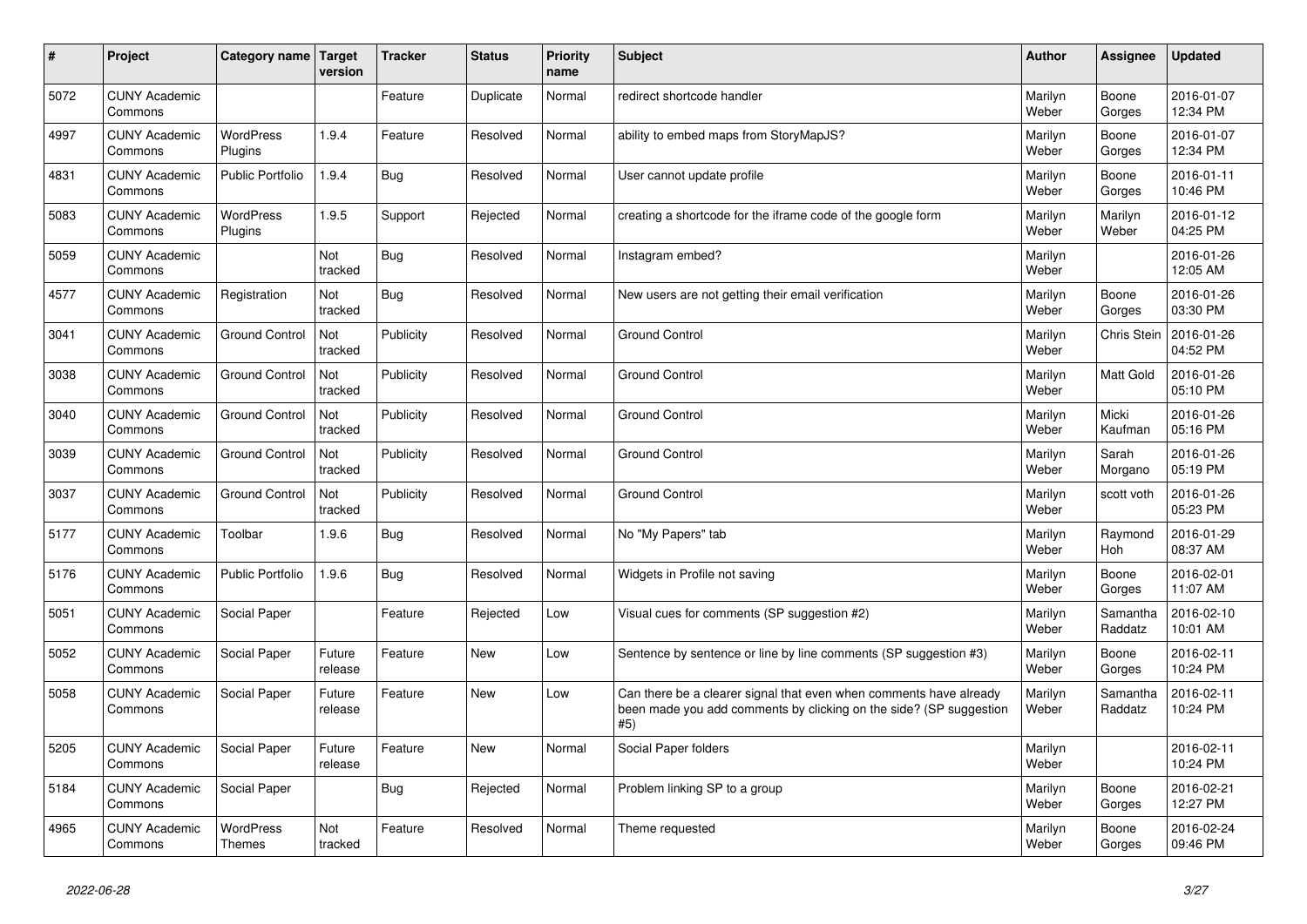| $\vert$ # | Project                         | Category name                     | <b>Target</b><br>version | <b>Tracker</b> | <b>Status</b> | Priority<br>name | <b>Subject</b>                                                  | <b>Author</b>    | Assignee            | <b>Updated</b>         |
|-----------|---------------------------------|-----------------------------------|--------------------------|----------------|---------------|------------------|-----------------------------------------------------------------|------------------|---------------------|------------------------|
| 5282      | <b>CUNY Academic</b><br>Commons | Social Paper                      | Future<br>release        | <b>Bug</b>     | <b>New</b>    | Normal           | Replying via email directs to paper but not individual comment. | Marilyn<br>Weber | Raymond<br>Hoh      | 2016-03-02<br>01:48 PM |
| 3138      | <b>CUNY Academic</b><br>Commons | Documentation                     | Not<br>tracked           | <b>Bug</b>     | Resolved      | Normal           | Codex documentation                                             | Marilyn<br>Weber | scott voth          | 2016-03-04<br>08:49 AM |
| 5302      | <b>CUNY Academic</b><br>Commons | <b>WordPress</b><br>Plugins       | 1.9.10                   | Feature        | Resolved      | Normal           | request for WP Gallery Custom Links plug-in                     | Marilyn<br>Weber | Boone<br>Gorges     | 2016-03-11<br>09:20 PM |
| 5346      | <b>CUNY Academic</b><br>Commons | Toolbar                           | 1.9.11                   | <b>Bug</b>     | Resolved      | Normal           | possible dynamic HTML code bug?                                 | Marilyn<br>Weber | Boone<br>Gorges     | 2016-03-22<br>10:53 AM |
| 5396      | <b>CUNY Academic</b><br>Commons |                                   |                          | Outreach       | Resolved      | Urgent           | Add CUNY Central to the survey choices?                         | Marilyn<br>Weber | Samantha<br>Raddatz | 2016-03-31<br>01:38 PM |
| 5435      | <b>CUNY Academic</b><br>Commons |                                   | Not<br>tracked           | <b>Bug</b>     | Resolved      | Urgent           | Can't see the dashboard                                         | Marilyn<br>Weber |                     | 2016-04-12<br>11:33 AM |
| 5397      | <b>CUNY Academic</b><br>Commons | Social Paper                      | Future<br>release        | Feature        | <b>New</b>    | Normal           | frustrating to have to enable/disable in SP                     | Marilyn<br>Weber | Samantha<br>Raddatz | 2016-04-20<br>03:39 PM |
| 5053      | <b>CUNY Academic</b><br>Commons | Social Paper                      | Future<br>release        | Feature        | <b>New</b>    | Low              | Scrollable menu to add readers (SP suggestion #4)               | Marilyn<br>Weber | Samantha<br>Raddatz | 2016-04-21<br>05:21 PM |
| 5436      | <b>CUNY Academic</b><br>Commons |                                   | Not<br>tracked           | Bug            | Resolved      | Normal           | Trying to change email settings for                             | Marilyn<br>Weber | Boone<br>Gorges     | 2016-04-21<br>10:12 PM |
| 5522      | <b>CUNY Academic</b><br>Commons | <b>WordPress</b><br>Plugins       | 1.9.15                   | Feature        | Resolved      | Normal           | plugin request                                                  | Marilyn<br>Weber | Boone<br>Gorges     | 2016-05-09<br>10:36 AM |
| 5345      | <b>CUNY Academic</b><br>Commons | Social Paper                      | 1.9.17                   | Feature        | Rejected      | Normal           | Plus symbol problem in SP                                       | Marilyn<br>Weber | Christian<br>Wach   | 2016-05-27<br>04:26 AM |
| 5621      | <b>CUNY Academic</b><br>Commons | WordPress<br>Plugins              | 1.9.17                   | Feature        | Resolved      | Normal           | Taxonomy plugin request                                         | Marilyn<br>Weber | Boone<br>Gorges     | 2016-06-01<br>11:28 PM |
| 5630      | <b>CUNY Academic</b><br>Commons | <b>WordPress</b><br><b>Themes</b> | 1.9.17                   | Feature        | Resolved      | Normal           | Bavota magazine Pro theme                                       | Marilyn<br>Weber | Boone<br>Gorges     | 2016-06-02<br>12:09 AM |
| 5657      | <b>CUNY Academic</b><br>Commons | WordPress<br>Plugins              | 1.9.18                   | Feature        | Resolved      | Normal           | Plugin Request - Instagram Feed WD                              | Marilyn<br>Weber | Boone<br>Gorges     | 2016-06-08<br>12:36 PM |
| 5667      | <b>CUNY Academic</b><br>Commons | <b>Public Portfolio</b>           | 1.9.18                   | Bug            | Resolved      | Normal           | publication section on my public portfolio won't update         | Marilyn<br>Weber | Boone<br>Gorges     | 2016-06-12<br>10:19 AM |
| 5834      | <b>CUNY Academic</b><br>Commons |                                   |                          | Bug            | Resolved      | Normal           | My access to cdev                                               | Marilyn<br>Weber | Boone<br>Gorges     | 2016-07-25<br>03:12 PM |
| 5799      | <b>CUNY Academic</b><br>Commons | <b>Blogs</b><br>(BuddyPress)      | Not<br>tracked           | Feature        | Resolved      | Normal           | removing one's own access to sites?                             | Marilyn<br>Weber | Boone<br>Gorges     | 2016-07-26<br>01:55 PM |
| 5844      | <b>CUNY Academic</b><br>Commons |                                   | Not<br>tracked           | Support        | Resolved      | Normal           | edit Host Files on Windows 10 problems                          | Marilyn<br>Weber |                     | 2016-07-27<br>09:08 AM |
| 5872      | <b>CUNY Academic</b><br>Commons | Server                            | Not<br>tracked           | <b>Bug</b>     | Resolved      | Immediate        | Whole Commons is down                                           | Marilyn<br>Weber | Boone<br>Gorges     | 2016-08-12<br>12:04 AM |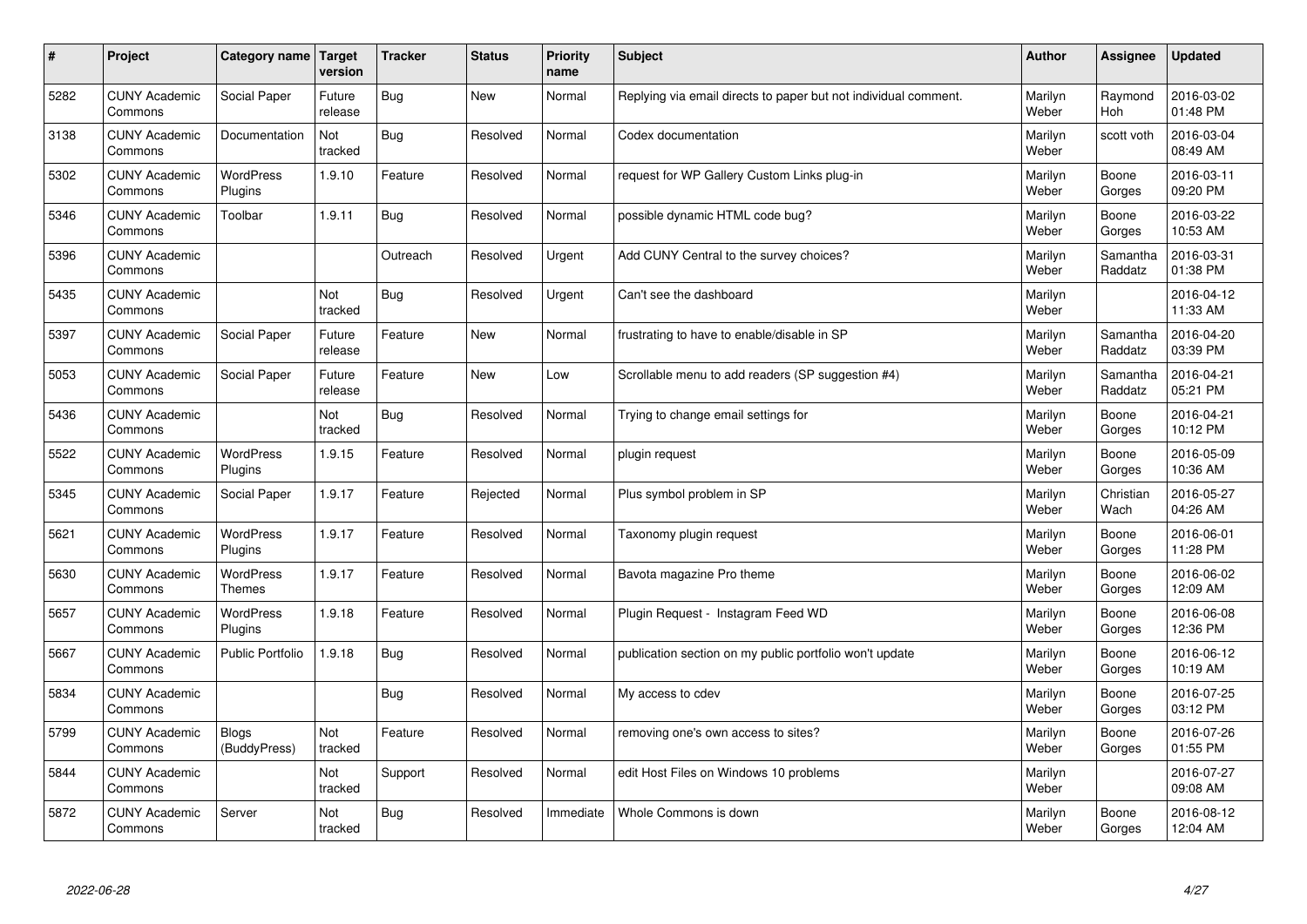| $\sharp$ | Project                         | Category name   Target     | version           | <b>Tracker</b> | <b>Status</b> | <b>Priority</b><br>name | <b>Subject</b>                                      | <b>Author</b>    | Assignee              | <b>Updated</b>         |
|----------|---------------------------------|----------------------------|-------------------|----------------|---------------|-------------------------|-----------------------------------------------------|------------------|-----------------------|------------------------|
| 5753     | <b>CUNY Academic</b><br>Commons | <b>WordPress</b><br>(misc) | Not<br>tracked    | Support        | Resolved      | Normal                  | merging blogs and groups                            | Marilyn<br>Weber | Boone<br>Gorges       | 2016-08-29<br>03:09 PM |
| 5969     | <b>CUNY Academic</b><br>Commons | Registration               | 1.9.27            | Bug            | Resolved      | Normal                  | Queens students unable to join                      | Marilyn<br>Weber | Boone<br>Gorges       | 2016-09-04<br>09:41 PM |
| 5985     | <b>CUNY Academic</b><br>Commons | Support                    | Not<br>tracked    | Support        | Resolved      | Normal                  | change user's email address (she cannot access old) | Marilyn<br>Weber | Boone<br>Gorges       | 2016-09-07<br>01:43 PM |
| 5988     | <b>CUNY Academic</b><br>Commons | Support                    |                   | Support        | Rejected      | Normal                  | Forbidden error when trying to join                 | Marilyn<br>Weber | Boone<br>Gorges       | 2016-09-08<br>01:42 PM |
| 6039     | <b>CUNY Academic</b><br>Commons | Membership                 | 1.9.28            | Bug            | Resolved      | High                    | User cannot change her email                        | Marilyn<br>Weber |                       | 2016-09-19<br>03:03 PM |
| 6091     | <b>CUNY Academic</b><br>Commons | Group<br>Invitations       | Not<br>tracked    | Bug            | Resolved      | Normal                  | User cannot re-join a group                         | Marilyn<br>Weber | Boone<br>Gorges       | 2016-09-28<br>01:47 PM |
| 6107     | <b>CUNY Academic</b><br>Commons |                            |                   | Bug            | Resolved      | High                    | site redirect?                                      | Marilyn<br>Weber | Boone<br>Gorges       | 2016-09-29<br>03:45 PM |
| 6118     | <b>CUNY Academic</b><br>Commons | cuny.is                    |                   | Feature        | Resolved      | Normal                  | Cuny.Is request from Javier Otero Peña              | Marilyn<br>Weber | Sarah<br>Morgano      | 2016-10-04<br>07:02 PM |
| 6025     | <b>CUNY Academic</b><br>Commons | Search                     | Not<br>tracked    | Bug            | Resolved      | Normal                  | Search function not working                         | Marilyn<br>Weber | Boone<br>Gorges       | 2016-10-12<br>09:41 AM |
| 6313     | <b>CUNY Academic</b><br>Commons | Groups (misc)              |                   | Bug            | Duplicate     | Normal                  | group member no longer in group, can't rejoin.      | Marilyn<br>Weber |                       | 2016-10-14<br>09:27 PM |
| 6338     | <b>CUNY Academic</b><br>Commons |                            |                   | <b>Bug</b>     | Rejected      | Normal                  | Multiple email notifications for each blog post     | Marilyn<br>Weber | Boone<br>Gorges       | 2016-10-18<br>08:45 PM |
| 6410     | <b>CUNY Academic</b><br>Commons |                            |                   | <b>Bug</b>     | Duplicate     | Immediate               | Cannot log in - gives privacy error                 | Marilyn<br>Weber | Boone<br>Gorges       | 2016-10-24<br>10:01 AM |
| 5199     | <b>CUNY Academic</b><br>Commons | Social Paper               | Future<br>release | Feature        | <b>New</b>    | Normal                  | add tables to the SP editor                         | Marilyn<br>Weber |                       | 2016-10-24<br>11:27 AM |
| 6575     | <b>CUNY Academic</b><br>Commons | Groups (misc)              |                   | Bug            | Rejected      | Normal                  | No papers link for the group "social paper"         | Marilyn<br>Weber |                       | 2016-11-02<br>10:39 PM |
| 6602     | <b>CUNY Academic</b><br>Commons | ZenDesk                    | 1.10              | <b>Bug</b>     | Resolved      | High                    | Add Friend button not working                       | Marilyn<br>Weber | Raymond<br>Hoh        | 2016-11-04<br>12:14 PM |
| 6599     | <b>CUNY Academic</b><br>Commons | ZenDesk                    | 1.10              | Bug            | Duplicate     | Urgent                  | Accept Friend button not working                    | Marilyn<br>Weber | Raymond<br><b>Hoh</b> | 2016-11-04<br>06:35 PM |
| 6626     | <b>CUNY Academic</b><br>Commons | Group Files                | 1.10.1            | Bug            | Resolved      | Normal                  | Files from non-member showing up in private group   | Marilyn<br>Weber | Boone<br>Gorges       | 2016-11-07<br>03:54 PM |
| 6656     | <b>CUNY Academic</b><br>Commons | Support                    | Not<br>tracked    | Support        | Resolved      | Normal                  | Remove user profile                                 | Marilyn<br>Weber | <b>Matt Gold</b>      | 2016-11-10<br>02:18 PM |
| 6800     | <b>CUNY Academic</b><br>Commons |                            |                   | Bug            | Rejected      | Immediate               | Is something going on?                              | Marilyn<br>Weber |                       | 2016-11-18<br>04:40 PM |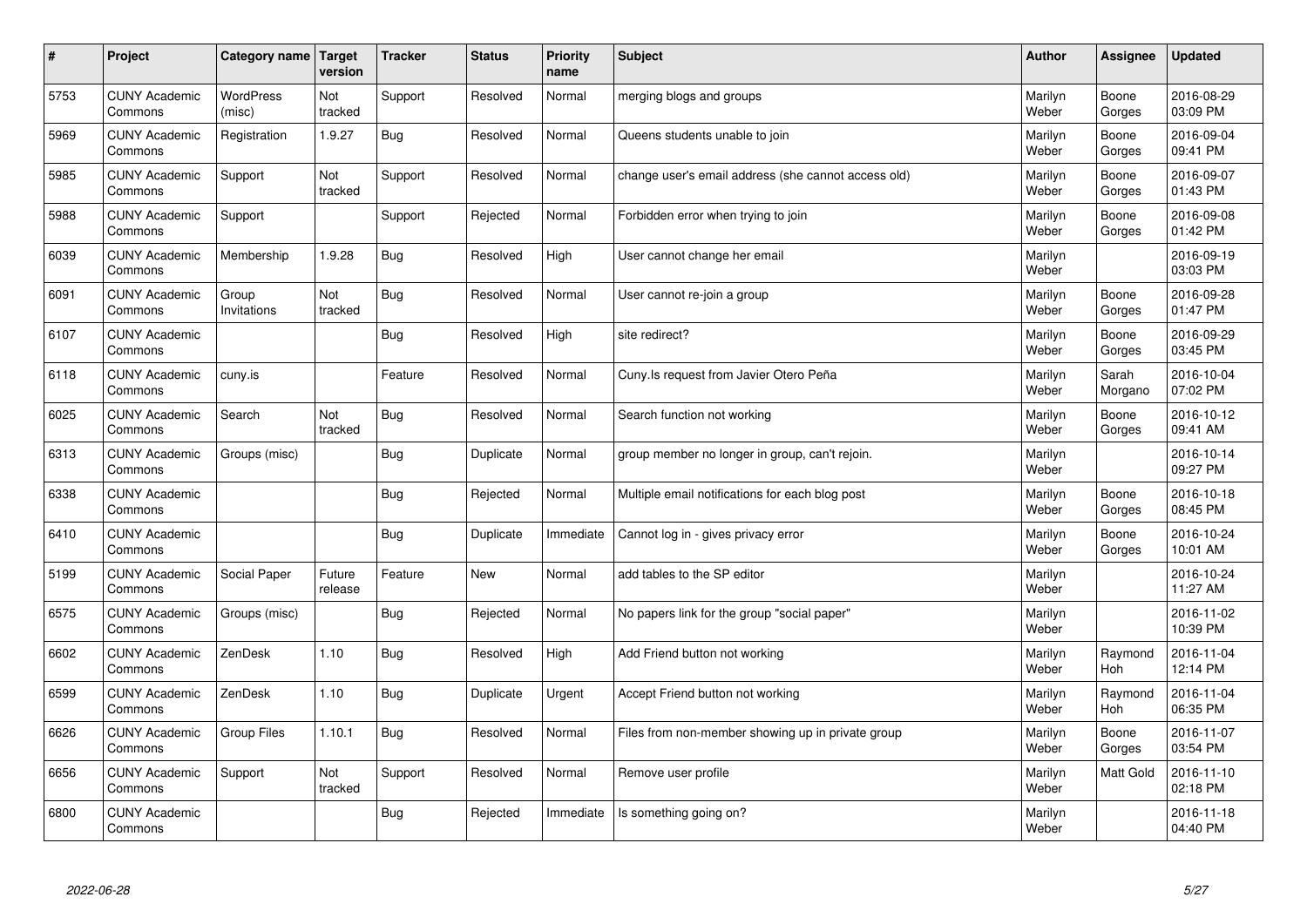| $\sharp$ | Project                         | Category name                     | Target<br>version | <b>Tracker</b> | <b>Status</b> | <b>Priority</b><br>name | <b>Subject</b>                                  | <b>Author</b>    | Assignee              | <b>Updated</b>         |
|----------|---------------------------------|-----------------------------------|-------------------|----------------|---------------|-------------------------|-------------------------------------------------|------------------|-----------------------|------------------------|
| 5448     | <b>CUNY Academic</b><br>Commons | Email<br><b>Notifications</b>     | 1.10.2            | Bug            | Rejected      | Normal                  | garbled CAC activity digests                    | Marilyn<br>Weber | Raymond<br><b>Hoh</b> | 2016-11-20<br>02:38 AM |
| 6815     | <b>CUNY Academic</b><br>Commons | Password<br>Reset                 | Not<br>tracked    | Support        | Resolved      | Normal                  | password reset requested                        | Marilyn<br>Weber | <b>Matt Gold</b>      | 2016-11-22<br>10:30 AM |
| 6818     | <b>CUNY Academic</b><br>Commons | Email<br>Notifications            | 1.10.3            | Support        | Resolved      | Normal                  | No more email notifications?                    | Marilyn<br>Weber |                       | 2016-11-22<br>02:51 PM |
| 6851     | <b>CUNY Academic</b><br>Commons | Redmine                           | Not<br>tracked    | Support        | Resolved      | Normal                  | How do I help users join Redmine?               | Marilyn<br>Weber | Matt Gold             | 2016-11-28<br>10:16 AM |
| 6175     | <b>CUNY Academic</b><br>Commons | Account<br>settings               |                   | Support        | Resolved      | Normal                  | Email address (user cannot access old)          | Marilyn<br>Weber | Matt Gold             | 2016-11-29<br>06:31 PM |
| 6893     | <b>CUNY Academic</b><br>Commons | Group Forums                      |                   | Bug            | Resolved      | Normal                  | Forum for CUNY Academic Commons Team is gone    | Marilyn<br>Weber | Boone<br>Gorges       | 2016-12-01<br>08:08 AM |
| 6101     | <b>CUNY Academic</b><br>Commons | <b>Public Portfolio</b>           |                   | Bug            | Resolved      | High                    | Profile update problems                         | Marilyn<br>Weber | Boone<br>Gorges       | 2016-12-01<br>03:50 PM |
| 6899     | <b>CUNY Academic</b><br>Commons | Account<br>settings               | Not<br>tracked    | Support        | Resolved      | Normal                  | New user has misspelled her own name            | Marilyn<br>Weber | Boone<br>Gorges       | 2016-12-01<br>05:10 PM |
| 6812     | <b>CUNY Academic</b><br>Commons |                                   | Not<br>tracked    | Support        | Resolved      | Normal                  | User cannot change email                        | Marilyn<br>Weber | <b>Matt Gold</b>      | 2016-12-01<br>06:24 PM |
| 5629     | <b>CUNY Academic</b><br>Commons | <b>Public Portfolio</b>           | 1.10.4            | Support        | Resolved      | Normal                  | Title field in profile can't be edited          | Marilyn<br>Weber |                       | 2016-12-13<br>11:19 AM |
| 7100     | <b>CUNY Academic</b><br>Commons | WordPress<br>Plugins              | 1.10.5            | Bug            | Resolved      | High                    | Cincopa plugin problem                          | Marilyn<br>Weber | Boone<br>Gorges       | 2016-12-19<br>10:32 AM |
| 7310     | <b>CUNY Academic</b><br>Commons |                                   | 1.10.7            | Bug            | Resolved      | Normal                  | Friendship request mystery.                     | Marilyn<br>Weber | Boone<br>Gorges       | 2017-01-05<br>03:12 PM |
| 7337     | <b>CUNY Academic</b><br>Commons | Membership                        | Not<br>tracked    | Bug            | Resolved      | Normal                  | User with new email                             | Marilyn<br>Weber |                       | 2017-01-06<br>11:05 AM |
| 7223     | <b>CUNY Academic</b><br>Commons | Membership                        | Not<br>tracked    | Bug            | Resolved      | Normal                  | User with two profiles would like to merge them | Marilyn<br>Weber | Boone<br>Gorges       | 2017-01-10<br>02:07 PM |
| 7349     | <b>CUNY Academic</b><br>Commons | Membership                        | Not<br>tracked    | <b>Bug</b>     | Resolved      | Normal                  | <b>LACUNY Institute website</b>                 | Marilyn<br>Weber | Boone<br>Gorges       | 2017-01-11<br>04:26 PM |
| 7460     | <b>CUNY Academic</b><br>Commons | <b>WordPress</b><br><b>Themes</b> | 1.10.8            | Support        | Resolved      | Normal                  | install Independent Publisher theme?            | Marilyn<br>Weber | Boone<br>Gorges       | 2017-01-21<br>09:34 PM |
| 7486     | <b>CUNY Academic</b><br>Commons | Membership                        | Not<br>tracked    | Support        | Resolved      | Normal                  | changed email address                           | Marilyn<br>Weber |                       | 2017-01-24<br>10:00 PM |
| 7678     | <b>CUNY Academic</b><br>Commons | Groups (misc)                     | Not<br>tracked    | Support        | Resolved      | Normal                  | add admin to student group                      | Marilyn<br>Weber | Boone<br>Gorges       | 2017-02-15<br>11:58 AM |
| 7685     | <b>CUNY Academic</b><br>Commons | Password<br>Reset                 | Not<br>tracked    | Support        | Resolved      | Normal                  | temporary password                              | Marilyn<br>Weber | Boone<br>Gorges       | 2017-02-15<br>07:36 PM |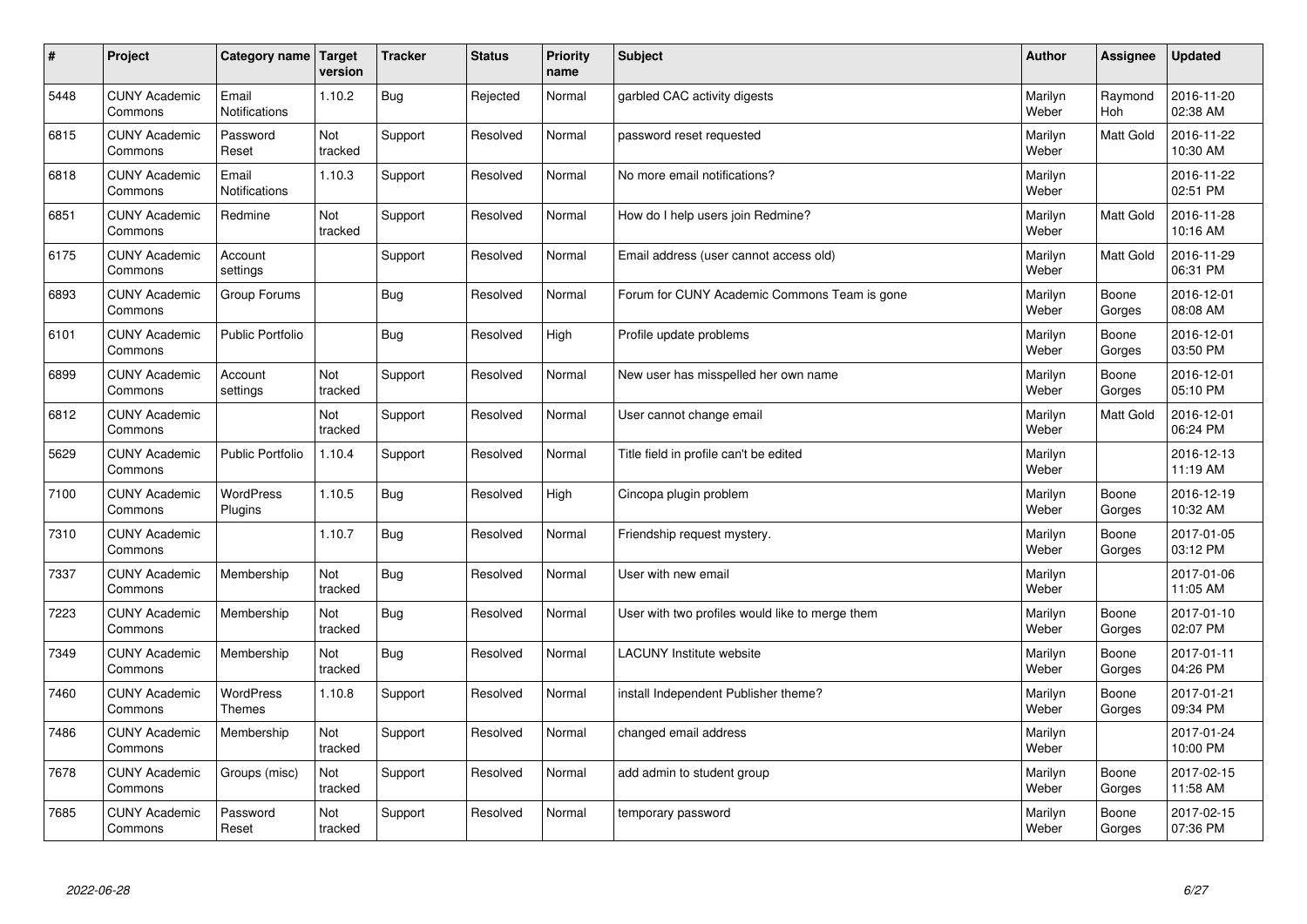| $\vert$ # | Project                         | Category name   Target      | version        | <b>Tracker</b> | <b>Status</b> | <b>Priority</b><br>name | <b>Subject</b>                                              | <b>Author</b>    | Assignee              | <b>Updated</b>         |
|-----------|---------------------------------|-----------------------------|----------------|----------------|---------------|-------------------------|-------------------------------------------------------------|------------------|-----------------------|------------------------|
| 7607      | <b>CUNY Academic</b><br>Commons | <b>WordPress</b><br>(misc)  | Not<br>tracked | Feature        | Resolved      | Normal                  | mp4 files                                                   | Marilyn<br>Weber |                       | 2017-02-15<br>07:37 PM |
| 7608      | <b>CUNY Academic</b><br>Commons | Registration                | Not<br>tracked | Feature        | Resolved      | Normal                  | create an account                                           | Marilyn<br>Weber |                       | 2017-02-15<br>10:45 PM |
| 7684      | <b>CUNY Academic</b><br>Commons | Reply By Email              | 1.10.12        | <b>Bug</b>     | Resolved      | High                    | trying to post too often error                              | Marilyn<br>Weber | Raymond<br><b>Hoh</b> | 2017-02-28<br>12:43 PM |
| 7745      | <b>CUNY Academic</b><br>Commons | <b>WordPress</b><br>Plugins | 1.10.13        | Support        | Resolved      | Normal                  | Featured Video Plus plugin requested                        | Marilyn<br>Weber |                       | 2017-03-03<br>01:51 PM |
| 7775      | <b>CUNY Academic</b><br>Commons | Membership                  | Not<br>tracked | Support        | Resolved      | Normal                  | Email change                                                | Marilyn<br>Weber |                       | 2017-03-08<br>10:09 PM |
| 7771      | <b>CUNY Academic</b><br>Commons | Membership                  | Not<br>tracked | Support        | Resolved      | Normal                  | User would like to be uncoupled from sites                  | Marilyn<br>Weber | Boone<br>Gorges       | 2017-03-09<br>12:38 PM |
| 7785      | <b>CUNY Academic</b><br>Commons |                             | Not<br>tracked | Support        | Resolved      | Normal                  | ftp access or files?                                        | Marilyn<br>Weber | Boone<br>Gorges       | 2017-03-13<br>02:34 PM |
| 7803      | <b>CUNY Academic</b><br>Commons |                             |                | <b>Bug</b>     | Resolved      | Normal                  | user email change                                           | Marilyn<br>Weber |                       | 2017-03-16<br>11:58 AM |
| 7767      | <b>CUNY Academic</b><br>Commons |                             | Not<br>tracked | <b>Bug</b>     | Resolved      | Normal                  | Site loading problems                                       | Marilyn<br>Weber |                       | 2017-03-21<br>09:57 PM |
| 7922      | <b>CUNY Academic</b><br>Commons | Membership                  | Not<br>tracked | Support        | Resolved      | Normal                  | add me as an admin to the MALs alumni site?                 | Marilyn<br>Weber |                       | 2017-04-06<br>05:19 PM |
| 7668      | <b>CUNY Academic</b><br>Commons | <b>WordPress</b><br>Plugins |                | Support        | Rejected      | Normal                  | Iframes question                                            | Marilyn<br>Weber |                       | 2017-04-11<br>09:29 PM |
| 7972      | <b>CUNY Academic</b><br>Commons |                             | Not<br>tracked | Support        | Resolved      | Normal                  | expand the memory limit for videos?                         | Marilyn<br>Weber |                       | 2017-04-20<br>10:07 AM |
| 7994      | <b>CUNY Academic</b><br>Commons | <b>WordPress</b><br>(misc)  | 1.10.17        | <b>Bug</b>     | Resolved      | Urgent                  | Comments not appearing                                      | Marilyn<br>Weber |                       | 2017-04-20<br>11:16 AM |
| 7995      | <b>CUNY Academic</b><br>Commons | Domain<br>Mapping           | Not<br>tracked | <b>Bug</b>     | Resolved      | Urgent                  | http://on.socialpaper.gc.cuny.edu down?                     | Marilyn<br>Weber |                       | 2017-04-21<br>11:07 AM |
| 7376      | <b>CUNY Academic</b><br>Commons | Email<br>Notifications      |                | <b>Bug</b>     | Rejected      | Normal                  | automatic forwarding of blog posts not working              | Marilyn<br>Weber | Boone<br>Gorges       | 2017-05-01<br>10:36 PM |
| 8071      | <b>CUNY Academic</b><br>Commons | <b>WordPress</b><br>Plugins | Not<br>tracked | Support        | Rejected      | Normal                  | Anthologize                                                 | Marilyn<br>Weber |                       | 2017-05-10<br>10:15 AM |
| 8120      | <b>CUNY Academic</b><br>Commons | Membership                  | Not<br>tracked | Support        | Resolved      | Normal                  | add me as an admin to https://nyslavery.commons.gc.cuny.edu | Marilyn<br>Weber |                       | 2017-05-10<br>02:19 PM |
| 8131      | <b>CUNY Academic</b><br>Commons | WordPress<br>Plugins        | 1.11           | <b>Bug</b>     | Resolved      | Normal                  | Newsletters plug-in                                         | Marilyn<br>Weber | Boone<br>Gorges       | 2017-05-11<br>09:42 PM |
| 8195      | <b>CUNY Academic</b><br>Commons |                             |                | Support        | Rejected      | Normal                  | possible to make the Profile pic semi-hidden?               | Marilyn<br>Weber |                       | 2017-05-24<br>11:00 PM |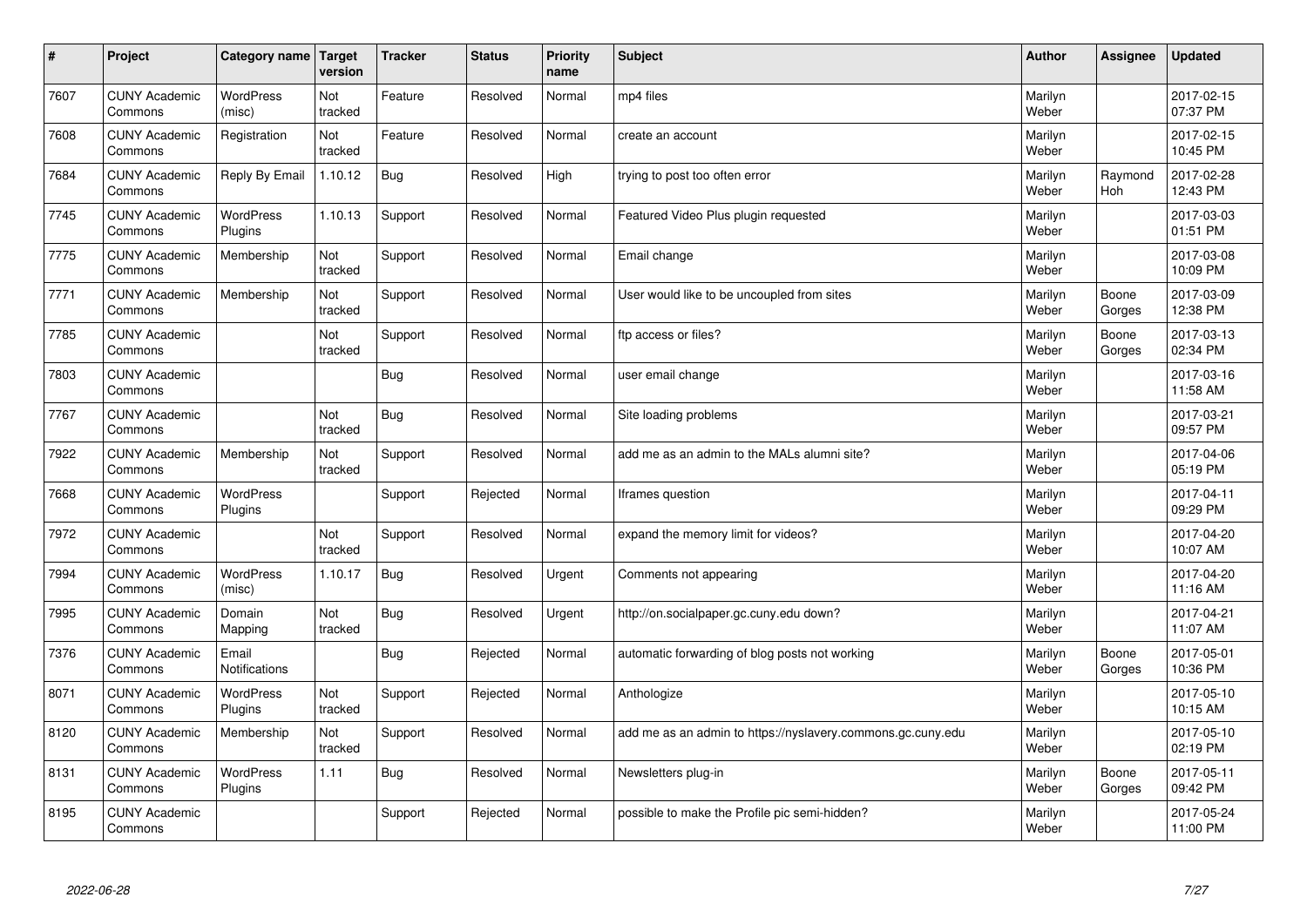| #    | Project                         | Category name                     | Target<br>version | <b>Tracker</b> | <b>Status</b> | <b>Priority</b><br>name | <b>Subject</b>                                                                          | <b>Author</b>    | Assignee        | <b>Updated</b>         |
|------|---------------------------------|-----------------------------------|-------------------|----------------|---------------|-------------------------|-----------------------------------------------------------------------------------------|------------------|-----------------|------------------------|
| 8200 | <b>CUNY Academic</b><br>Commons | Groups (misc)                     | Not<br>tracked    | Bug            | Resolved      | Normal                  | Announcements has disappeared                                                           | Marilyn<br>Weber | Boone<br>Gorges | 2017-05-26<br>04:04 PM |
| 8222 | <b>CUNY Academic</b><br>Commons | Membership                        | Not<br>tracked    | Support        | Resolved      | Normal                  | Admin for iletc.commons.gc.cuny.edu                                                     | Marilyn<br>Weber | Boone<br>Gorges | 2017-06-08<br>10:06 AM |
| 8289 | <b>CUNY Academic</b><br>Commons |                                   | Not<br>tracked    | Support        | Resolved      | Normal                  | removing my access to sites                                                             | Marilyn<br>Weber | Luke<br>Waltzer | 2017-06-19<br>12:40 PM |
| 8379 | <b>CUNY Academic</b><br>Commons |                                   | Not<br>tracked    | Support        | Resolved      | Normal                  | request for site build help                                                             | Marilyn<br>Weber |                 | 2017-07-01<br>10:48 AM |
| 8401 | <b>CUNY Academic</b><br>Commons | Membership                        | Not<br>tracked    | Support        | Resolved      | Normal                  | add me as an admin                                                                      | Marilyn<br>Weber | Boone<br>Gorges | 2017-07-11<br>11:40 AM |
| 8125 | <b>CUNY Academic</b><br>Commons | <b>WordPress</b><br><b>Themes</b> | 1.10.19           | Bug            | Resolved      | High                    | careerplan admin page failing to load with "currently unable to handle<br>this request" | Marilyn<br>Weber |                 | 2017-07-13<br>12:54 PM |
| 8429 | <b>CUNY Academic</b><br>Commons | Membership                        | Not<br>tracked    | Support        | Resolved      | Normal                  | Please make me an admin of https://arc.commons.gc.cuny.edu                              | Marilyn<br>Weber | Boone<br>Gorges | 2017-07-24<br>03:33 PM |
| 8531 | <b>CUNY Academic</b><br>Commons | Membership                        | Not<br>tracked    | Support        | Resolved      | Normal                  | admin of https://admissions.commons.gc.cuny.edu                                         | Marilyn<br>Weber |                 | 2017-08-15<br>04:20 PM |
| 8529 | <b>CUNY Academic</b><br>Commons |                                   | Not<br>tracked    | Support        | Resolved      | Normal                  | Iframe regiest?                                                                         | Marilyn<br>Weber |                 | 2017-08-16<br>04:40 PM |
| 6857 | <b>CUNY Academic</b><br>Commons | <b>Blogs</b><br>(BuddyPress)      | Not<br>tracked    | Support        | Resolved      | Normal                  | Committee on Religion website                                                           | Marilyn<br>Weber | Boone<br>Gorges | 2017-08-17<br>10:24 AM |
| 8552 | <b>CUNY Academic</b><br>Commons | WordPress<br>Plugins              | 1.11.10           | Bug            | Resolved      | Normal                  | Events Calendar problem                                                                 | Marilyn<br>Weber |                 | 2017-08-18<br>04:36 PM |
| 8553 | <b>CUNY Academic</b><br>Commons |                                   | Not<br>tracked    | Support        | Resolved      | Normal                  | storage limits?                                                                         | Marilyn<br>Weber |                 | 2017-08-18<br>04:36 PM |
| 8577 | <b>CUNY Academic</b><br>Commons | Membership                        | Not<br>tracked    | Support        | Resolved      | Normal                  | another user email change                                                               | Marilyn<br>Weber |                 | 2017-08-25<br>10:23 AM |
| 8620 | <b>CUNY Academic</b><br>Commons | ZenDesk                           | 1.11.11           | Bug            | Resolved      | High                    | 'Send us a message" not working                                                         | Marilyn<br>Weber | Raymond<br>Hoh  | 2017-08-29<br>04:13 PM |
| 8630 | <b>CUNY Academic</b><br>Commons | Membership                        | Not<br>tracked    | Support        | Resolved      | Normal                  | Change in email/campus                                                                  | Marilyn<br>Weber |                 | 2017-08-30<br>03:48 PM |
| 8576 | <b>CUNY Academic</b><br>Commons | <b>WordPress</b><br>Plugins       | 1.11.11           | Support        | Resolved      | Normal                  | Digital Measures plugin request                                                         | Marilyn<br>Weber |                 | 2017-09-01<br>03:44 PM |
| 8638 | <b>CUNY Academic</b><br>Commons | Group Blogs                       | 1.11.11           | Bug            | Resolved      | Normal                  | members not syncing from group to site                                                  | Marilyn<br>Weber |                 | 2017-09-01<br>03:50 PM |
| 8471 | <b>CUNY Academic</b><br>Commons |                                   | Not<br>tracked    | Support        | Resolved      | Normal                  | admin at https://commons.gc.cuny.edu/                                                   | Marilyn<br>Weber |                 | 2017-09-06<br>01:50 PM |
| 8693 | <b>CUNY Academic</b><br>Commons | <b>WordPress</b><br>Plugins       |                   | Support        | Resolved      | Normal                  | Existing blog wants to replace Mailpoet with Newsletters                                | Marilyn<br>Weber |                 | 2017-09-12<br>02:24 PM |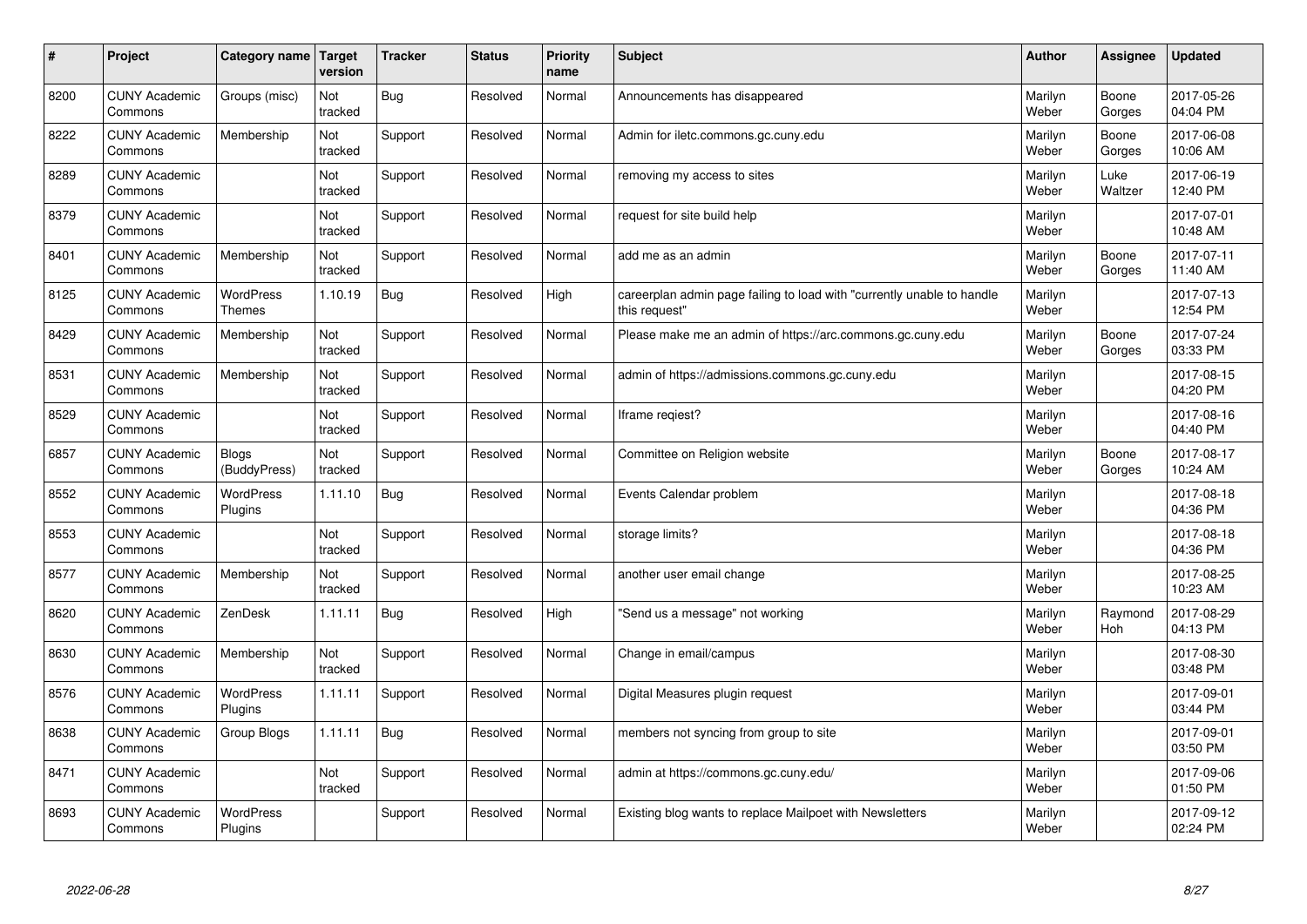| $\vert$ # | Project                         | Category name Target        | version               | <b>Tracker</b>    | <b>Status</b> | <b>Priority</b><br>name | <b>Subject</b>                                                              | <b>Author</b>    | Assignee        | <b>Updated</b>         |
|-----------|---------------------------------|-----------------------------|-----------------------|-------------------|---------------|-------------------------|-----------------------------------------------------------------------------|------------------|-----------------|------------------------|
| 8721      | <b>CUNY Academic</b><br>Commons | <b>WordPress</b><br>Plugins | 1.11.13               | Bug               | Resolved      | Normal                  | more problems with Events calendar                                          | Marilyn<br>Weber |                 | 2017-09-21<br>10:35 AM |
| 8726      | <b>CUNY Academic</b><br>Commons |                             |                       | Support           | Resolved      | Normal                  | Redirect problem                                                            | Marilyn<br>Weber |                 | 2017-09-21<br>12:14 PM |
| 8729      | <b>CUNY Academic</b><br>Commons |                             | Not<br>tracked        | Support           | Resolved      | Normal                  | email change                                                                | Marilyn<br>Weber |                 | 2017-09-25<br>02:14 PM |
| 8768      | <b>CUNY Academic</b><br>Commons |                             | Not<br>tracked        | Support           | Resolved      | Normal                  | unsafe redirect?                                                            | Marilyn<br>Weber |                 | 2017-10-06<br>12:14 PM |
| 8464      | <b>CUNY Academic</b><br>Commons |                             | Not<br>tracked        | Support           | Resolved      | Normal                  | WP UI                                                                       | Marilyn<br>Weber |                 | 2017-10-11<br>11:23 AM |
| 8459      | <b>CUNY Academic</b><br>Commons |                             | <b>Not</b><br>tracked | Documentatio<br>n | Resolved      | Normal                  | comprehensive list of plugins?                                              | Marilyn<br>Weber |                 | 2017-10-11<br>11:24 AM |
| 8848      | <b>CUNY Academic</b><br>Commons |                             | Not<br>tracked        | Support           | Resolved      | Normal                  | email change request                                                        | Marilyn<br>Weber |                 | 2017-10-24<br>11:19 AM |
| 8855      | <b>CUNY Academic</b><br>Commons |                             | Not<br>tracked        | Support           | Resolved      | Normal                  | another email change request                                                | Marilyn<br>Weber |                 | 2017-10-25<br>10:55 AM |
| 6860      | <b>CUNY Academic</b><br>Commons | User<br>Onboarding          | 1.12                  | Bug               | Resolved      | Normal                  | Invitation to join a group is appearing as an invitiation to join the site! | Marilyn<br>Weber | Boone<br>Gorges | 2017-10-30<br>10:03 AM |
| 8873      | <b>CUNY Academic</b><br>Commons |                             | Not<br>tracked        | Support           | Resolved      | Normal                  | maximum file upload size?                                                   | Marilyn<br>Weber |                 | 2017-10-30<br>11:23 AM |
| 8878      | <b>CUNY Academic</b><br>Commons | cuny.is                     | Not<br>tracked        | <b>Bug</b>        | Resolved      | Urgent                  | cuny is site link won't work                                                | Marilyn<br>Weber | Boone<br>Gorges | 2017-11-01<br>03:06 PM |
| 8882      | <b>CUNY Academic</b><br>Commons |                             | Not<br>tracked        | Support           | Resolved      | Normal                  | question about search engines                                               | Marilyn<br>Weber |                 | 2017-11-01<br>03:26 PM |
| 8906      | <b>CUNY Academic</b><br>Commons | Redmine                     | Not<br>tracked        | Support           | Resolved      | Normal                  | Redmine access?                                                             | Marilyn<br>Weber | Matt Gold       | 2017-11-13<br>06:02 PM |
| 6286      | <b>CUNY Academic</b><br>Commons | Groups (misc)               | Not<br>tracked        | <b>Bug</b>        | Resolved      | Immediate               | Groups pages not displaying at all!                                         | Marilyn<br>Weber | Boone<br>Gorges | 2017-11-15<br>10:57 AM |
| 5713      | <b>CUNY Academic</b><br>Commons | WordPress<br>(misc)         | Not<br>tracked        | <b>Bug</b>        | Abandoned     | High                    | Site freezing                                                               | Marilyn<br>Weber | Boone<br>Gorges | 2017-11-15<br>10:58 AM |
| 7700      | <b>CUNY Academic</b><br>Commons |                             | Not<br>tracked        | Support           | Abandoned     | Normal                  | slow loading Page on site                                                   | Marilyn<br>Weber | Boone<br>Gorges | 2017-11-15<br>11:02 AM |
| 7613      | <b>CUNY Academic</b><br>Commons | Registration                | Not<br>tracked        | Support           | Resolved      | Normal                  | non-matriculated students                                                   | Marilyn<br>Weber | Boone<br>Gorges | 2017-11-15<br>11:03 AM |
| 7724      | <b>CUNY Academic</b><br>Commons |                             | Not<br>tracked        | Support           | Abandoned     | Normal                  | User name confusion                                                         | Marilyn<br>Weber | Boone<br>Gorges | 2017-11-15<br>11:12 AM |
| 8661      | <b>CUNY Academic</b><br>Commons | Group Blogs                 | Not<br>tracked        | Bug               | Resolved      | Normal                  | new group, old site, can't link?                                            | Marilyn<br>Weber |                 | 2017-11-15<br>01:26 PM |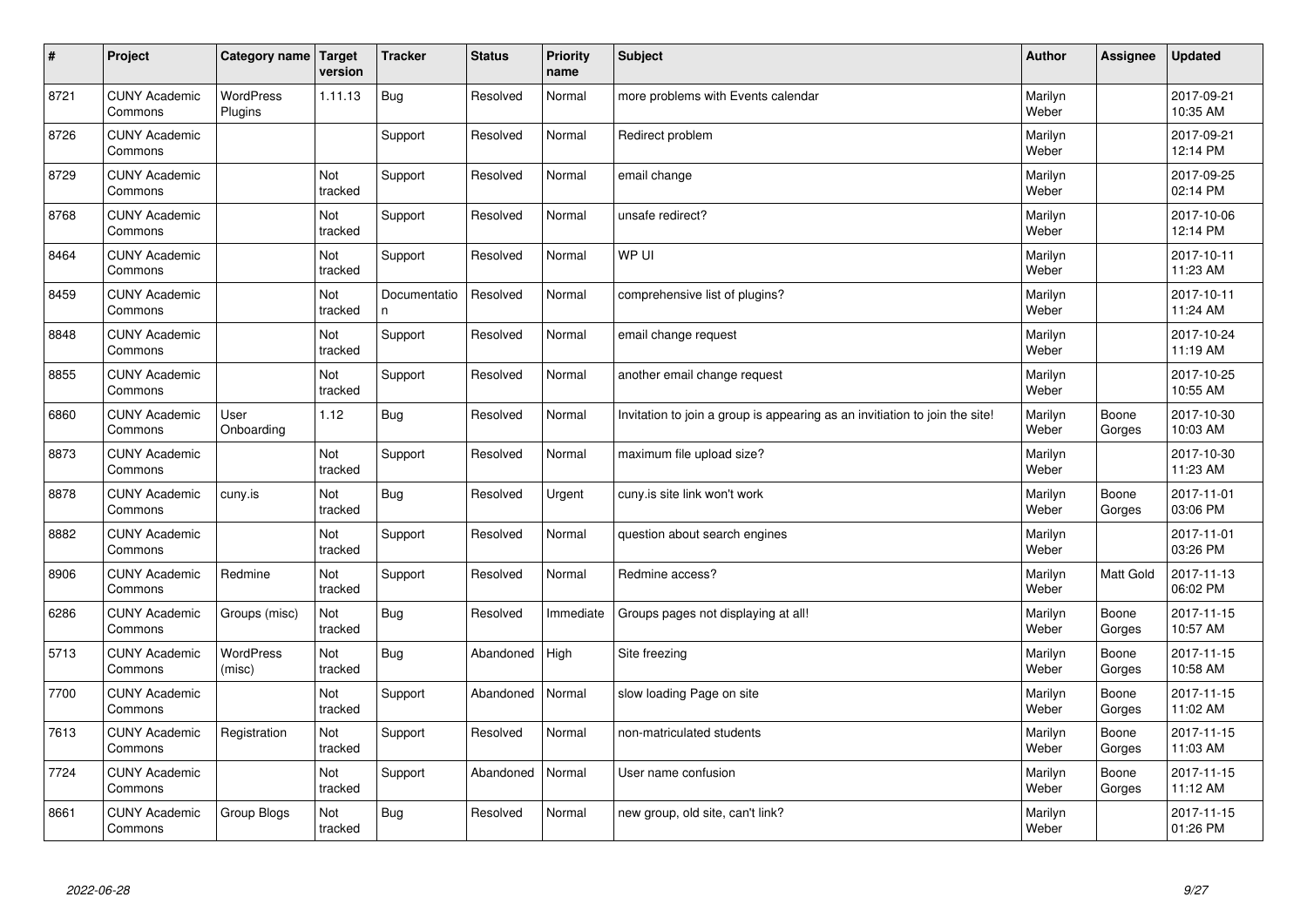| $\sharp$ | Project                         | Category name               | Target<br>version | <b>Tracker</b> | <b>Status</b> | <b>Priority</b><br>name | <b>Subject</b>                                 | <b>Author</b>    | Assignee              | <b>Updated</b>         |
|----------|---------------------------------|-----------------------------|-------------------|----------------|---------------|-------------------------|------------------------------------------------|------------------|-----------------------|------------------------|
| 8566     | <b>CUNY Academic</b><br>Commons | Membership                  | Not<br>tracked    | Support        | Resolved      | Normal                  | user email change                              | Marilyn<br>Weber |                       | 2017-11-15<br>01:27 PM |
| 8308     | <b>CUNY Academic</b><br>Commons | <b>WordPress</b><br>Plugins | Not<br>tracked    | Support        | Resolved      | Normal                  | WP Migration plugin                            | Marilyn<br>Weber |                       | 2017-11-15<br>01:27 PM |
| 8259     | <b>CUNY Academic</b><br>Commons |                             | Not<br>tracked    | Bug            | Resolved      | Normal                  | missing dashboard                              | Marilyn<br>Weber |                       | 2017-11-15<br>01:28 PM |
| 8098     | <b>CUNY Academic</b><br>Commons | <b>Public Portfolio</b>     | Not<br>tracked    | Bug            | Abandoned     | Normal                  | Widget in profile not working                  | Marilyn<br>Weber |                       | 2017-11-15<br>01:28 PM |
| 7836     | <b>CUNY Academic</b><br>Commons | Social Paper                | Not<br>tracked    | Support        | Resolved      | Normal                  | missing Social Paper                           | Marilyn<br>Weber |                       | 2017-11-15<br>01:31 PM |
| 7770     | <b>CUNY Academic</b><br>Commons | <b>WordPress</b><br>Plugins | Not<br>tracked    | <b>Bug</b>     | Abandoned     | Normal                  | Timeline.js problem                            | Marilyn<br>Weber |                       | 2017-11-15<br>01:43 PM |
| 6106     | <b>CUNY Academic</b><br>Commons | Server                      | Not<br>tracked    | Bug            | Resolved      | Normal                  | 504 error                                      | Marilyn<br>Weber |                       | 2017-11-15<br>01:55 PM |
| 7226     | <b>CUNY Academic</b><br>Commons | Registration                | Not<br>tracked    | Bug            | Abandoned     | Normal                  | Community college student cannot register?     | Marilyn<br>Weber |                       | 2017-11-15<br>01:55 PM |
| 5875     | <b>CUNY Academic</b><br>Commons | <b>WordPress</b><br>Plugins | Not<br>tracked    | Bug            | Resolved      | Normal                  | Events Calendar garbled in IE                  | Marilyn<br>Weber | Marilyn<br>Weber      | 2017-11-15<br>05:45 PM |
| 5319     | <b>CUNY Academic</b><br>Commons |                             | Not<br>tracked    | Bug            | Resolved      | Normal                  | <b>Broken URL</b>                              | Marilyn<br>Weber | Marilyn<br>Weber      | 2017-11-15<br>05:46 PM |
| 6866     | <b>CUNY Academic</b><br>Commons |                             | Not<br>tracked    | Support        | Resolved      | Normal                  | User would like to have her account deleted    | Marilyn<br>Weber | Matt Gold             | 2017-11-15<br>05:49 PM |
| 7619     | <b>CUNY Academic</b><br>Commons | Membership                  | Not<br>tracked    | Support        | Resolved      | Normal                  | outside users for a site that isn't a class?   | Marilyn<br>Weber | Matt Gold             | 2017-11-15<br>06:18 PM |
| 5772     | <b>CUNY Academic</b><br>Commons | Membership                  | Not<br>tracked    | Support        | Resolved      | Normal                  | User email change and forgotten password       | Marilyn<br>Weber | <b>Matt Gold</b>      | 2017-11-15<br>06:18 PM |
| 5968     | <b>CUNY Academic</b><br>Commons | Membership                  | Not<br>tracked    | Bug            | Resolved      | Normal                  | Deleting account without knowing password      | Marilyn<br>Weber | <b>Matt Gold</b>      | 2017-11-15<br>06:19 PM |
| 7328     | <b>CUNY Academic</b><br>Commons | <b>WordPress</b><br>Plugins | Not<br>tracked    | Bug            | Resolved      | Normal                  | technical issue with the Events Manager plugin | Marilyn<br>Weber | Raymond<br><b>Hoh</b> | 2017-11-15<br>06:19 PM |
| 5684     | <b>CUNY Academic</b><br>Commons | Group Files                 | Not<br>tracked    | Bug            | Resolved      | Normal                  | Making Group files appear as Blog entries      | Marilyn<br>Weber | Boone<br>Gorges       | 2017-11-20<br>03:28 PM |
| 8908     | <b>CUNY Academic</b><br>Commons | <b>WordPress</b><br>Plugins | 1.12.2            | Support        | Resolved      | Normal                  | Plugin request from Steve Brier                | Marilyn<br>Weber |                       | 2017-11-27<br>11:39 AM |
| 8917     | <b>CUNY Academic</b><br>Commons | <b>Group Files</b>          | 1.12.3            | <b>Bug</b>     | Resolved      | High                    | Files not downloading from Groups properly     | Marilyn<br>Weber | Boone<br>Gorges       | 2017-11-29<br>10:04 PM |
| 8937     | <b>CUNY Academic</b><br>Commons |                             | Not<br>tracked    | Bug            | Resolved      | Normal                  | videos gone                                    | Marilyn<br>Weber |                       | 2017-12-01<br>11:27 AM |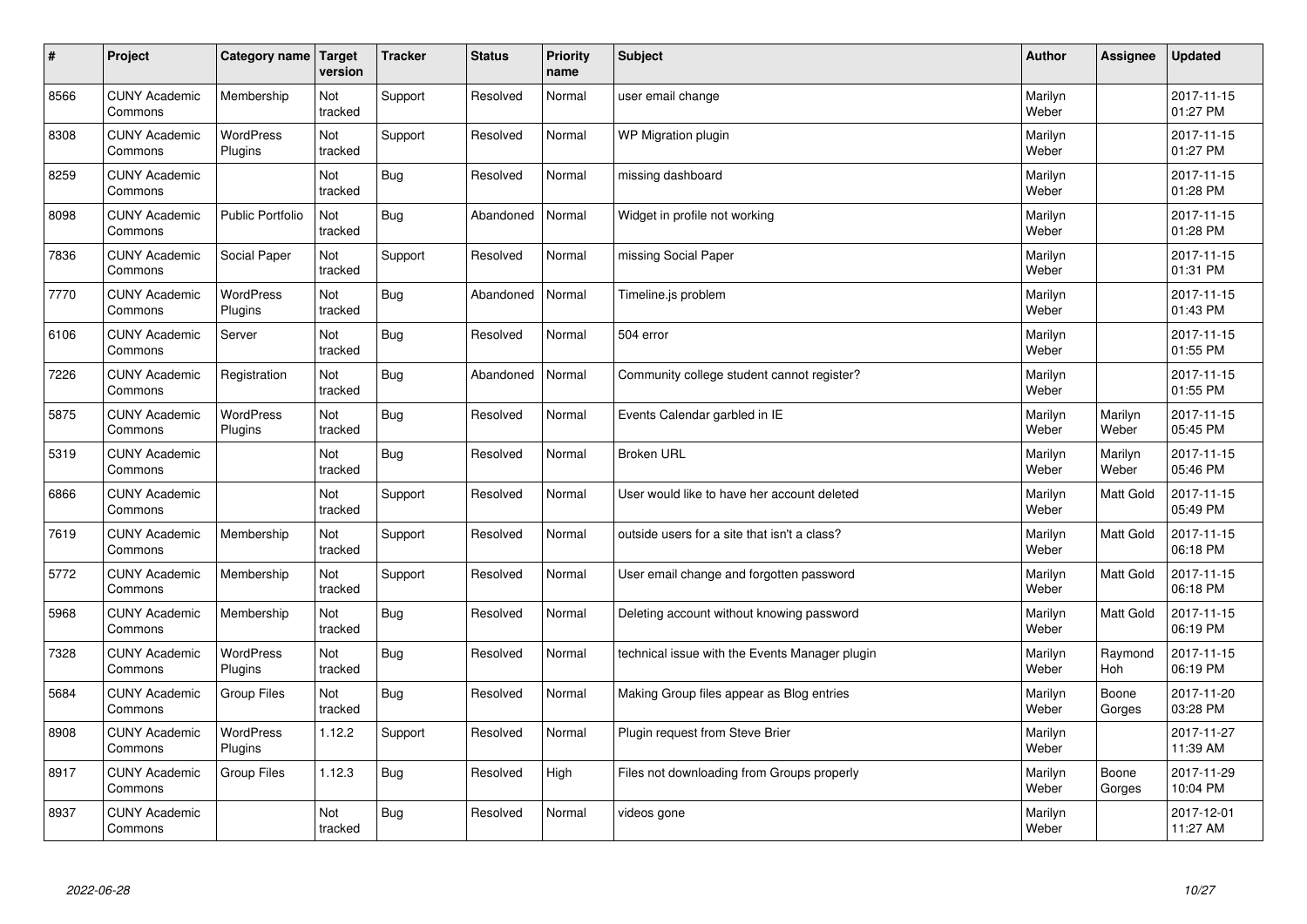| $\sharp$ | Project                         | Category name Target          | version           | <b>Tracker</b> | <b>Status</b> | <b>Priority</b><br>name | <b>Subject</b>                                                              | <b>Author</b>    | Assignee              | <b>Updated</b>         |
|----------|---------------------------------|-------------------------------|-------------------|----------------|---------------|-------------------------|-----------------------------------------------------------------------------|------------------|-----------------------|------------------------|
| 8924     | <b>CUNY Academic</b><br>Commons | <b>WordPress</b><br>Plugins   | 1.12.4            | Bug            | Resolved      | Normal                  | auto-remove feature on http://pcp.gc.cuny.edu                               | Marilyn<br>Weber | <b>Matt Gold</b>      | 2017-12-04<br>10:18 AM |
| 8893     | <b>CUNY Academic</b><br>Commons | Social Paper                  | 1.12.1            | Support        | Resolved      | Normal                  | Social paper won't connect to group?                                        | Marilyn<br>Weber |                       | 2017-12-11<br>01:16 PM |
| 8934     | <b>CUNY Academic</b><br>Commons | Reply By Email                | 1.12.4            | Support        | Resolved      | High                    | RBE "could not post" email should have info about attempted From<br>address | Marilyn<br>Weber | Raymond<br><b>Hoh</b> | 2017-12-12<br>11:25 AM |
| 9004     | <b>CUNY Academic</b><br>Commons | Membership                    | Not<br>tracked    | Support        | Resolved      | Normal                  | email change request                                                        | Marilyn<br>Weber |                       | 2017-12-14<br>12:27 PM |
| 9033     | <b>CUNY Academic</b><br>Commons |                               |                   | Support        | Rejected      | Normal                  | Site search terms                                                           | Marilyn<br>Weber |                       | 2017-12-22<br>01:10 PM |
| 9026     | <b>CUNY Academic</b><br>Commons | <b>WordPress</b><br>Plugins   | 1.12.6            | Support        | Resolved      | Normal                  | plugin request from Carlos Guevara                                          | Marilyn<br>Weber |                       | 2018-01-03<br>09:33 AM |
| 9062     | <b>CUNY Academic</b><br>Commons |                               | Not<br>tracked    | Bug            | Resolved      | Normal                  | re-add me as admin of https://commons.gc.cuny.edu/                          | Marilyn<br>Weber |                       | 2018-01-08<br>12:03 PM |
| 5991     | <b>CUNY Academic</b><br>Commons | Email<br><b>Notifications</b> | Future<br>release | Support        | Resolved      | Normal                  | change format of autogenerated blog emails                                  | Marilyn<br>Weber | Paige<br>Dupont       | 2018-01-12<br>02:55 PM |
| 9078     | <b>CUNY Academic</b><br>Commons | <b>WordPress</b><br>Plugins   | 1.12.7            | Support        | Resolved      | Normal                  | arcgis web maps?                                                            | Marilyn<br>Weber | Raymond<br><b>Hoh</b> | 2018-01-23<br>11:11 AM |
| 9087     | <b>CUNY Academic</b><br>Commons | WordPress<br>Plugins          | 1.12.7            | Support        | Resolved      | Normal                  | request for WP Social Sharing                                               | Marilyn<br>Weber |                       | 2018-01-23<br>11:17 AM |
| 9130     | <b>CUNY Academic</b><br>Commons | Homepage<br>Slides            | Not<br>tracked    | Bug            | Resolved      | Normal                  | too many redirects                                                          | Marilyn<br>Weber |                       | 2018-01-29<br>10:27 AM |
| 9133     | <b>CUNY Academic</b><br>Commons |                               |                   | Support        | Duplicate     | Normal                  | webrecorder.io                                                              | Marilyn<br>Weber |                       | 2018-01-29<br>10:34 AM |
| 9131     | <b>CUNY Academic</b><br>Commons |                               |                   | Support        | Resolved      | Normal                  | webrecorder.io via Firefox                                                  | Marilyn<br>Weber |                       | 2018-01-29<br>11:11 AM |
| 9163     | <b>CUNY Academic</b><br>Commons | Layout                        | 1.12.8            | Support        | Resolved      | Normal                  | Mobile responsiveness issues                                                | Marilyn<br>Weber | Raymond<br><b>Hoh</b> | 2018-02-13<br>10:49 AM |
| 9154     | <b>CUNY Academic</b><br>Commons | Events                        | 1.12.8            | <b>Bug</b>     | Resolved      | Normal                  | problem with group calendar                                                 | Marilyn<br>Weber | Raymond<br>Hoh        | 2018-02-13<br>10:49 AM |
| 9192     | <b>CUNY Academic</b><br>Commons | <b>WordPress</b><br>Plugins   | 1.12.8            | Bug            | Resolved      | Normal                  | problems with the Leaflet plug -in                                          | Marilyn<br>Weber | Boone<br>Gorges       | 2018-02-13<br>11:07 AM |
| 9162     | <b>CUNY Academic</b><br>Commons | Registration                  | Not<br>tracked    | Support        | Resolved      | Normal                  | email change due to user error                                              | Marilyn<br>Weber | Matt Gold             | 2018-02-13<br>11:11 AM |
| 9223     | <b>CUNY Academic</b><br>Commons |                               | Not<br>tracked    | Support        | Resolved      | Normal                  | moving wordpress sites                                                      | Marilyn<br>Weber |                       | 2018-02-18<br>08:44 PM |
| 9276     | <b>CUNY Academic</b><br>Commons |                               |                   | Bug            | Resolved      | High                    | problem adding a member to a group - wrong username?                        | Marilyn<br>Weber |                       | 2018-02-25<br>12:47 PM |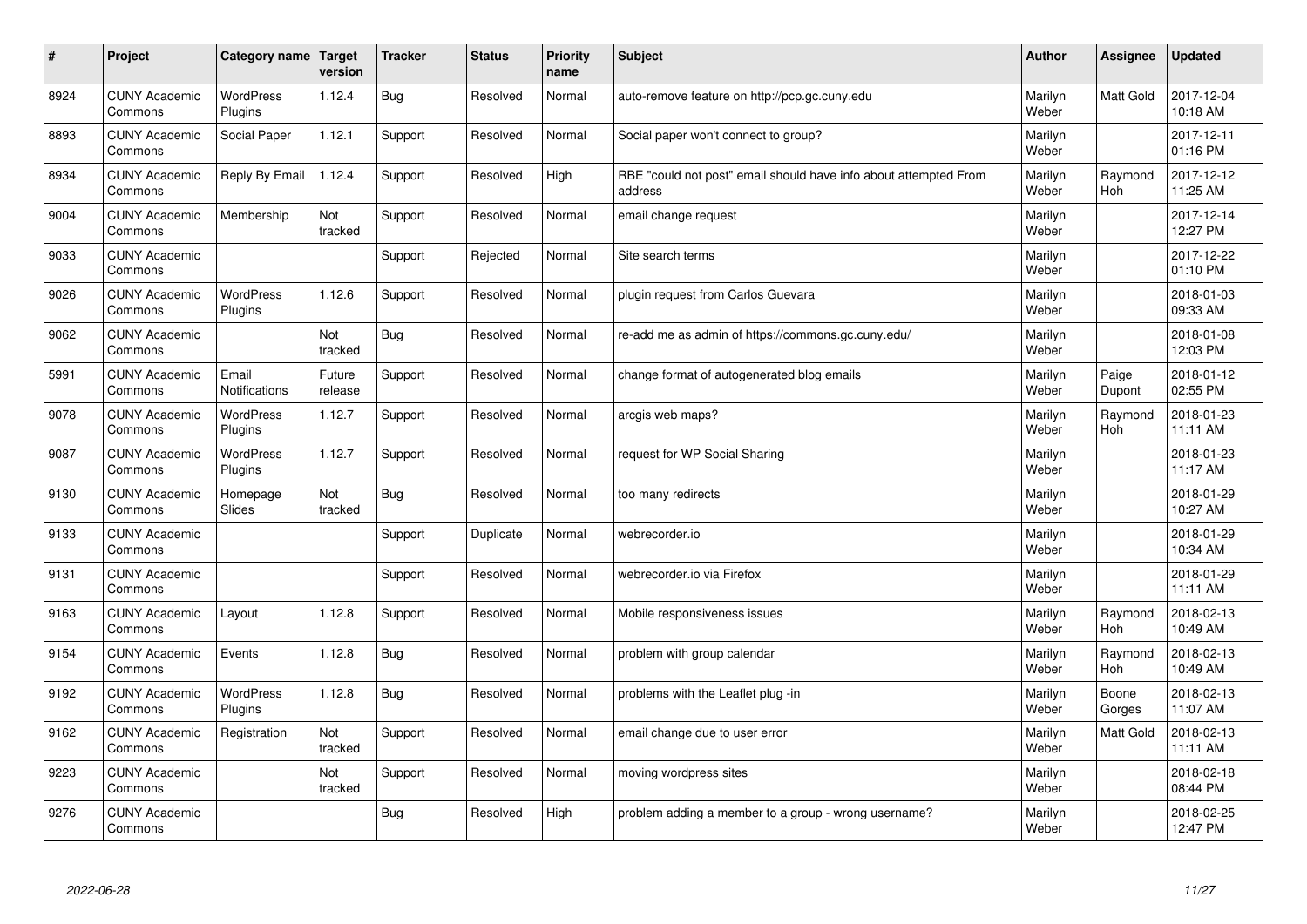| #    | Project                         | Category name                     | Target<br>version | <b>Tracker</b> | <b>Status</b>        | <b>Priority</b><br>name | <b>Subject</b>                                      | <b>Author</b>    | Assignee              | <b>Updated</b>         |
|------|---------------------------------|-----------------------------------|-------------------|----------------|----------------------|-------------------------|-----------------------------------------------------|------------------|-----------------------|------------------------|
| 9282 | <b>CUNY Academic</b><br>Commons | Group Forums                      | 1.12.9            | Bug            | Resolved             | Normal                  | 'Forum ID is missing" error?                        | Marilyn<br>Weber |                       | 2018-02-27<br>10:32 AM |
| 9330 | <b>CUNY Academic</b><br>Commons | <b>WordPress</b><br>Plugins       | 1.12.10           | Bug            | Resolved             | Normal                  | part 2 of problems with the Leaflet plug -in        | Marilyn<br>Weber |                       | 2018-03-04<br>05:58 PM |
| 9340 | <b>CUNY Academic</b><br>Commons | <b>WordPress</b><br>Plugins       | 1.12.10           | Bug            | Resolved             | Normal                  | change the web preview?                             | Marilyn<br>Weber | Raymond<br><b>Hoh</b> | 2018-03-13<br>11:50 AM |
| 9355 | <b>CUNY Academic</b><br>Commons |                                   | Not<br>tracked    | Support        | Resolved             | Normal                  | 14gb of video?                                      | Marilyn<br>Weber |                       | 2018-03-13<br>11:56 AM |
| 9335 | <b>CUNY Academic</b><br>Commons | <b>WordPress</b><br><b>Themes</b> | 1.12.10           | Bug            | Resolved             | Normal                  | clone http://digitalscholarship.ccny.cuny.edu site? | Marilyn<br>Weber | Boone<br>Gorges       | 2018-03-14<br>12:43 PM |
| 9224 | <b>CUNY Academic</b><br>Commons | <b>Group Files</b>                | 1.13              | Feature        | Resolved             | Normal                  | attachments to forum posts clutter up Files area    | Marilyn<br>Weber | Boone<br>Gorges       | 2018-03-22<br>03:34 PM |
| 9470 | <b>CUNY Academic</b><br>Commons |                                   |                   | Bug            | Resolved             | Normal                  | Users not appearing via "Add New"                   | Marilyn<br>Weber |                       | 2018-03-22<br>07:44 PM |
| 9477 | <b>CUNY Academic</b><br>Commons | Account<br>settings               |                   | Support        | Resolved             | Normal                  | email change request                                | Marilyn<br>Weber | Matt Gold             | 2018-03-24<br>08:53 AM |
| 9499 | <b>CUNY Academic</b><br>Commons | <b>WordPress</b><br>(misc)        | Not<br>tracked    | Support        | Resolved             | Normal                  | tiny question - preventing dates on posts?          | Marilyn<br>Weber | Raymond<br><b>Hoh</b> | 2018-04-04<br>03:55 PM |
| 9541 | <b>CUNY Academic</b><br>Commons | WordPress<br>(misc)               | Not<br>tracked    | Support        | Resolved             | Normal                  | repeating header banner                             | Marilyn<br>Weber | Raymond<br>Hoh        | 2018-04-06<br>12:33 PM |
| 9275 | <b>CUNY Academic</b><br>Commons |                                   |                   | Support        | Rejected             | Normal                  | soft chalk page?                                    | Marilyn<br>Weber | Boone<br>Gorges       | 2018-04-09<br>10:37 AM |
| 9207 | <b>CUNY Academic</b><br>Commons |                                   | Future<br>release | Support        | Reporter<br>Feedback | Normal                  | display dashboards made in Tableau?                 | Marilyn<br>Weber | Boone<br>Gorges       | 2018-04-10<br>10:42 AM |
| 9500 | <b>CUNY Academic</b><br>Commons | <b>WordPress</b><br>Plugins       | 1.12.12           | Support        | Resolved             | Normal                  | PowerPoint in the media library?                    | Marilyn<br>Weber | Raymond<br>Hoh        | 2018-04-12<br>02:28 PM |
| 9535 | <b>CUNY Academic</b><br>Commons |                                   | Not<br>tracked    | Support        | Resolved             | Normal                  | admin for https://video.commons.gc.cuny.edu/?       | Marilyn<br>Weber | Matt Gold             | 2018-04-13<br>05:06 PM |
| 9604 | <b>CUNY Academic</b><br>Commons |                                   | Not<br>tracked    | Support        | Resolved             | Normal                  | I (Marilyn) can only log into cdev as teststudent   | Marilyn<br>Weber |                       | 2018-04-21<br>10:20 AM |
| 9587 | <b>CUNY Academic</b><br>Commons |                                   |                   | Support        | Rejected             | Normal                  | possible request for the "PDF Poster" plugin        | Marilyn<br>Weber |                       | 2018-04-24<br>10:52 AM |
| 9659 | <b>CUNY Academic</b><br>Commons | Account<br>settings               |                   | Support        | Resolved             | Normal                  | user email change                                   | Marilyn<br>Weber | Matt Gold             | 2018-04-24<br>12:08 PM |
| 9684 | <b>CUNY Academic</b><br>Commons |                                   |                   | Support        | Rejected             | Normal                  | SEO cleanup for newlaborforum.cuny.edu              | Marilyn<br>Weber |                       | 2018-04-30<br>10:29 AM |
| 8446 | <b>CUNY Academic</b><br>Commons | <b>WordPress</b><br>Plugins       | 1.11.14           | Support        | Resolved             | Normal                  | request for multiple accordion menu plugins         | Marilyn<br>Weber |                       | 2018-05-07<br>09:57 PM |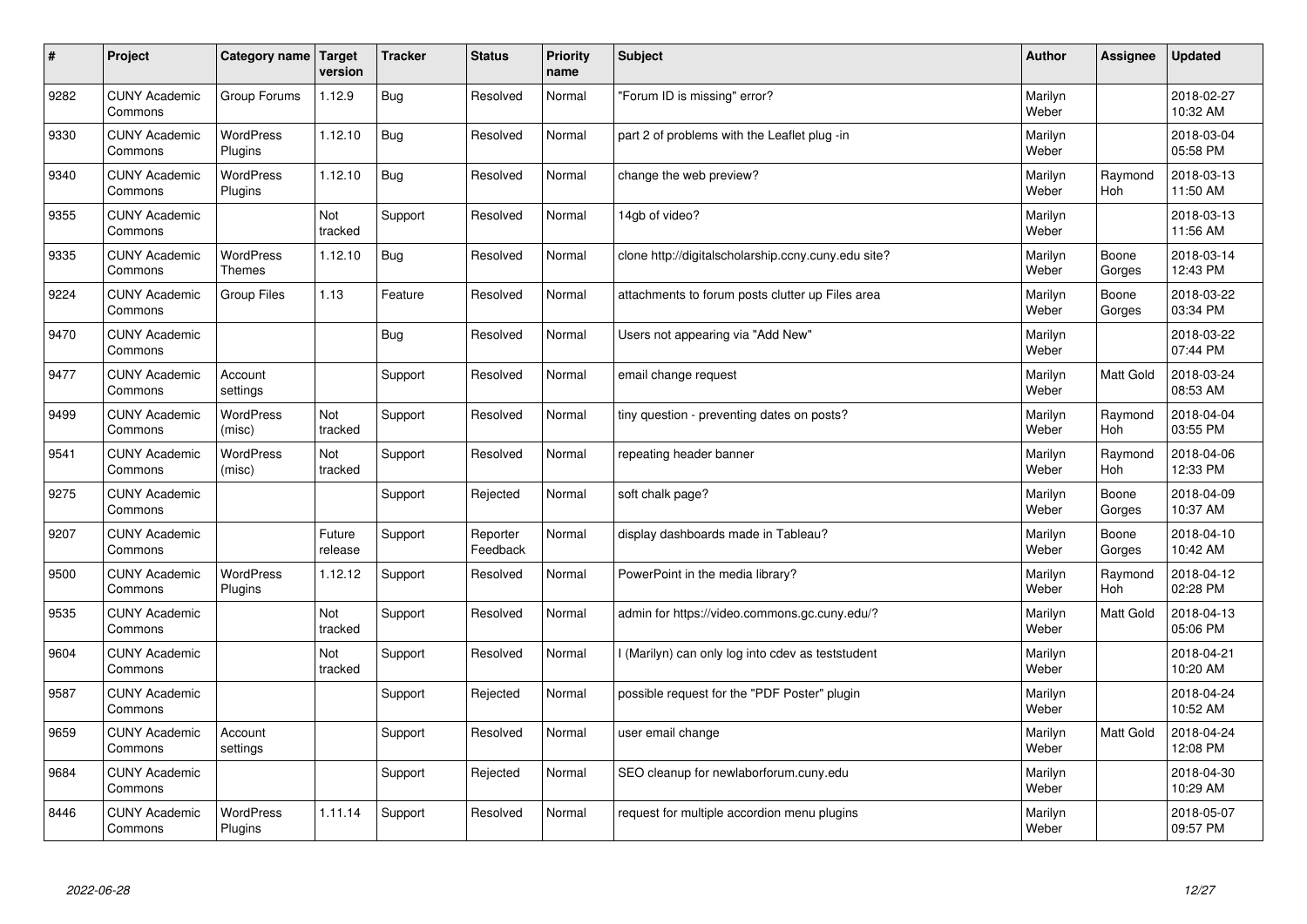| $\sharp$ | Project                         | Category name   Target            | version           | <b>Tracker</b> | <b>Status</b> | <b>Priority</b><br>name | <b>Subject</b>                                     | <b>Author</b>    | Assignee         | <b>Updated</b>         |
|----------|---------------------------------|-----------------------------------|-------------------|----------------|---------------|-------------------------|----------------------------------------------------|------------------|------------------|------------------------|
| 9725     | <b>CUNY Academic</b><br>Commons |                                   | Not<br>tracked    | Support        | Resolved      | Normal                  | problems with deleting a site                      | Marilyn<br>Weber |                  | 2018-05-07<br>10:24 PM |
| 8941     | <b>CUNY Academic</b><br>Commons | <b>WordPress</b><br><b>Themes</b> | 1.13.1            | Support        | Resolved      | Normal                  | Theme request: ColorNews                           | Marilyn<br>Weber |                  | 2018-05-08<br>10:42 AM |
| 9767     | <b>CUNY Academic</b><br>Commons | Registration                      | Not<br>tracked    | Support        | Resolved      | Normal                  | user deleted account but now needs one             | Marilyn<br>Weber |                  | 2018-05-11<br>02:39 PM |
| 9768     | <b>CUNY Academic</b><br>Commons |                                   | 1.13.2            | Bug            | Resolved      | High                    | search function on the Directory page              | Marilyn<br>Weber | Boone<br>Gorges  | 2018-05-14<br>08:45 PM |
| 9780     | <b>CUNY Academic</b><br>Commons |                                   | Not<br>tracked    | Support        | Resolved      | Normal                  | remove the phone number on this profile?           | Marilyn<br>Weber |                  | 2018-05-15<br>10:35 AM |
| 8607     | <b>CUNY Academic</b><br>Commons |                                   | Not<br>tracked    | Support        | <b>New</b>    | Normal                  | Paypal?                                            | Marilyn<br>Weber | Matt Gold        | 2018-05-15<br>01:37 PM |
| 9787     | <b>CUNY Academic</b><br>Commons | Registration                      |                   | Support        | Resolved      | Normal                  | email change request                               | Marilyn<br>Weber | Matt Gold        | 2018-05-16<br>09:55 PM |
| 9823     | <b>CUNY Academic</b><br>Commons | Account<br>settings               | Not<br>tracked    | Support        | Resolved      | Normal                  | email change                                       | Marilyn<br>Weber | Matt Gold        | 2018-05-23<br>01:58 PM |
| 9828     | <b>CUNY Academic</b><br>Commons | Domain<br>Mapping                 | 1.13.3            | <b>Bug</b>     | Resolved      | High                    | redirecting problem                                | Marilyn<br>Weber | Raymond<br>Hoh   | 2018-05-24<br>02:39 PM |
| 9834     | <b>CUNY Academic</b><br>Commons |                                   |                   | Support        | Duplicate     | Normal                  | add a "like" function                              | Marilyn<br>Weber |                  | 2018-05-25<br>10:38 AM |
| 9835     | <b>CUNY Academic</b><br>Commons | Group Forums                      | Future<br>release | Bug            | Assigned      | Normal                  | add a "like" function?                             | Marilyn<br>Weber | Erik<br>Trainer  | 2018-06-05<br>01:49 PM |
| 9885     | <b>CUNY Academic</b><br>Commons |                                   |                   | Support        | Rejected      | Normal                  | Publications field problem                         | Marilyn<br>Weber |                  | 2018-06-06<br>01:18 PM |
| 9888     | <b>CUNY Academic</b><br>Commons | <b>WordPress</b><br>Plugins       | 1.13.3            | Support        | Resolved      | Normal                  | Business directory Plug-in request                 | Marilyn<br>Weber |                  | 2018-06-12<br>11:52 AM |
| 9919     | <b>CUNY Academic</b><br>Commons |                                   | Not<br>tracked    | Bug            | Resolved      | Normal                  | admin of https://sphcurriculum.commons.gc.cuny.edu | Marilyn<br>Weber |                  | 2018-06-12<br>09:37 PM |
| 9928     | <b>CUNY Academic</b><br>Commons | Account<br>settings               |                   | Support        | Resolved      | Normal                  | email change request from former student           | Marilyn<br>Weber | Matt Gold        | 2018-06-14<br>10:20 AM |
| 9927     | <b>CUNY Academic</b><br>Commons | Membership                        | Not<br>tracked    | Support        | Resolved      | Normal                  | wrong email used                                   | Marilyn<br>Weber | <b>Matt Gold</b> | 2018-06-14<br>10:21 AM |
| 9955     | <b>CUNY Academic</b><br>Commons | WordPress<br>Plugins              | 1.13.4            | Support        | Rejected      | Normal                  | docx converter plugin?                             | Marilyn<br>Weber |                  | 2018-06-26<br>11:39 AM |
| 9949     | <b>CUNY Academic</b><br>Commons |                                   | 1.13.4            | Support        | Resolved      | Normal                  | raise storage space limit?                         | Marilyn<br>Weber | Boone<br>Gorges  | 2018-06-26<br>12:00 PM |
| 9965     | <b>CUNY Academic</b><br>Commons | <b>WordPress</b><br>Plugins       | 1.13.4            | Support        | Resolved      | Normal                  | plug-in request for OneTone Companion              | Marilyn<br>Weber | Raymond<br>Hoh   | 2018-06-26<br>12:00 PM |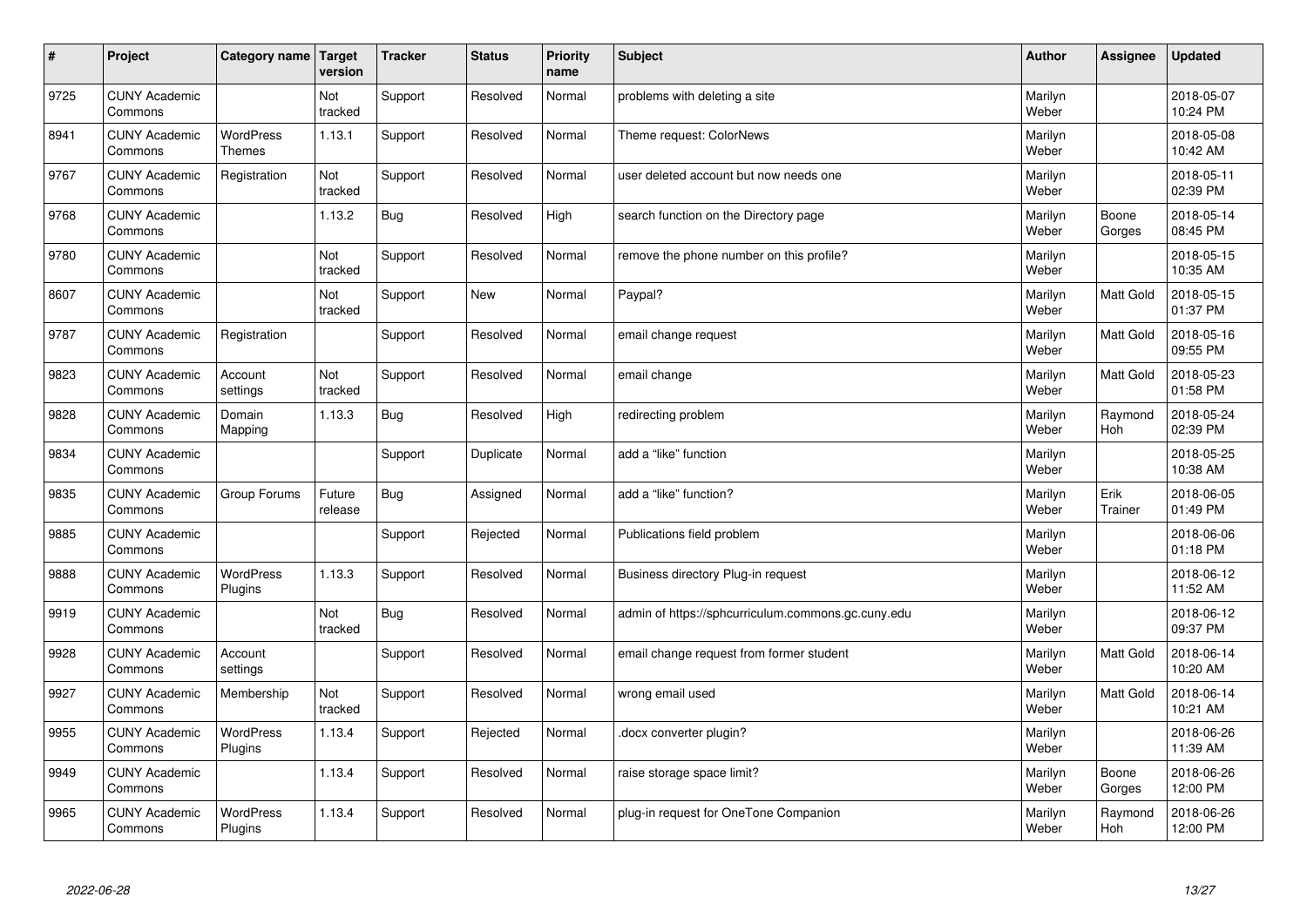| #     | Project                         | Category name                 | Target<br>version | <b>Tracker</b> | <b>Status</b> | <b>Priority</b><br>name | <b>Subject</b>                                                                           | <b>Author</b>    | Assignee          | <b>Updated</b>         |
|-------|---------------------------------|-------------------------------|-------------------|----------------|---------------|-------------------------|------------------------------------------------------------------------------------------|------------------|-------------------|------------------------|
| 9992  | <b>CUNY Academic</b><br>Commons |                               | 1.13.6            | Bug            | Resolved      | Normal                  | ACERT website down again                                                                 | Marilyn<br>Weber |                   | 2018-07-10<br>12:15 PM |
| 10006 | <b>CUNY Academic</b><br>Commons | Membership                    | Not<br>tracked    | Support        | Resolved      | Normal                  | another email change request                                                             | Marilyn<br>Weber |                   | 2018-07-13<br>12:36 PM |
| 9996  | <b>CUNY Academic</b><br>Commons | Membership                    | Not<br>tracked    | Support        | Rejected      | Normal                  | user email change request                                                                | Marilyn<br>Weber |                   | 2018-07-16<br>10:49 AM |
| 10035 | <b>CUNY Academic</b><br>Commons |                               | Not<br>tracked    | Bug            | Resolved      | Normal                  | Reconnecting user to site                                                                | Marilyn<br>Weber |                   | 2018-07-23<br>11:55 AM |
| 10066 | <b>CUNY Academic</b><br>Commons | Membership                    | Not<br>tracked    | Support        | Resolved      | Normal                  | add me as an admin to https://pkms.commons.gc.cuny.edu/                                  | Marilyn<br>Weber |                   | 2018-07-26<br>11:54 AM |
| 10101 | <b>CUNY Academic</b><br>Commons |                               | 1.13.7            | Bug            | Resolved      | Normal                  | URL changes within Manage section of groups                                              | Marilyn<br>Weber |                   | 2018-08-03<br>01:54 PM |
| 10227 | <b>CUNY Academic</b><br>Commons |                               |                   | Support        | Resolved      | Normal                  | user incorrectly entered her email address                                               | Marilyn<br>Weber | Matt Gold         | 2018-08-26<br>08:55 PM |
| 10256 | <b>CUNY Academic</b><br>Commons |                               |                   | Support        | Resolved      | Normal                  | email change requested                                                                   | Marilyn<br>Weber | Matt Gold         | 2018-08-29<br>02:52 PM |
| 10239 | <b>CUNY Academic</b><br>Commons |                               | Not<br>tracked    | Support        | Resolved      | Normal                  | musicroombooking.commons.gc.cuny.edu                                                     | Marilyn<br>Weber |                   | 2018-08-29<br>03:06 PM |
| 10240 | <b>CUNY Academic</b><br>Commons | WordPress<br>Plugins          | 1.13.8            | Support        | Resolved      | Normal                  | require-featured-image plug-in request                                                   | Marilyn<br>Weber |                   | 2018-08-29<br>05:15 PM |
| 10176 | <b>CUNY Academic</b><br>Commons | Documentation                 | Not<br>tracked    | Bug            | Resolved      | Normal                  | domain mapping requests                                                                  | Marilyn<br>Weber | scott voth        | 2018-08-29<br>05:30 PM |
| 10260 | <b>CUNY Academic</b><br>Commons |                               |                   | Bug            | Rejected      | Normal                  | bad activation email                                                                     | Marilyn<br>Weber |                   | 2018-08-30<br>01:25 PM |
| 10266 | <b>CUNY Academic</b><br>Commons |                               |                   | Support        | Resolved      | Normal                  | GC email change requested                                                                | Marilyn<br>Weber | Matt Gold         | 2018-08-30<br>03:07 PM |
| 10245 | <b>CUNY Academic</b><br>Commons | Email<br><b>Notifications</b> | 1.13.8            | Support        | Resolved      | Urgent                  | Placeholders in action emails (activation, password reset) not being<br>properly swapped | Marilyn<br>Weber | Raymond<br>Hoh    | 2018-08-30<br>04:02 PM |
| 10361 | <b>CUNY Academic</b><br>Commons | Group Forums                  | 1.13.10           | Bug            | Resolved      | Normal                  | forum post pending oddity                                                                | Marilyn<br>Weber |                   | 2018-09-25<br>10:45 AM |
| 5992  | <b>CUNY Academic</b><br>Commons | Email<br><b>Notifications</b> | Future<br>release | Feature        | <b>New</b>    | Normal                  | Changing the From line of autogenerated blog emails                                      | Marilyn<br>Weber |                   | 2018-09-27<br>05:19 PM |
| 10387 | <b>CUNY Academic</b><br>Commons | Membership                    | Not<br>tracked    | Support        | Resolved      | Normal                  | remove user page                                                                         | Marilyn<br>Weber |                   | 2018-09-28<br>02:26 PM |
| 6533  | <b>CUNY Academic</b><br>Commons | <b>WordPress</b><br>Plugins   | Future<br>release | Support        | Duplicate     | Low                     | very old plugins?                                                                        | Marilyn<br>Weber | <b>Tahir Butt</b> | 2018-10-04<br>12:27 PM |
| 10562 | <b>CUNY Academic</b><br>Commons |                               |                   | Bug            | Rejected      | Normal                  | Commons is down                                                                          | Marilyn<br>Weber |                   | 2018-10-23<br>10:49 AM |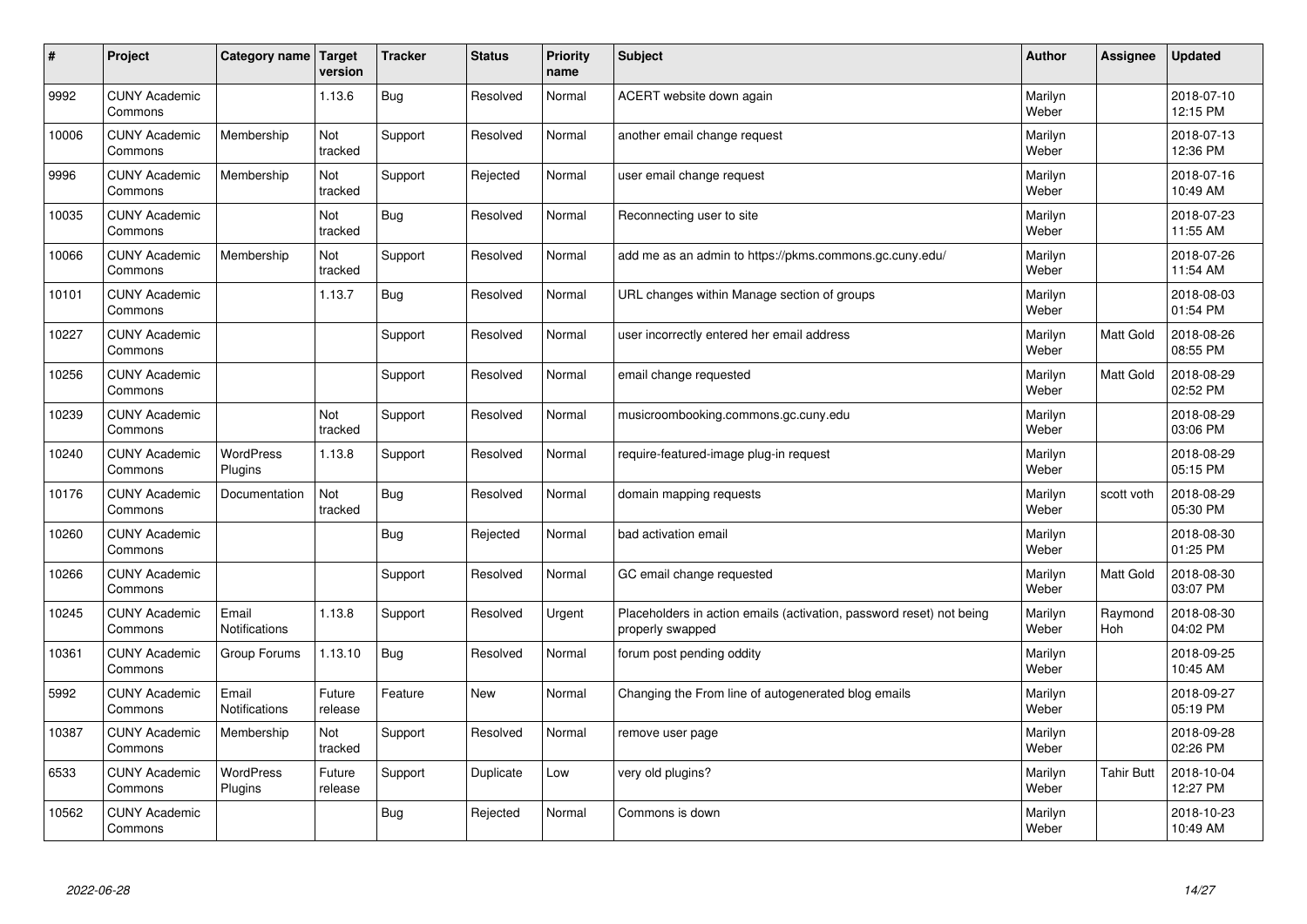| $\vert$ # | Project                         | Category name               | Target<br>version | <b>Tracker</b> | <b>Status</b>        | <b>Priority</b><br>name | <b>Subject</b>                                       | <b>Author</b>    | Assignee        | <b>Updated</b>         |
|-----------|---------------------------------|-----------------------------|-------------------|----------------|----------------------|-------------------------|------------------------------------------------------|------------------|-----------------|------------------------|
| 10537     | <b>CUNY Academic</b><br>Commons |                             | Not<br>tracked    | <b>Bug</b>     | Resolved             | Normal                  | jpegs not showing                                    | Marilyn<br>Weber |                 | 2018-10-23<br>10:51 AM |
| 10407     | <b>CUNY Academic</b><br>Commons |                             | Not<br>tracked    | Support        | Resolved             | Normal                  | toolbar problem                                      | Marilyn<br>Weber | Boone<br>Gorges | 2018-10-23<br>10:52 AM |
| 9886      | <b>CUNY Academic</b><br>Commons | cuny.is                     | Not<br>tracked    | Support        | Resolved             | Normal                  | cuny.is SSL                                          | Marilyn<br>Weber |                 | 2018-10-26<br>02:07 PM |
| 10606     | <b>CUNY Academic</b><br>Commons | cdev.gc.cuny.ed<br>u.       | Not<br>tracked    | Support        | Resolved             | Normal                  | problems with testing environment                    | Marilyn<br>Weber |                 | 2018-11-02<br>10:27 AM |
| 10657     | <b>CUNY Academic</b><br>Commons |                             | Not<br>tracked    | Support        | Reporter<br>Feedback | Normal                  | child theme problems                                 | Marilyn<br>Weber |                 | 2018-11-08<br>01:19 PM |
| 10772     | <b>CUNY Academic</b><br>Commons | Groups (misc)               | 1.14.2            | Bug            | Resolved             | Normal                  | can't create groups                                  | Marilyn<br>Weber |                 | 2018-12-04<br>10:42 AM |
| 8978      | <b>CUNY Academic</b><br>Commons | Groups (misc)               | Not<br>tracked    | Support        | Resolved             | Normal                  | removing old groups                                  | Marilyn<br>Weber |                 | 2018-12-10<br>03:52 PM |
| 9726      | <b>CUNY Academic</b><br>Commons | <b>WordPress</b><br>Plugins | Not<br>tracked    | Support        | Abandoned            | Normal                  | technical error on Contact page                      | Marilyn<br>Weber |                 | 2018-12-10<br>03:53 PM |
| 9779      | <b>CUNY Academic</b><br>Commons | Membership                  | Not<br>tracked    | Support        | Resolved             | Normal                  | user not sure if she is registered.                  | Marilyn<br>Weber |                 | 2018-12-10<br>03:53 PM |
| 9889      | <b>CUNY Academic</b><br>Commons |                             | Not<br>tracked    | Support        | Resolved             | Normal                  | remove comments from activity feed?                  | Marilyn<br>Weber |                 | 2018-12-10<br>03:53 PM |
| 10133     | <b>CUNY Academic</b><br>Commons | WordPress<br>(misc)         | Not<br>tracked    | Support        | Resolved             | Normal                  | two Commons sites to be migrated elsewhere           | Marilyn<br>Weber |                 | 2018-12-10<br>03:54 PM |
| 10257     | <b>CUNY Academic</b><br>Commons | Membership                  | Not<br>tracked    | Support        | Resolved             | Normal                  | change the email from @login.cuny.edu to campu email | Marilyn<br>Weber |                 | 2018-12-10<br>03:55 PM |
| 10298     | <b>CUNY Academic</b><br>Commons |                             | Not<br>tracked    | Support        | Resolved             | Normal                  | RSS feed to itunes problem                           | Marilyn<br>Weber |                 | 2018-12-10<br>03:57 PM |
| 10440     | <b>CUNY Academic</b><br>Commons |                             | Not<br>tracked    | Support        | Resolved             | Normal                  | Acert post problem                                   | Marilyn<br>Weber |                 | 2018-12-10<br>03:57 PM |
| 10571     | <b>CUNY Academic</b><br>Commons |                             | Not<br>tracked    | Support        | Abandoned            | Normal                  | newsletter queue problem                             | Marilyn<br>Weber |                 | 2018-12-10<br>03:58 PM |
| 10810     | <b>CUNY Academic</b><br>Commons | <b>WordPress</b><br>(misc)  | 1.14.2            | <b>Bug</b>     | Resolved             | Normal                  | Sites set as public are becoming private             | Marilyn<br>Weber |                 | 2018-12-11<br>10:15 AM |
| 10820     | <b>CUNY Academic</b><br>Commons |                             | Not<br>tracked    | Support        | Resolved             | Normal                  | retrieve deleted pages/posts                         | Marilyn<br>Weber |                 | 2018-12-13<br>06:33 PM |
| 10850     | <b>CUNY Academic</b><br>Commons |                             |                   | Support        | Rejected             | Normal                  | Gravity form being resent                            | Marilyn<br>Weber |                 | 2018-12-20<br>10:18 PM |
| 10910     | <b>CUNY Academic</b><br>Commons | Membership                  | Not<br>tracked    | Support        | Resolved             | Normal                  | request to be an admin to a prof's site              | Marilyn<br>Weber |                 | 2019-01-04<br>10:45 AM |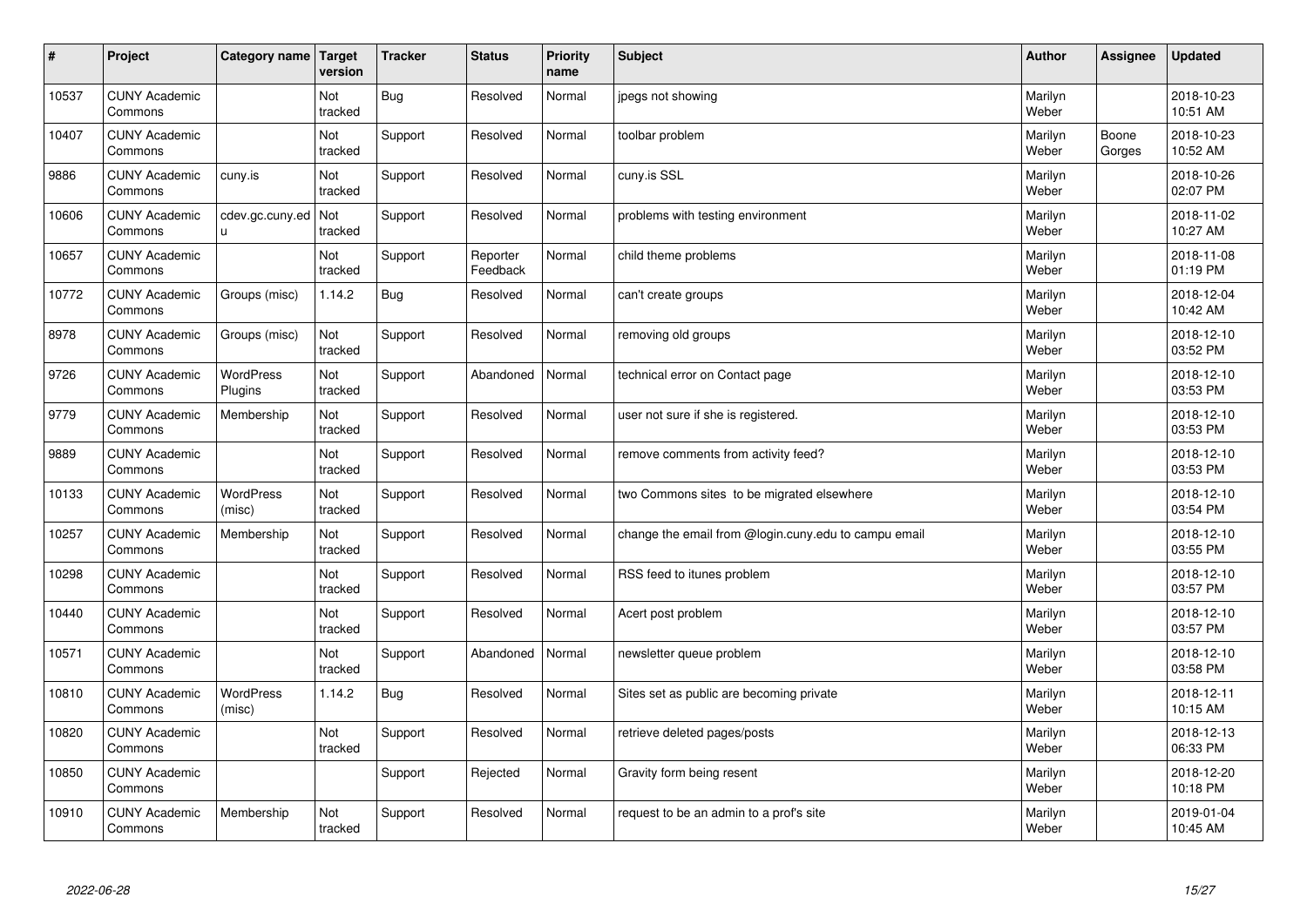| $\pmb{\#}$ | Project                         | Category name                     | Target<br>version | <b>Tracker</b> | <b>Status</b>        | <b>Priority</b><br>name | <b>Subject</b>                               | <b>Author</b>    | Assignee       | <b>Updated</b>         |
|------------|---------------------------------|-----------------------------------|-------------------|----------------|----------------------|-------------------------|----------------------------------------------|------------------|----------------|------------------------|
| 10932      | <b>CUNY Academic</b><br>Commons |                                   |                   | Support        | Resolved             | Normal                  | add me as admin to meenaalexander.com        | Marilyn<br>Weber | Matt Gold      | 2019-01-09<br>02:12 PM |
| 11003      | <b>CUNY Academic</b><br>Commons |                                   | Not<br>tracked    | Support        | Resolved             | Normal                  | user email change                            | Marilyn<br>Weber |                | 2019-01-24<br>02:50 PM |
| 11006      | <b>CUNY Academic</b><br>Commons | Groups (misc)                     | 1.14.6            | Support        | Resolved             | Normal                  | removing members from a group isn't working  | Marilyn<br>Weber |                | 2019-01-24<br>03:18 PM |
| 11017      | <b>CUNY Academic</b><br>Commons |                                   | Not<br>tracked    | Support        | Resolved             | Normal                  | site didn't save?                            | Marilyn<br>Weber |                | 2019-01-25<br>03:47 PM |
| 11031      | <b>CUNY Academic</b><br>Commons |                                   | Not<br>tracked    | Support        | Resolved             | Normal                  | new group with seemingly old topics          | Marilyn<br>Weber |                | 2019-02-11<br>12:17 PM |
| 10941      | <b>CUNY Academic</b><br>Commons | Membership                        | Not<br>tracked    | Support        | Resolved             | Normal                  | update user email                            | Marilyn<br>Weber |                | 2019-02-13<br>02:24 PM |
| 11088      | <b>CUNY Academic</b><br>Commons | Group Blogs                       | Not<br>tracked    | <b>Bug</b>     | Resolved             | Normal                  | no notification for comments                 | Marilyn<br>Weber |                | 2019-02-15<br>03:30 PM |
| 8481       | <b>CUNY Academic</b><br>Commons | Membership                        | Not<br>tracked    | Support        | Resolved             | Normal                  | admin of http://swipanalytic.org/organizers/ | Marilyn<br>Weber |                | 2019-02-19<br>01:58 PM |
| 11127      | <b>CUNY Academic</b><br>Commons | Membership                        | Not<br>tracked    | Support        | Resolved             | Normal                  | user with new campus affiliation             | Marilyn<br>Weber |                | 2019-02-19<br>02:09 PM |
| 11091      | <b>CUNY Academic</b><br>Commons | <b>BuddyPress</b><br>Docs         | 1.14.7            | Support        | Resolved             | Normal                  | word limit for comments on a group doc?      | Marilyn<br>Weber |                | 2019-02-26<br>02:04 PM |
| 11198      | <b>CUNY Academic</b><br>Commons |                                   | Not<br>tracked    | Support        | Resolved             | Normal                  | former CUNY employee                         | Marilyn<br>Weber |                | 2019-03-07<br>02:21 PM |
| 11205      | <b>CUNY Academic</b><br>Commons | <b>WordPress</b><br>Plugins       | Not<br>tracked    | Support        | Resolved             | Normal                  | problems with Google calendar                | Marilyn<br>Weber | Raymond<br>Hoh | 2019-03-11<br>02:17 PM |
| 11210      | <b>CUNY Academic</b><br>Commons | Membership                        | Not<br>tracked    | Support        | Resolved             | Normal                  | Please change the email                      | Marilyn<br>Weber |                | 2019-03-11<br>04:16 PM |
| 9518       | <b>CUNY Academic</b><br>Commons |                                   | Not<br>tracked    | Support        | Rejected             | Normal                  | problems with site on Internet Explorer      | Marilyn<br>Weber | Raymond<br>Hoh | 2019-03-11<br>11:18 PM |
| 11211      | <b>CUNY Academic</b><br>Commons | <b>WordPress</b><br><b>Themes</b> | 1.14.8            | Support        | Resolved             | Normal                  | user needs to edit the HTML coding           | Marilyn<br>Weber |                | 2019-03-12<br>11:20 AM |
| 11217      | <b>CUNY Academic</b><br>Commons | Membership                        | Not<br>tracked    | Support        | Resolved             | Normal                  | Another email update                         | Marilyn<br>Weber |                | 2019-03-12<br>03:37 PM |
| 11147      | <b>CUNY Academic</b><br>Commons | Membership                        | Not<br>tracked    | Support        | Resolved             | Normal                  | employee email change                        | Marilyn<br>Weber |                | 2019-03-12<br>03:58 PM |
| 11149      | <b>CUNY Academic</b><br>Commons |                                   | Not<br>tracked    | Support        | Reporter<br>Feedback | Normal                  | comments getting blocked                     | Marilyn<br>Weber | Raymond<br>Hoh | 2019-03-26<br>11:40 AM |
| 11029      | <b>CUNY Academic</b><br>Commons | Authentication                    | 1.14.9            | Support        | Resolved             | Normal                  | Suiatha Fernandes cannot edit her site       | Marilyn<br>Weber | Raymond<br>Hoh | 2019-03-26<br>12:10 PM |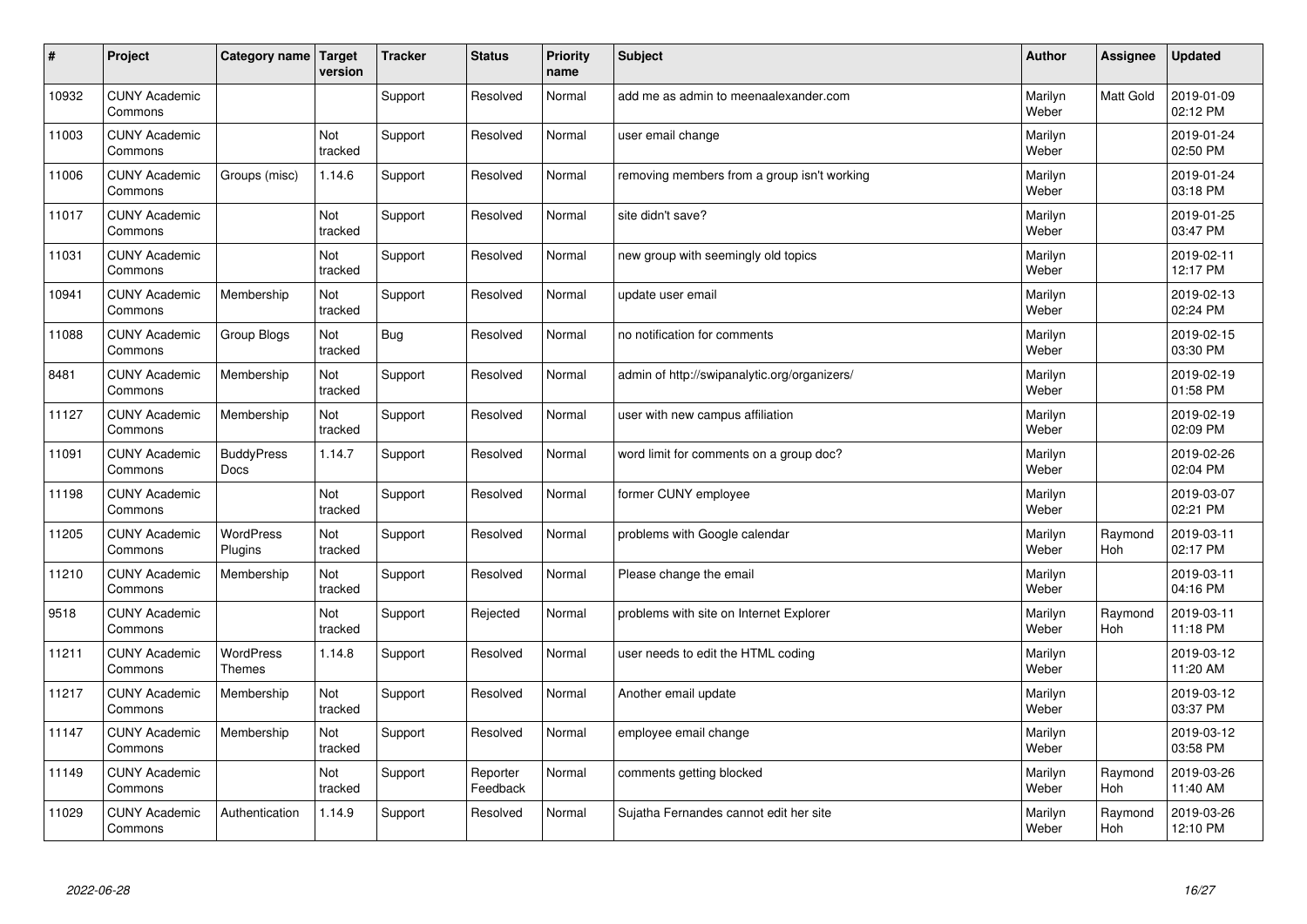| $\vert$ # | Project                         | Category name               | Target<br>version | <b>Tracker</b> | <b>Status</b>        | <b>Priority</b><br>name | <b>Subject</b>                                                                                         | <b>Author</b>    | Assignee              | <b>Updated</b>         |
|-----------|---------------------------------|-----------------------------|-------------------|----------------|----------------------|-------------------------|--------------------------------------------------------------------------------------------------------|------------------|-----------------------|------------------------|
| 11233     | <b>CUNY Academic</b><br>Commons |                             | 1.14.9            | Support        | Resolved             | Normal                  | Hotiar?                                                                                                | Marilyn<br>Weber |                       | 2019-03-26<br>12:10 PM |
| 11267     | <b>CUNY Academic</b><br>Commons |                             |                   | Support        | Rejected             | Normal                  | signing up with a nonCUNY signup code from the Register page                                           | Marilyn<br>Weber |                       | 2019-03-26<br>03:00 PM |
| 10986     | <b>CUNY Academic</b><br>Commons |                             | Not<br>tracked    | Support        | Resolved             | Normal                  | PDF embedder provoking error                                                                           | Marilyn<br>Weber |                       | 2019-03-29<br>04:28 PM |
| 11294     | <b>CUNY Academic</b><br>Commons | Account<br>settings         | Not<br>tracked    | Support        | Resolved             | Normal                  | student emqail change                                                                                  | Marilyn<br>Weber | Matt Gold             | 2019-04-07<br>09:11 PM |
| 11448     | <b>CUNY Academic</b><br>Commons | <b>BuddyPress</b><br>(misc) | 1.15.1            | Support        | Resolved             | Normal                  | sole administrator listed on sites is not an admin at all?                                             | Marilyn<br>Weber | Raymond<br>Hoh        | 2019-05-14<br>11:15 AM |
| 11483     | <b>CUNY Academic</b><br>Commons |                             | 1.15.2            | Bug            | Resolved             | Normal                  | 'Add New user" not working                                                                             | Marilyn<br>Weber |                       | 2019-05-21<br>02:26 PM |
| 11453     | <b>CUNY Academic</b><br>Commons | <b>WordPress</b><br>(misc)  | 1.15.2            | <b>Bug</b>     | Resolved             | Normal                  | 403 error on Firefox                                                                                   | Marilyn<br>Weber | Raymond<br><b>Hoh</b> | 2019-05-28<br>11:46 AM |
| 11002     | <b>CUNY Academic</b><br>Commons |                             | Not<br>tracked    | Support        | Resolved             | Normal                  | open link in a new tab not working                                                                     | Marilyn<br>Weber |                       | 2019-06-03<br>07:57 PM |
| 11509     | <b>CUNY Academic</b><br>Commons |                             | Not<br>tracked    | Support        | Reporter<br>Feedback | Normal                  | deleted Page causing a Menu problem?                                                                   | Marilyn<br>Weber |                       | 2019-06-04<br>09:54 AM |
| 11516     | <b>CUNY Academic</b><br>Commons | Membership                  | Not<br>tracked    | Support        | Resolved             | Normal                  | request for email change                                                                               | Marilyn<br>Weber |                       | 2019-06-04<br>01:48 PM |
| 10838     | <b>CUNY Academic</b><br>Commons |                             | 1.15.3            | Support        | Rejected             | Normal                  | two plugin/theme requests from a digital fellow                                                        | Marilyn<br>Weber |                       | 2019-06-11<br>10:31 AM |
| 11567     | <b>CUNY Academic</b><br>Commons | <b>Group Files</b>          | 1.15.4            | Bug            | Resolved             | Normal                  | Group files pagination doesn't work properly in folders                                                | Marilyn<br>Weber | Boone<br>Gorges       | 2019-06-25<br>04:22 PM |
| 11609     | <b>CUNY Academic</b><br>Commons |                             | 1.15.5            | Support        | Resolved             | Normal                  | Mixed Content flag                                                                                     | Marilyn<br>Weber |                       | 2019-06-27<br>06:54 PM |
| 11634     | <b>CUNY Academic</b><br>Commons | <b>WordPress</b><br>(misc)  | Not<br>tracked    | <b>Bug</b>     | Rejected             | Normal                  | 'Insert Read More Tag" working oddly                                                                   | Marilyn<br>Weber | Raymond<br>Hoh        | 2019-07-15<br>11:48 PM |
| 11647     | <b>CUNY Academic</b><br>Commons |                             | 1.15.6            | Support        | Resolved             | Normal                  | Tribulant Newsletters update                                                                           | Marilyn<br>Weber |                       | 2019-07-18<br>02:27 PM |
| 11650     | <b>CUNY Academic</b><br>Commons |                             | Not<br>tracked    | Support        | Resolved             | Normal                  | https://commons.gc.cuny.edu/groups/introduction-to-literary-studies-engl<br>ish-252-at-hunter-college/ | Marilyn<br>Weber |                       | 2019-07-18<br>02:28 PM |
| 11665     | <b>CUNY Academic</b><br>Commons |                             |                   | Support        | Resolved             | Immediate               | "My Groups" conflating two groups                                                                      | Marilyn<br>Weber |                       | 2019-07-24<br>10:43 PM |
| 11771     | <b>CUNY Academic</b><br>Commons |                             | Not<br>tracked    | Support        | Reporter<br>Feedback | Normal                  | post displays in sections                                                                              | Marilyn<br>Weber |                       | 2019-08-20<br>10:34 AM |
| 11787     | <b>CUNY Academic</b><br>Commons |                             | Not<br>tracked    | Support        | Reporter<br>Feedback | Normal                  | automated comments notifications on ZenDesk                                                            | Marilyn<br>Weber |                       | 2019-08-26<br>06:18 PM |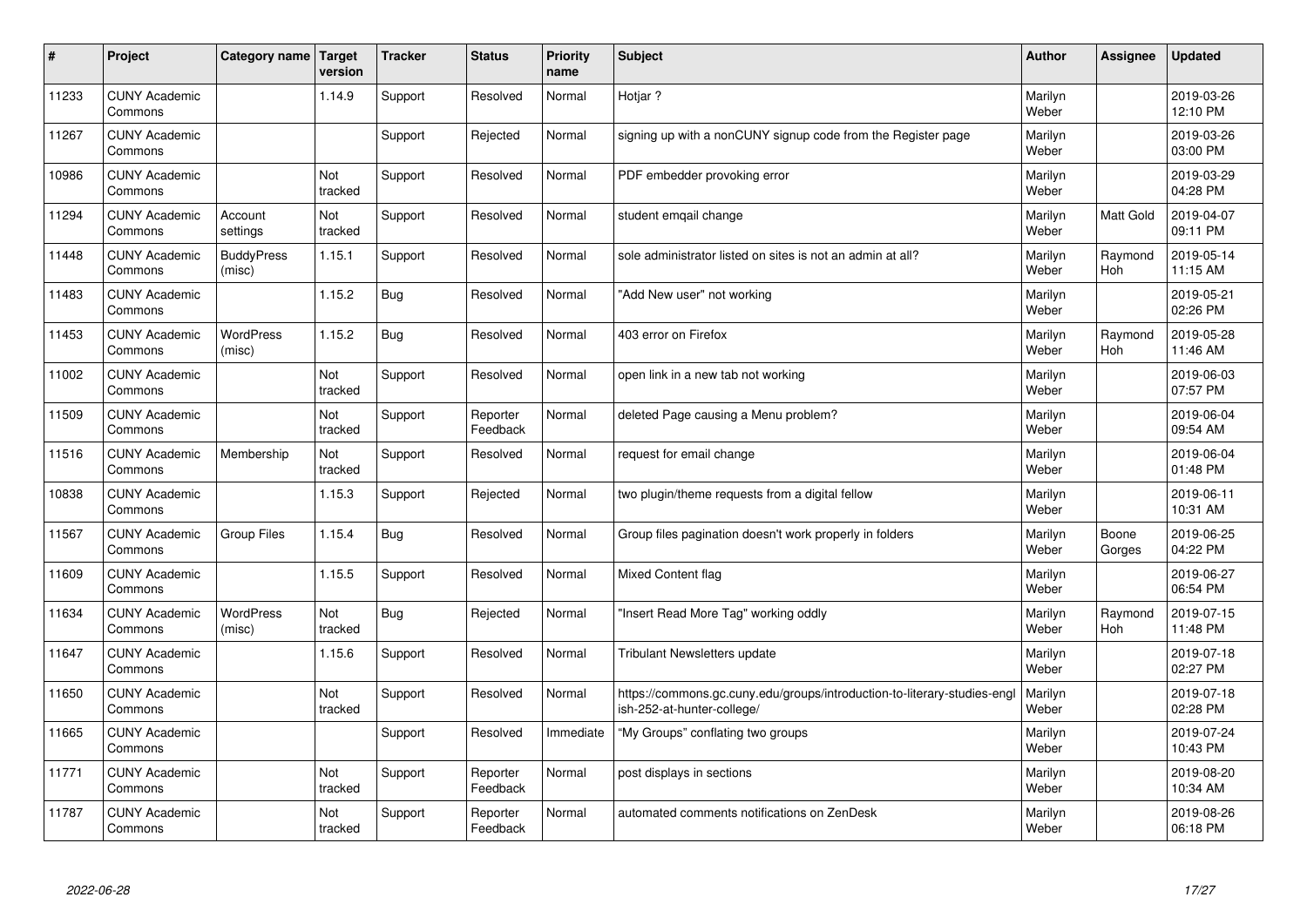| #     | Project                         | Category name   Target      | version           | <b>Tracker</b> | <b>Status</b>        | <b>Priority</b><br>name | <b>Subject</b>                                                       | <b>Author</b>    | <b>Assignee</b>     | <b>Updated</b>         |
|-------|---------------------------------|-----------------------------|-------------------|----------------|----------------------|-------------------------|----------------------------------------------------------------------|------------------|---------------------|------------------------|
| 11813 | <b>CUNY Academic</b><br>Commons | <b>WordPress</b><br>Plugins | 1.15.9            | Support        | Resolved             | Normal                  | 'Change Password Protected Message" plugin requests                  | Marilyn<br>Weber |                     | 2019-09-10<br>05:57 PM |
| 5050  | <b>CUNY Academic</b><br>Commons | Social Paper                | Future<br>release | Feature        | <b>New</b>           | Low                     | Making comments visible in SP editing mode (SP suggestion #1)        | Marilyn<br>Weber | Samantha<br>Raddatz | 2019-09-17<br>11:10 PM |
| 9134  | <b>CUNY Academic</b><br>Commons | Membership                  | Not<br>tracked    | Support        | Abandoned            | Normal                  | former user                                                          | Marilyn<br>Weber | <b>Matt Gold</b>    | 2019-09-18<br>10:26 AM |
| 11225 | <b>CUNY Academic</b><br>Commons |                             | Not<br>tracked    | Support        | Resolved             | Normal                  | bulk upload?                                                         | Marilyn<br>Weber |                     | 2019-09-18<br>10:31 AM |
| 10273 | <b>CUNY Academic</b><br>Commons | Registration                | Not<br>tracked    | Support        | Reporter<br>Feedback | Normal                  | users combining CF and campus address                                | Marilyn<br>Weber |                     | 2019-09-18<br>10:58 AM |
| 11866 | <b>CUNY Academic</b><br>Commons | <b>WordPress</b><br>Themes  | 1.15.10           | Support        | Resolved             | Normal                  | problem with project widget and the 'skills' to generate tags        | Marilyn<br>Weber | Raymond<br>Hoh      | 2019-09-19<br>03:20 PM |
| 11896 | <b>CUNY Academic</b><br>Commons |                             | Not<br>tracked    | Support        | Resolved             | Normal                  | https://thenurseswritingproject.commons.gc.cuny.edu                  | Marilyn<br>Weber |                     | 2019-09-24<br>08:09 AM |
| 11848 | <b>CUNY Academic</b><br>Commons |                             | Not<br>tracked    | Support        | Hold                 | Normal                  | a Dean of Faculty wants to share a large file                        | Marilyn<br>Weber |                     | 2019-09-24<br>08:44 AM |
| 11519 | <b>CUNY Academic</b><br>Commons |                             | Not<br>tracked    | Support        | Assigned             | Normal                  | comment option not appearing                                         | Marilyn<br>Weber |                     | 2019-09-24<br>10:28 AM |
| 11865 | <b>CUNY Academic</b><br>Commons | Onboarding                  | 1.15.10           | Bug            | Resolved             | Normal                  | Site name not appearing in "Membership" lists of Invitation modal    | Marilyn<br>Weber | Boone<br>Gorges     | 2019-09-24<br>11:09 AM |
| 11922 | <b>CUNY Academic</b><br>Commons | Membership                  | Not<br>tracked    | Support        | Resolved             | Normal                  | https://commons.gc.cuny.edu/members/cunyhealthequity/                | Marilyn<br>Weber |                     | 2019-10-02<br>04:05 PM |
| 11811 | <b>CUNY Academic</b><br>Commons |                             | Not<br>tracked    | Support        | Duplicate            | Normal                  | Content of Publications widget on profile page being erased on save  | Marilyn<br>Weber |                     | 2019-10-08<br>11:16 AM |
| 11832 | <b>CUNY Academic</b><br>Commons | <b>WordPress</b><br>Plugins | 1.15.11           | Support        | Resolved             | Normal                  | Yoast SEO premium for sexgenlab.org                                  | Marilyn<br>Weber |                     | 2019-10-08<br>11:22 AM |
| 11961 | <b>CUNY Academic</b><br>Commons | Membership                  | Not<br>tracked    | Support        | Resolved             | Normal                  | switch email for student user                                        | Marilyn<br>Weber |                     | 2019-10-09<br>01:56 PM |
| 11964 | <b>CUNY Academic</b><br>Commons | Layout                      | 1.15.12           | Bug            | Resolved             | Normal                  | https://commons.gc.cuny.edu/create/ not displaying correctly in Edge | Marilyn<br>Weber | Raymond<br>Hoh      | 2019-10-22<br>11:54 AM |
| 12006 | <b>CUNY Academic</b><br>Commons | Group<br>Invitations        | 1.15.13           | Bug            | Resolved             | Immediate               | Invite system is broken.                                             | Marilyn<br>Weber | Boone<br>Gorges     | 2019-10-23<br>10:16 AM |
| 11915 | <b>CUNY Academic</b><br>Commons |                             | Not<br>tracked    | Support        | Resolved             | Normal                  | User not in list                                                     | Marilyn<br>Weber |                     | 2019-10-28<br>10:13 AM |
| 11907 | <b>CUNY Academic</b><br>Commons | <b>Public Portfolio</b>     | 1.15.13           | Support        | Resolved             | Normal                  | more publications problems (in profile)                              | Marilyn<br>Weber |                     | 2019-11-04<br>11:16 AM |
| 12038 | <b>CUNY Academic</b><br>Commons |                             | 1.15.13           | Bug            | Resolved             | Normal                  | admin visibility problem at careerplan.commons.gc.cuny.edu           | Marilyn<br>Weber |                     | 2019-11-12<br>10:20 AM |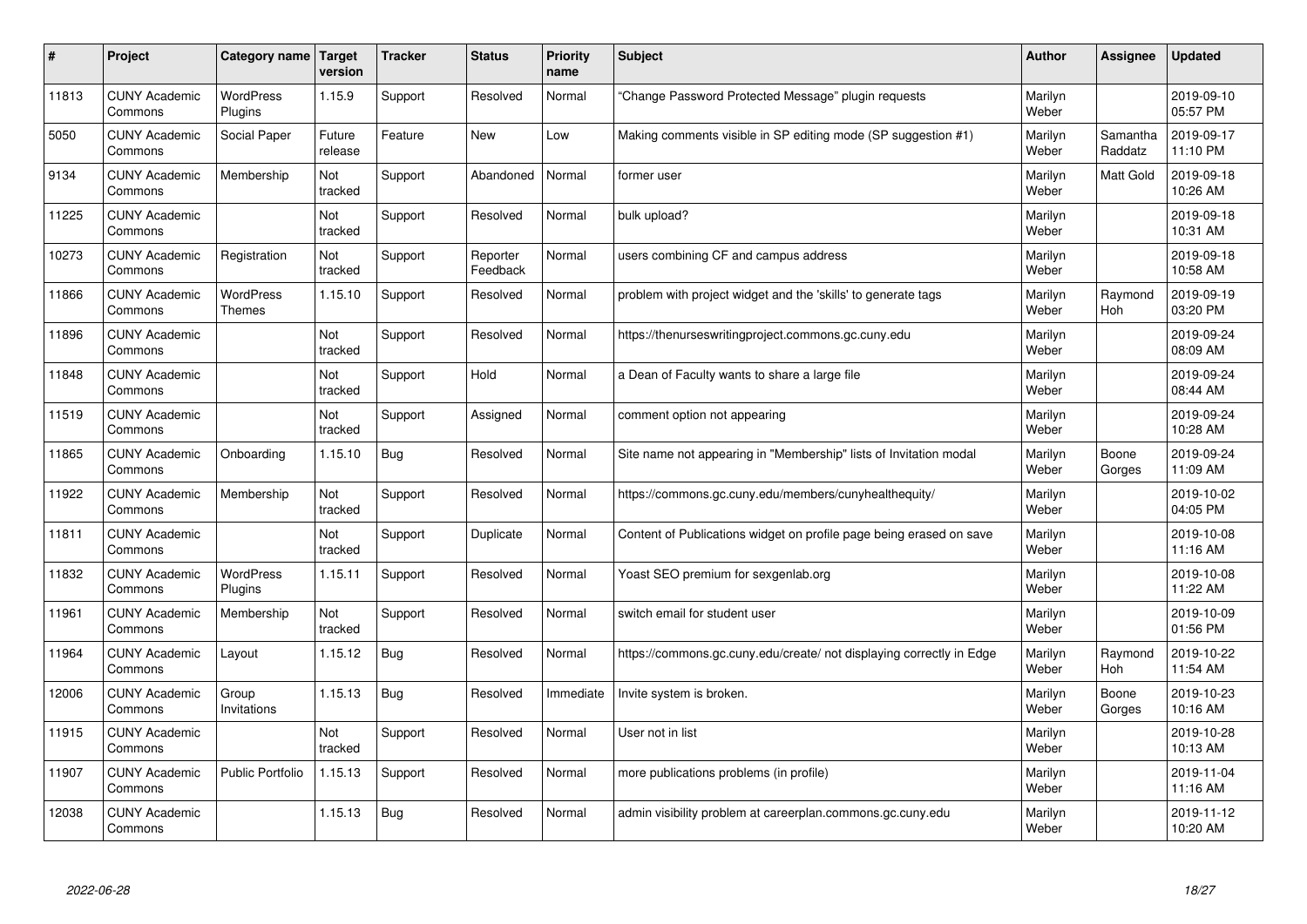| $\vert$ # | Project                         | Category name                     | Target<br>version | <b>Tracker</b> | <b>Status</b>        | <b>Priority</b><br>name | <b>Subject</b>                                                                             | <b>Author</b>    | Assignee         | Updated                |
|-----------|---------------------------------|-----------------------------------|-------------------|----------------|----------------------|-------------------------|--------------------------------------------------------------------------------------------|------------------|------------------|------------------------|
| 11977     | <b>CUNY Academic</b><br>Commons |                                   | Not<br>tracked    | Support        | Resolved             | Normal                  | please remove me from many sites                                                           | Marilyn<br>Weber |                  | 2019-11-21<br>01:05 PM |
| 11971     | <b>CUNY Academic</b><br>Commons | Email<br><b>Notifications</b>     | Future<br>release | Bug            | Reporter<br>Feedback | Low                     | Pictures obscured in emailed post notifications                                            | Marilyn<br>Weber | Raymond<br>Hoh   | 2019-11-21<br>01:14 PM |
| 12165     | <b>CUNY Academic</b><br>Commons | <b>BuddyPress</b><br>(misc)       | Not<br>tracked    | Support        | Resolved             | Normal                  | two reports of Profile problems                                                            | Marilyn<br>Weber | Boone<br>Gorges  | 2019-12-04<br>05:06 PM |
| 12176     | <b>CUNY Academic</b><br>Commons |                                   | Not<br>tracked    | Support        | Resolved             | Normal                  | Mp4s?                                                                                      | Marilyn<br>Weber |                  | 2019-12-05<br>11:04 AM |
| 12156     | <b>CUNY Academic</b><br>Commons | <b>Blogs</b><br>(BuddyPress)      | Not<br>tracked    | Support        | Resolved             | Normal                  | My Sites list (Commons Profile or Sites directory) doesn't match toolbar<br>dropdown       | Marilyn<br>Weber |                  | 2019-12-11<br>10:20 AM |
| 12190     | <b>CUNY Academic</b><br>Commons | <b>Blogs</b><br>(BuddyPress)      | Not<br>tracked    | Support        | Resolved             | Normal                  | Site avatar in directory is not what user expects                                          | Marilyn<br>Weber |                  | 2019-12-12<br>08:51 PM |
| 12137     | <b>CUNY Academic</b><br>Commons | <b>WordPress</b><br><b>Themes</b> | Not<br>tracked    | Support        | Resolved             | Normal                  | media player problem                                                                       | Marilyn<br>Weber |                  | 2019-12-12<br>08:52 PM |
| 12205     | <b>CUNY Academic</b><br>Commons |                                   |                   | Support        | Rejected             | Normal                  | possible update to the 2019 theme?                                                         | Marilyn<br>Weber |                  | 2020-01-14<br>12:08 PM |
| 12302     | <b>CUNY Academic</b><br>Commons | <b>WordPress</b><br><b>Themes</b> | 1.16.4            | Support        | Resolved             | Normal                  | Pictorio theme request                                                                     | Marilyn<br>Weber | Raymond<br>Hoh   | 2020-01-28<br>11:44 AM |
| 12334     | <b>CUNY Academic</b><br>Commons |                                   |                   | Support        | Resolved             | Normal                  | request for a Redmine account                                                              | Marilyn<br>Weber | <b>Matt Gold</b> | 2020-01-30<br>12:01 PM |
| 12346     | <b>CUNY Academic</b><br>Commons | Redmine                           |                   | Support        | Resolved             | Normal                  | another Redmine request                                                                    | Marilyn<br>Weber | <b>Matt Gold</b> | 2020-01-30<br>08:20 PM |
| 12354     | <b>CUNY Academic</b><br>Commons | <b>WordPress</b><br>Plugins       | 1.16.5            | Bug            | Resolved             | Urgent                  | sites (including Net-Art) are reporting critical issues                                    | Marilyn<br>Weber | Raymond<br>Hoh   | 2020-02-02<br>03:16 PM |
| 12350     | <b>CUNY Academic</b><br>Commons | <b>Blogs</b><br>(BuddyPress)      | Not<br>tracked    | Support        | Reporter<br>Feedback | Normal                  | URL creation problem                                                                       | Marilyn<br>Weber |                  | 2020-02-03<br>11:27 AM |
| 12352     | <b>CUNY Academic</b><br>Commons |                                   | Not<br>tracked    | Support        | <b>New</b>           | Normal                  | 'posts list" page builder block option                                                     | Marilyn<br>Weber |                  | 2020-02-03<br>01:29 PM |
| 12360     | <b>CUNY Academic</b><br>Commons | <b>WordPress</b><br><b>Themes</b> | Not<br>tracked    | Bug            | Reporter<br>Feedback | Normal                  | site just says "DANTE We are currently in maintenance mode, please<br>check back shortly." | Marilyn<br>Weber |                  | 2020-02-04<br>12:13 PM |
| 12382     | <b>CUNY Academic</b><br>Commons | Membership                        | Not<br>tracked    | Support        | <b>New</b>           | Normal                  | Email request change                                                                       | Marilyn<br>Weber | Marilyn<br>Weber | 2020-02-06<br>12:56 PM |
| 11912     | <b>CUNY Academic</b><br>Commons |                                   |                   | Support        | Resolved             | Normal                  | influence search results?                                                                  | Marilyn<br>Weber |                  | 2020-02-11<br>10:51 AM |
| 10059     | <b>CUNY Academic</b><br>Commons | <b>WordPress</b><br><b>Themes</b> | Not<br>tracked    | Support        | Resolved             | Normal                  | Magazine Premium theme for new site                                                        | Marilyn<br>Weber |                  | 2020-02-17<br>03:39 PM |
| 12393     | <b>CUNY Academic</b><br>Commons | <b>WordPress</b><br>(misc)        |                   | Support        | Resolved             | High                    | size limit for files                                                                       | Marilyn<br>Weber |                  | 2020-02-18<br>10:13 AM |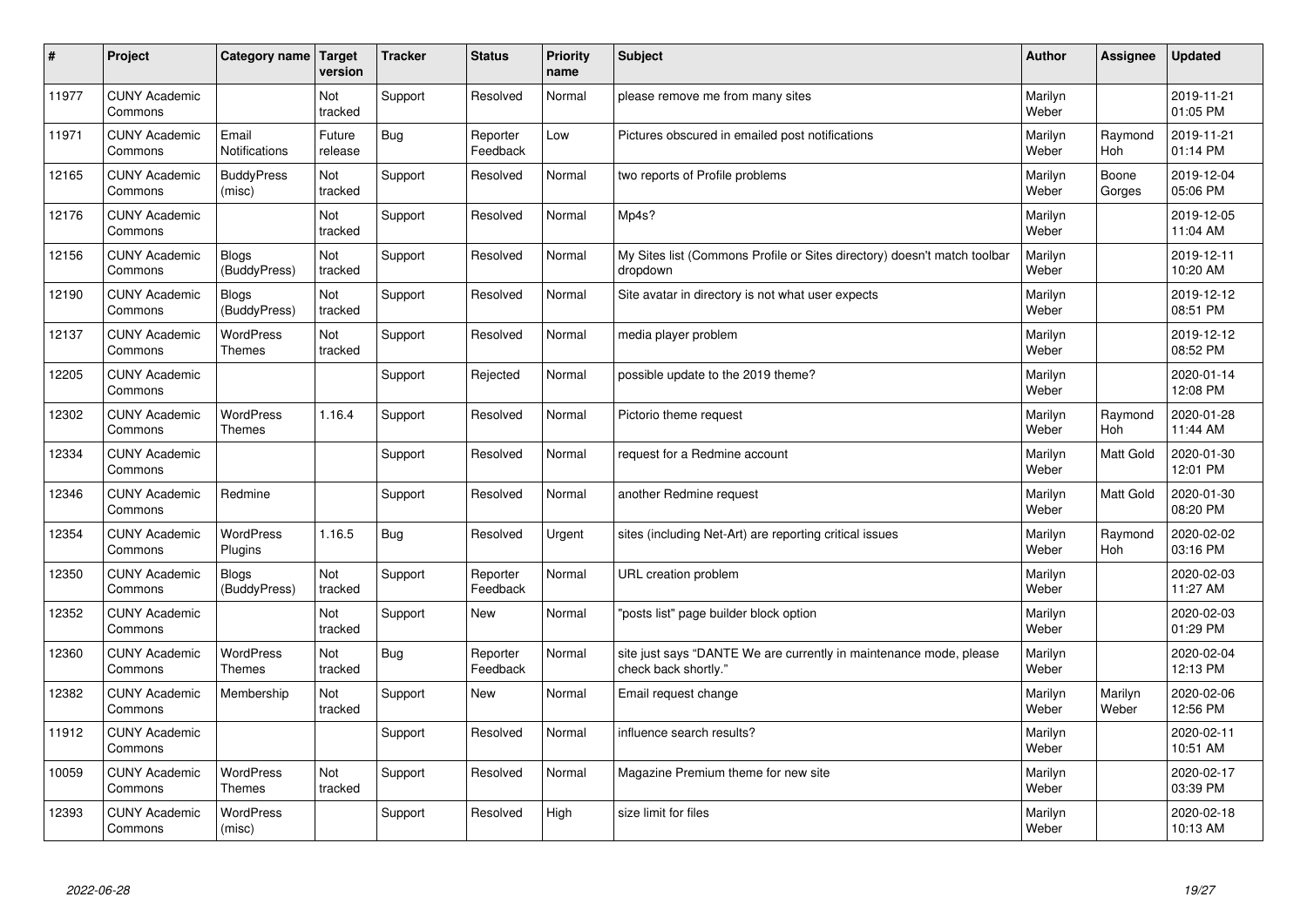| $\sharp$ | Project                         | Category name   Target      | version        | <b>Tracker</b> | <b>Status</b>        | <b>Priority</b><br>name | <b>Subject</b>                                                                          | <b>Author</b>    | Assignee              | <b>Updated</b>         |
|----------|---------------------------------|-----------------------------|----------------|----------------|----------------------|-------------------------|-----------------------------------------------------------------------------------------|------------------|-----------------------|------------------------|
| 12483    | <b>CUNY Academic</b><br>Commons |                             | 1.16.7         | Bug            | Resolved             | High                    | post error                                                                              | Marilyn<br>Weber |                       | 2020-02-28<br>02:44 PM |
| 12427    | <b>CUNY Academic</b><br>Commons |                             | Not<br>tracked | Support        | Resolved             | Normal                  | organizing PDF on a site?                                                               | Marilyn<br>Weber | scott voth            | 2020-03-10<br>11:11 AM |
| 12395    | <b>CUNY Academic</b><br>Commons | Spam/Spam<br>Prevention     | Not<br>tracked | Support        | Resolved             | Normal                  | comments again being blocked                                                            | Marilyn<br>Weber | Raymond<br>Hoh        | 2020-03-10<br>11:13 AM |
| 12487    | <b>CUNY Academic</b><br>Commons | Group Forums                | 1.16.7         | Bug            | Resolved             | Normal                  | group posting problems?                                                                 | Marilyn<br>Weber | Raymond<br>Hoh        | 2020-03-10<br>11:40 AM |
| 12515    | <b>CUNY Academic</b><br>Commons | cuny.is                     | 1.16.7         | Support        | Resolved             | Normal                  | AJAX actions on cuny is admin page are failing                                          | Marilyn<br>Weber |                       | 2020-03-10<br>11:57 AM |
| 12363    | <b>CUNY Academic</b><br>Commons | <b>WordPress</b><br>Plugins | 1.16.5         | <b>Bug</b>     | Resolved             | Urgent                  | more bbPress problems - now students unable to post either a new<br>thread or a comment | Marilyn<br>Weber | Raymond<br>Hoh        | 2020-03-17<br>03:07 PM |
| 12543    | <b>CUNY Academic</b><br>Commons | <b>Public Portfolio</b>     | Not<br>tracked | Support        | Resolved             | Normal                  | User cannot find profile edit button                                                    | Marilyn<br>Weber | scott voth            | 2020-03-22<br>02:49 PM |
| 12584    | <b>CUNY Academic</b><br>Commons |                             | Not<br>tracked | Bug            | Resolved             | Urgent                  | No way to register                                                                      | Marilyn<br>Weber |                       | 2020-03-27<br>02:38 PM |
| 12676    | <b>CUNY Academic</b><br>Commons | <b>WordPress</b><br>Plugins | 1.16.10        | Support        | Resolved             | Normal                  | request for Require Post Category plug-in                                               | Marilyn<br>Weber |                       | 2020-04-28<br>11:03 AM |
| 12741    | <b>CUNY Academic</b><br>Commons | <b>WordPress</b><br>Plugins | Not<br>tracked | Support        | Reporter<br>Feedback | Normal                  | <b>Tableau Public Viz Block</b>                                                         | Marilyn<br>Weber | Raymond<br><b>Hoh</b> | 2020-05-12<br>11:00 AM |
| 12861    | <b>CUNY Academic</b><br>Commons |                             |                | Support        | Resolved             | Normal                  | trouble with YouTube                                                                    | Marilyn<br>Weber | Raymond<br><b>Hoh</b> | 2020-06-09<br>11:16 AM |
| 12777    | <b>CUNY Academic</b><br>Commons |                             | 1.16.14        | Support        | Resolved             | Normal                  | request to include custom javascript into a Commons-hosted site                         | Marilyn<br>Weber |                       | 2020-06-16<br>04:03 PM |
| 12905    | <b>CUNY Academic</b><br>Commons |                             | 1.16.14        | Support        | Resolved             | Normal                  | trouble embedding a flipbook from Flipsnack                                             | Marilyn<br>Weber | Boone<br>Gorges       | 2020-06-23<br>10:53 AM |
| 12960    | <b>CUNY Academic</b><br>Commons |                             | 1.16.14        | Support        | Resolved             | Normal                  | mutiple plugin in requests                                                              | Marilyn<br>Weber | Boone<br>Gorges       | 2020-06-23<br>10:53 AM |
| 12986    | <b>CUNY Academic</b><br>Commons |                             |                | Support        | Rejected             | Normal                  | Someone is trying to create accounts using random CUNY entity emails                    | Marilyn<br>Weber |                       | 2020-07-02<br>09:47 PM |
| 13013    | <b>CUNY Academic</b><br>Commons |                             | Not<br>tracked | Bug            | Resolved             | Normal                  | an invite to Group Admins from Brian Foote?!                                            | Marilyn<br>Weber |                       | 2020-07-07<br>02:36 PM |
| 13034    | <b>CUNY Academic</b><br>Commons |                             | Not<br>tracked | Support        | Reporter<br>Feedback | Normal                  | a site is asking people to join the Commons to get a download                           | Marilyn<br>Weber |                       | 2020-07-12<br>07:23 AM |
| 13016    | <b>CUNY Academic</b><br>Commons | Shortcodes and<br>embeds    | 1.16.15        | Support        | Resolved             | Normal                  | possible to run code examples, like in Jupyter Notebooks?                               | Marilyn<br>Weber |                       | 2020-07-16<br>11:52 AM |
| 13065    | <b>CUNY Academic</b><br>Commons |                             | Not<br>tracked | Support        | Resolved             | Normal                  | can't invite new user to group                                                          | Marilyn<br>Weber |                       | 2020-07-22<br>04:24 PM |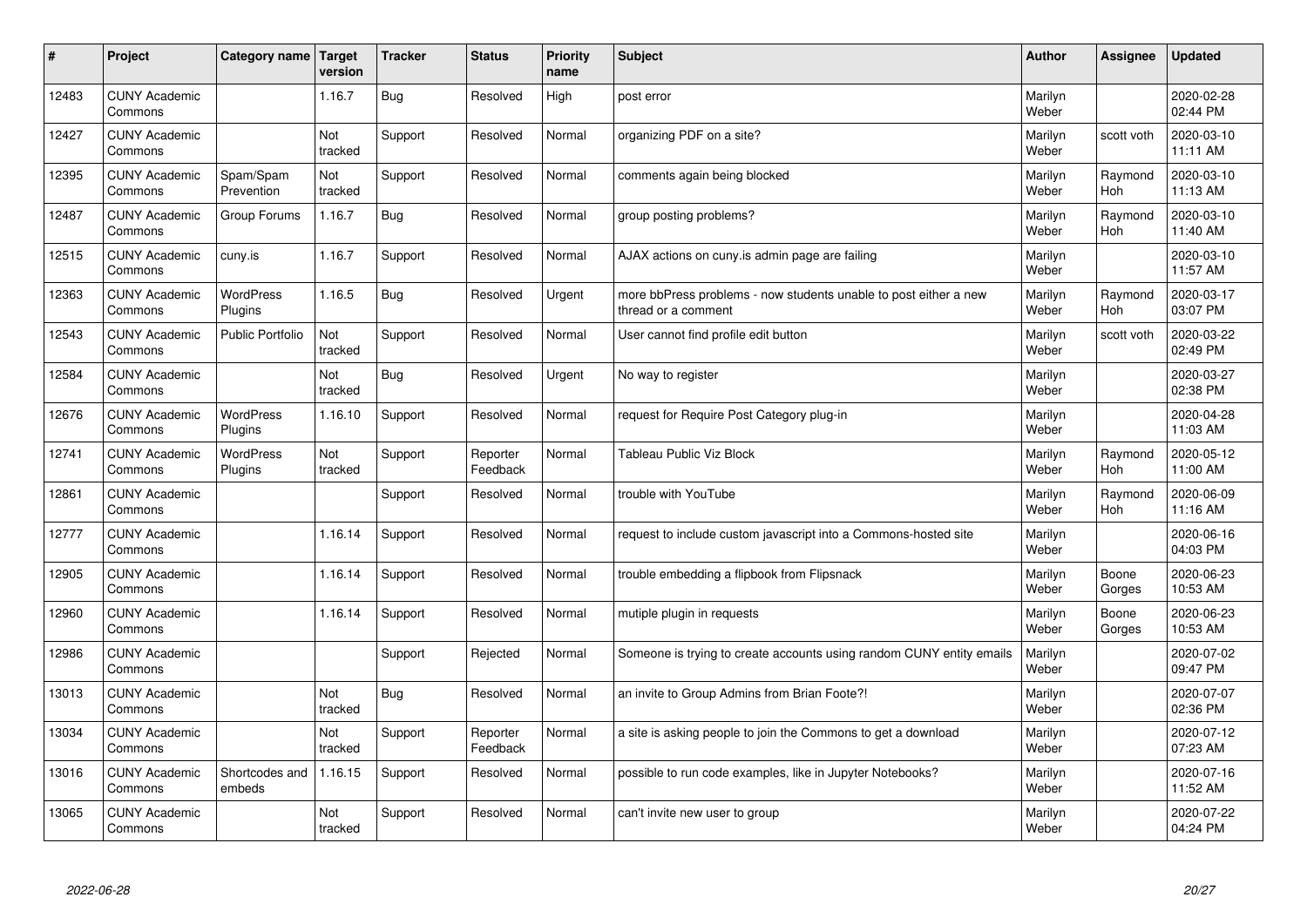| $\sharp$ | Project                         | Category name   Target            | version        | <b>Tracker</b> | <b>Status</b>        | <b>Priority</b><br>name | <b>Subject</b>                                                                 | <b>Author</b>    | Assignee              | <b>Updated</b>         |
|----------|---------------------------------|-----------------------------------|----------------|----------------|----------------------|-------------------------|--------------------------------------------------------------------------------|------------------|-----------------------|------------------------|
| 13091    | <b>CUNY Academic</b><br>Commons |                                   | 1.17.0         | Support        | Resolved             | Normal                  | problem with latex (math equations)                                            | Marilyn<br>Weber |                       | 2020-07-28<br>11:09 AM |
| 13085    | <b>CUNY Academic</b><br>Commons | Domain<br>Mapping                 | Not<br>tracked | Support        | Resolved             | Normal                  | domain mapping request                                                         | Marilyn<br>Weber | <b>Matt Gold</b>      | 2020-07-28<br>03:33 PM |
| 13116    | <b>CUNY Academic</b><br>Commons | ZenDesk                           | 1.17.1         | Support        | Resolved             | Normal                  | support/send us a message link obscured                                        | Marilyn<br>Weber | Raymond<br>Hoh        | 2020-07-29<br>09:33 PM |
| 13138    | <b>CUNY Academic</b><br>Commons | Group Library                     | Not<br>tracked | Support        | Resolved             | Normal                  | moving Library contents for Steve Brier                                        | Marilyn<br>Weber |                       | 2020-08-03<br>04:00 PM |
| 13173    | <b>CUNY Academic</b><br>Commons | Group Library                     | 1.17.1         | Support        | Resolved             | High                    | all uploads to the library are silent                                          | Marilyn<br>Weber |                       | 2020-08-10<br>04:12 PM |
| 13134    | <b>CUNY Academic</b><br>Commons | Site cloning                      | 1.17.1         | Support        | Resolved             | Normal                  | New site (a clone) point to old dashboard                                      | Marilyn<br>Weber |                       | 2020-08-12<br>03:22 PM |
| 13227    | <b>CUNY Academic</b><br>Commons | Group Library                     | 1.17.2         | Bug            | Resolved             | High                    | folder not appearing in library                                                | Marilyn<br>Weber |                       | 2020-08-21<br>04:22 PM |
| 13217    | <b>CUNY Academic</b><br>Commons |                                   |                | Support        | Rejected             | Normal                  | upload recordings of our past webinars?                                        | Marilyn<br>Weber |                       | 2020-08-25<br>07:56 AM |
| 13121    | <b>CUNY Academic</b><br>Commons |                                   |                | Support        | Rejected             | Normal                  | embed a DropBox Paper file                                                     | Marilyn<br>Weber |                       | 2020-08-25<br>10:56 AM |
| 13012    | <b>CUNY Academic</b><br>Commons | <b>WordPress</b><br>(misc)        |                | Support        | Rejected             | Normal                  | icon image associated with the teaching template's Creative Commons<br>License | Marilyn<br>Weber | Raymond<br><b>Hoh</b> | 2020-08-25<br>10:56 AM |
| 13160    | <b>CUNY Academic</b><br>Commons |                                   |                | Support        | Rejected             | Normal                  | site not working on iphone                                                     | Marilyn<br>Weber |                       | 2020-08-25<br>10:58 AM |
| 13185    | <b>CUNY Academic</b><br>Commons | <b>WordPress</b><br><b>Themes</b> | 1.17.2         | Support        | Resolved             | Normal                  | Less theme?                                                                    | Marilyn<br>Weber |                       | 2020-08-25<br>11:26 AM |
| 13184    | <b>CUNY Academic</b><br>Commons | <b>WordPress</b><br>Plugins       | 1.17.2         | Support        | Resolved             | Normal                  | google translate plugin                                                        | Marilyn<br>Weber |                       | 2020-08-25<br>11:36 AM |
| 13159    | <b>CUNY Academic</b><br>Commons | Group Library                     | Not<br>tracked | Support        | Resolved             | Normal                  | changing folder names?                                                         | Marilyn<br>Weber | Boone<br>Gorges       | 2020-08-27<br>08:59 AM |
| 13255    | <b>CUNY Academic</b><br>Commons |                                   | Not<br>tracked | Support        | Reporter<br>Feedback | Normal                  | Accessibility problems                                                         | Marilyn<br>Weber |                       | 2020-09-01<br>05:48 PM |
| 13295    | <b>CUNY Academic</b><br>Commons |                                   | Not<br>tracked | Support        | Resolved             | Normal                  | can't find new user                                                            | Marilyn<br>Weber |                       | 2020-09-08<br>10:18 AM |
| 13286    | <b>CUNY Academic</b><br>Commons |                                   | Not<br>tracked | Support        | <b>New</b>           | Normal                  | problem connecting with WordPress app                                          | Marilyn<br>Weber | Raymond<br>Hoh        | 2020-09-08<br>11:16 AM |
| 13238    | <b>CUNY Academic</b><br>Commons | WordPress -<br>Media              | 1.17.3         | Support        | Resolved             | Normal                  | allow ppsx file?                                                               | Marilyn<br>Weber | Raymond<br>Hoh        | 2020-09-10<br>11:46 AM |
| 13328    | <b>CUNY Academic</b><br>Commons | Group Forums                      | Not<br>tracked | Bug            | Reporter<br>Feedback | Normal                  | cross-posting in two related groups                                            | Marilyn<br>Weber | Raymond<br>Hoh        | 2020-09-15<br>10:39 PM |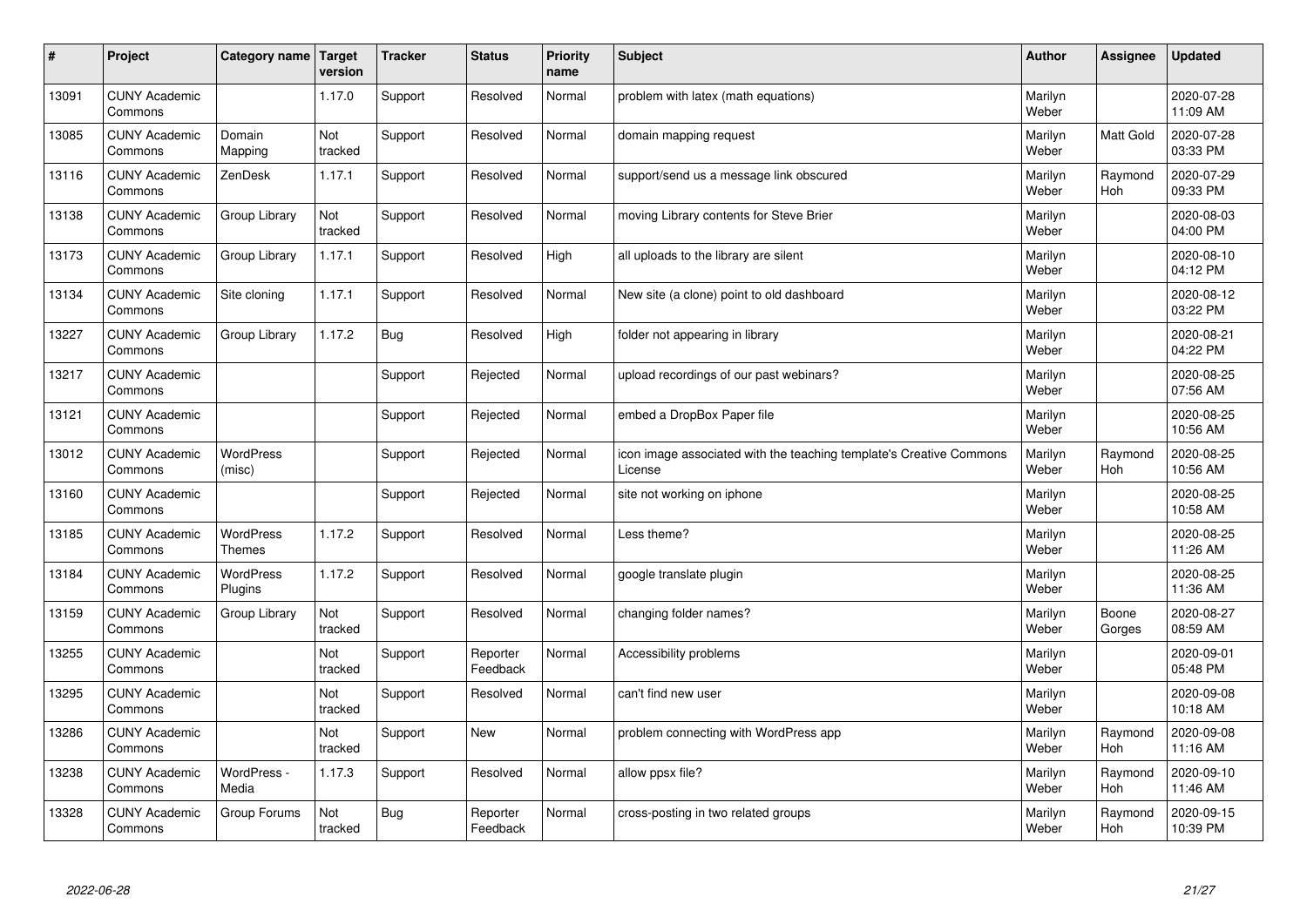| $\sharp$ | Project                         | Category name   Target            | version        | <b>Tracker</b> | <b>Status</b> | <b>Priority</b><br>name | <b>Subject</b>                           | <b>Author</b>    | <b>Assignee</b>       | <b>Updated</b>         |
|----------|---------------------------------|-----------------------------------|----------------|----------------|---------------|-------------------------|------------------------------------------|------------------|-----------------------|------------------------|
| 13169    | <b>CUNY Academic</b><br>Commons |                                   | 1.17.4         | Support        | Rejected      | Normal                  | footer logo image has no alt-text        | Marilyn<br>Weber |                       | 2020-09-22<br>10:18 AM |
| 13341    | <b>CUNY Academic</b><br>Commons | Group Forums                      | 1.17.4         | Bug            | Resolved      | Normal                  | Forum reply problems                     | Marilyn<br>Weber | Raymond<br><b>Hoh</b> | 2020-09-22<br>12:08 PM |
| 13378    | <b>CUNY Academic</b><br>Commons |                                   | 1.17.5         | <b>Bug</b>     | Resolved      | Normal                  | problem on one of my sites               | Marilyn<br>Weber |                       | 2020-09-24<br>05:27 PM |
| 13201    | <b>CUNY Academic</b><br>Commons |                                   |                | Support        | Rejected      | Low                     | PDF embedder                             | Marilyn<br>Weber |                       | 2020-09-29<br>11:37 AM |
| 13441    | <b>CUNY Academic</b><br>Commons |                                   | 1.17.5         | Support        | Resolved      | Normal                  | ongoing user problems with daily digests | Marilyn<br>Weber |                       | 2020-10-13<br>10:02 AM |
| 13288    | <b>CUNY Academic</b><br>Commons |                                   |                | Support        | Abandoned     | Normal                  | log in problems on iPhone 6              | Marilyn<br>Weber |                       | 2020-10-27<br>10:26 AM |
| 11908    | <b>CUNY Academic</b><br>Commons | Spam/Spam<br>Prevention           | 1.17.7         | Support        | Resolved      | Normal                  | overeager spam filter                    | Marilyn<br>Weber | Raymond<br>Hoh        | 2020-11-05<br>04:36 PM |
| 13521    | <b>CUNY Academic</b><br>Commons | Onboarding                        | 1.17.7         | Support        | Resolved      | Normal                  | sent invitations page                    | Marilyn<br>Weber | Raymond<br>Hoh        | 2020-11-10<br>10:31 AM |
| 13541    | <b>CUNY Academic</b><br>Commons |                                   | Not<br>tracked | Support        | Resolved      | Normal                  | add a page template to OER site.         | Marilyn<br>Weber |                       | 2020-11-11<br>11:12 AM |
| 13512    | <b>CUNY Academic</b><br>Commons | <b>WordPress</b><br><b>Themes</b> | 1.17.7         | Support        | Resolved      | Normal                  | theme update                             | Marilyn<br>Weber |                       | 2020-11-16<br>04:46 PM |
| 13633    | <b>CUNY Academic</b><br>Commons |                                   | Not<br>tracked | Bug            | Resolved      | High                    | PublicsLab site down                     | Marilyn<br>Weber |                       | 2020-11-30<br>02:01 PM |
| 13637    | <b>CUNY Academic</b><br>Commons |                                   |                | Support        | Abandoned     | Normal                  | All-in-One Migration plugin request      | Marilyn<br>Weber |                       | 2020-12-08<br>10:46 AM |
| 13675    | <b>CUNY Academic</b><br>Commons | Group Library                     | 1.18.1         | Bug            | Resolved      | High                    | broken Library                           | Marilyn<br>Weber |                       | 2020-12-09<br>05:02 PM |
| 13656    | <b>CUNY Academic</b><br>Commons |                                   |                | <b>Bug</b>     | Resolved      | High                    | site down                                | Marilyn<br>Weber |                       | 2020-12-11<br>12:50 PM |
| 13710    | <b>CUNY Academic</b><br>Commons |                                   | Not<br>tracked | Support        | Resolved      | Normal                  | small change to Hosting Partner Handbook | Marilyn<br>Weber |                       | 2020-12-16<br>04:29 PM |
| 13715    | <b>CUNY Academic</b><br>Commons |                                   | Not<br>tracked | Bug            | Resolved      | High                    | https://ulysses.commons.gc.cuny.edu down | Marilyn<br>Weber |                       | 2020-12-22<br>03:02 PM |
| 13699    | <b>CUNY Academic</b><br>Commons |                                   | Not<br>tracked | Support        | Resolved      | Normal                  | Martin Segal Center site down            | Marilyn<br>Weber | Raymond<br><b>Hoh</b> | 2020-12-22<br>03:03 PM |
| 12999    | <b>CUNY Academic</b><br>Commons |                                   | 1.18.1         | Support        | Resolved      | Normal                  | request for Dentist theme                | Marilyn<br>Weber | Boone<br>Gorges       | 2020-12-22<br>03:31 PM |
| 13738    | <b>CUNY Academic</b><br>Commons |                                   | 1.18.1         | Support        | Resolved      | Normal                  | theme requests from a non-CUY person     | Marilyn<br>Weber |                       | 2020-12-23<br>11:34 AM |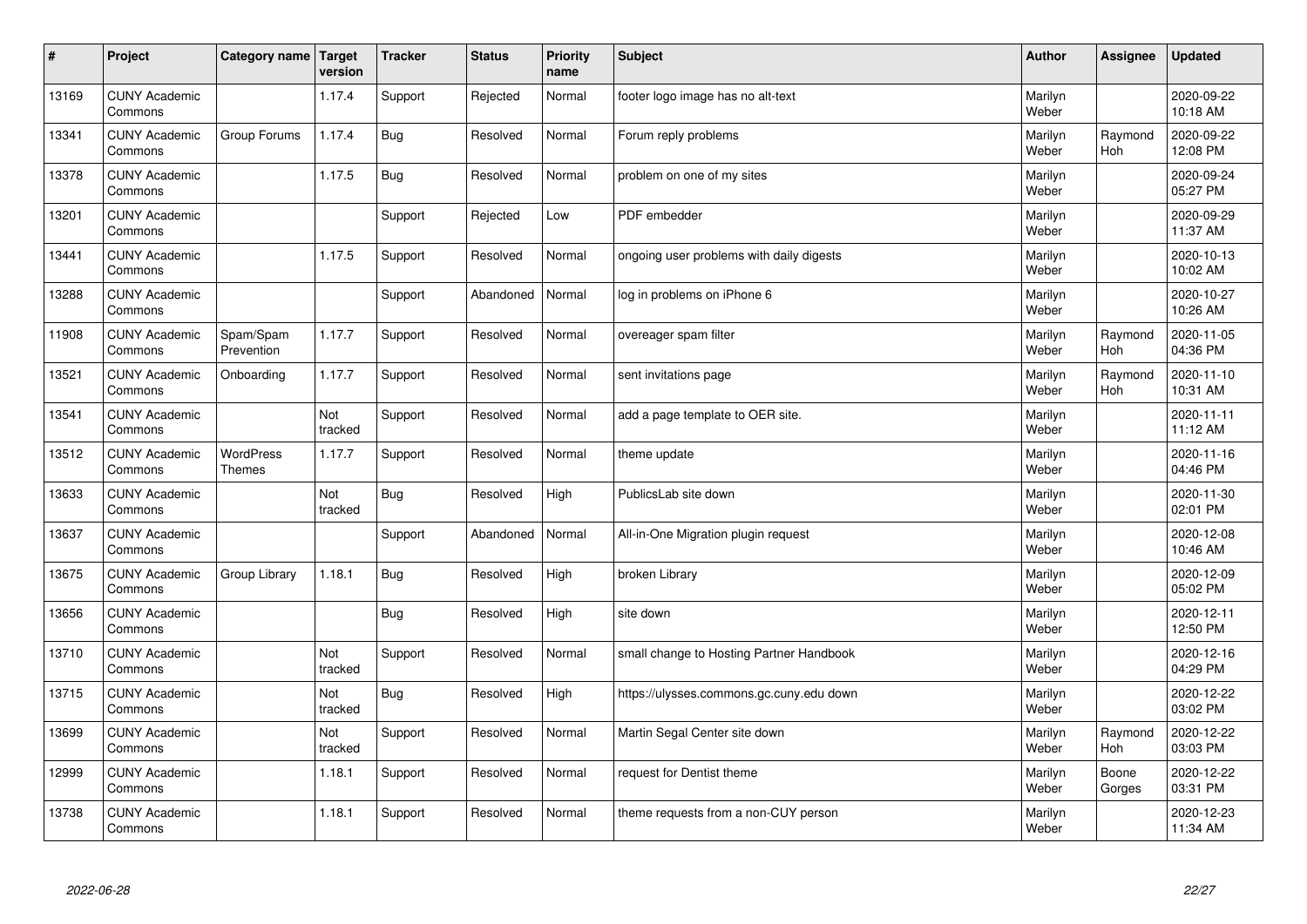| $\sharp$ | Project                         | Category name   Target      | version        | <b>Tracker</b> | <b>Status</b>        | <b>Priority</b><br>name | <b>Subject</b>                                                                        | <b>Author</b>    | Assignee              | <b>Updated</b>         |
|----------|---------------------------------|-----------------------------|----------------|----------------|----------------------|-------------------------|---------------------------------------------------------------------------------------|------------------|-----------------------|------------------------|
| 13768    | <b>CUNY Academic</b><br>Commons | Domain<br>Mapping           | Not<br>tracked | Bug            | Resolved             | Normal                  | patricksweeney.commons.gc.cuny.edu down                                               | Marilyn<br>Weber | Raymond<br><b>Hoh</b> | 2021-01-12<br>10:47 AM |
| 13641    | <b>CUNY Academic</b><br>Commons |                             | 1.18.2         | Support        | Resolved             | Normal                  | follow up to migration request                                                        | Marilyn<br>Weber | Boone<br>Gorges       | 2021-01-12<br>10:59 AM |
| 13783    | <b>CUNY Academic</b><br>Commons |                             | 1.18.2         | Support        | Resolved             | Normal                  | new CUNY OneSearch url                                                                | Marilyn<br>Weber |                       | 2021-01-14<br>04:53 PM |
| 13846    | <b>CUNY Academic</b><br>Commons | <b>WordPress</b><br>Plugins | 1.18.3         | Support        | Resolved             | Normal                  | Yoast SEO plugin problem                                                              | Marilyn<br>Weber |                       | 2021-01-19<br>05:34 PM |
| 13827    | <b>CUNY Academic</b><br>Commons | Group Forums                | 1.18.3         | Bug            | Resolved             | Normal                  | more forum post problems                                                              | Marilyn<br>Weber | Raymond<br><b>Hoh</b> | 2021-01-22<br>08:19 PM |
| 13826    | <b>CUNY Academic</b><br>Commons |                             |                | Support        | Resolved             | Normal                  | January 14th                                                                          | Marilyn<br>Weber |                       | 2021-01-26<br>04:26 PM |
| 13841    | <b>CUNY Academic</b><br>Commons | <b>WordPress</b><br>Plugins | 1.18.3         | Support        | Resolved             | Normal                  | Folders plugin request                                                                | Marilyn<br>Weber | Boone<br>Gorges       | 2021-01-26<br>04:43 PM |
| 13741    | <b>CUNY Academic</b><br>Commons | WordPress<br>Plugins        | 1.18.3         | Support        | Resolved             | Normal                  | Ensemble Video Plugin                                                                 | Marilyn<br>Weber |                       | 2021-01-26<br>04:43 PM |
| 11976    | <b>CUNY Academic</b><br>Commons | WordPress<br><b>Themes</b>  | Not<br>tracked | Support        | Resolved             | Normal                  | ColorMag request                                                                      | Marilyn<br>Weber |                       | 2021-02-01<br>10:25 AM |
| 13878    | <b>CUNY Academic</b><br>Commons | Group cloning               | 1.18.4         | Support        | Resolved             | High                    | When creating Group + Site and choosing 'Clone existing', cannot<br>advance to step 2 | Marilyn<br>Weber | Jeremy<br>Felt        | 2021-02-02<br>11:02 AM |
| 13947    | <b>CUNY Academic</b><br>Commons | <b>WordPress</b><br>Plugins | 1.18.4         | Bug            | Resolved             | Normal                  | Elementor plugin problem                                                              | Marilyn<br>Weber | Raymond<br><b>Hoh</b> | 2021-02-08<br>09:34 PM |
| 13918    | <b>CUNY Academic</b><br>Commons |                             | Not<br>tracked | Support        | Rejected             | Normal                  | MailPoet Newsletters Premium plugin                                                   | Marilyn<br>Weber |                       | 2021-02-09<br>11:01 AM |
| 13929    | <b>CUNY Academic</b><br>Commons |                             | 1.18.4         | Support        | Resolved             | Normal                  | update error message                                                                  | Marilyn<br>Weber | Boone<br>Gorges       | 2021-02-09<br>11:05 AM |
| 13958    | <b>CUNY Academic</b><br>Commons |                             | 1.18.4         | Support        | Resolved             | Normal                  | calendar widget problem                                                               | Marilyn<br>Weber |                       | 2021-02-09<br>11:05 AM |
| 13944    | <b>CUNY Academic</b><br>Commons | WordPress<br>Plugins        | 1.18.4         | Support        | Resolved             | Normal                  | 3D FlipBook request                                                                   | Marilyn<br>Weber |                       | 2021-02-09<br>11:05 AM |
| 13935    | <b>CUNY Academic</b><br>Commons | <b>WordPress</b><br>Plugins | 1.18.4         | Support        | Resolved             | Low                     | Add Users sidebar widget not working                                                  | Marilyn<br>Weber |                       | 2021-02-09<br>11:05 AM |
| 13975    | <b>CUNY Academic</b><br>Commons | Social Paper                | Not<br>tracked | Support        | Reporter<br>Feedback | Normal                  | can't approve comments on Social Paper paper                                          | Marilyn<br>Weber |                       | 2021-02-12<br>09:33 AM |
| 14008    | <b>CUNY Academic</b><br>Commons |                             |                | Bug            | Resolved             | High                    | invisible user                                                                        | Marilyn<br>Weber |                       | 2021-02-18<br>05:53 PM |
| 14016    | <b>CUNY Academic</b><br>Commons |                             |                | Support        | Rejected             | Normal                  | PDFs not downloading                                                                  | Marilyn<br>Weber |                       | 2021-02-22<br>11:00 AM |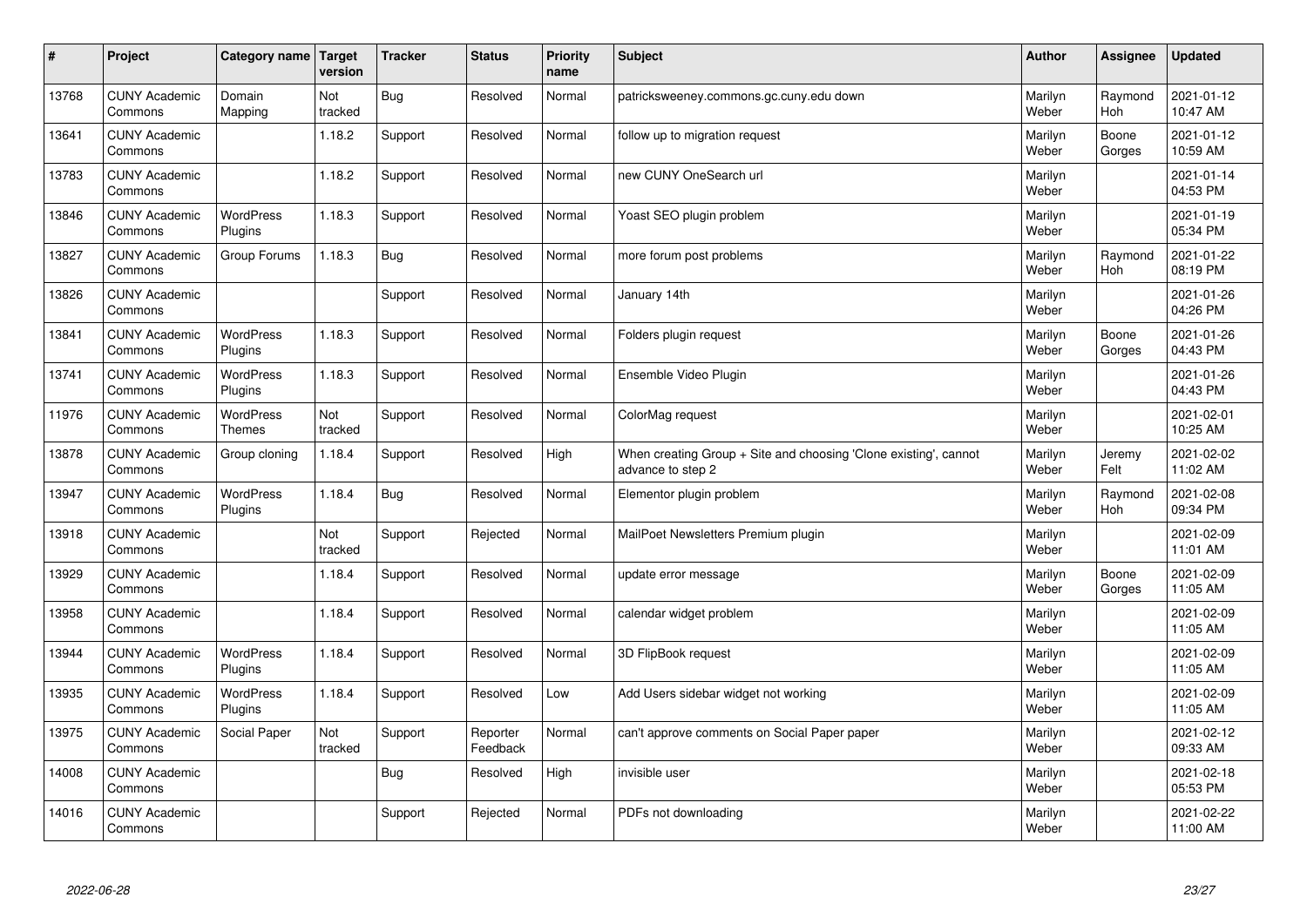| #     | Project                         | Category name   Target             | version        | <b>Tracker</b> | <b>Status</b>        | <b>Priority</b><br>name | <b>Subject</b>                                                              | <b>Author</b>    | <b>Assignee</b> | <b>Updated</b>         |
|-------|---------------------------------|------------------------------------|----------------|----------------|----------------------|-------------------------|-----------------------------------------------------------------------------|------------------|-----------------|------------------------|
| 13916 | <b>CUNY Academic</b><br>Commons |                                    |                | Support        | Rejected             | Normal                  | <b>Custom Sidebars</b>                                                      | Marilyn<br>Weber |                 | 2021-02-23<br>10:45 AM |
| 13912 | <b>CUNY Academic</b><br>Commons |                                    | Not<br>tracked | Feature        | Hold                 | Low                     | posting "missed schedule"                                                   | Marilyn<br>Weber |                 | 2021-02-23<br>10:46 AM |
| 14019 | <b>CUNY Academic</b><br>Commons | <b>WordPress</b><br>Plugins        | 1.18.5         | Bug            | Resolved             | Normal                  | smorales.commons.gc.cuny.edu                                                | Marilyn<br>Weber | Boone<br>Gorges | 2021-02-23<br>11:06 AM |
| 14075 | <b>CUNY Academic</b><br>Commons | <b>WordPress</b><br>Plugins        | Not<br>tracked | <b>Bug</b>     | Resolved             | Normal                  | sludigitalportfolios.commons.gc.cuny.edu                                    | Marilyn<br>Weber | Boone<br>Gorges | 2021-03-01<br>10:46 AM |
| 14074 | <b>CUNY Academic</b><br>Commons | <b>WordPress</b><br>(misc)         | Not<br>tracked | Support        | Reporter<br>Feedback | Normal                  | page password protection problem                                            | Marilyn<br>Weber |                 | 2021-03-02<br>11:03 AM |
| 14012 | <b>CUNY Academic</b><br>Commons | <b>WordPress</b><br><b>Plugins</b> | 1.18.5         | Support        | Resolved             | Normal                  | Open External Links in a New Window plugin?                                 | Marilyn<br>Weber | Boone<br>Gorges | 2021-03-02<br>02:07 PM |
| 14077 | <b>CUNY Academic</b><br>Commons | <b>WordPress</b><br>Plugins        | 1.18.7         | Support        | Resolved             | Normal                  | Elementor Pro plugin for the slider                                         | Marilyn<br>Weber | Raymond<br>Hoh  | 2021-03-23<br>11:43 AM |
| 14242 | <b>CUNY Academic</b><br>Commons |                                    |                | Support        | Resolved             | Normal                  | LAILAC site missing content                                                 | Marilyn<br>Weber |                 | 2021-03-27<br>08:40 AM |
| 14129 | <b>CUNY Academic</b><br>Commons | Onboarding                         | 1.18.6         | Support        | Resolved             | Normal                  | can only see some invites sent                                              | Marilyn<br>Weber | Raymond<br>Hoh  | 2021-04-09<br>09:00 AM |
| 14246 | <b>CUNY Academic</b><br>Commons |                                    | 1.18.8         | Support        | Resolved             | Normal                  | 'Weekly jQuery Migrate Status Update"                                       | Marilyn<br>Weber |                 | 2021-04-13<br>11:08 AM |
| 14270 | <b>CUNY Academic</b><br>Commons | <b>WordPress</b><br><b>Themes</b>  | 1.18.8         | Support        | Resolved             | Normal                  | grid theme?                                                                 | Marilyn<br>Weber |                 | 2021-04-13<br>11:20 AM |
| 14304 | <b>CUNY Academic</b><br>Commons | Group Library                      | 1.18.8         | Bug            | Resolved             | Normal                  | Library items change folders when adding subsequent items in new<br>folders | Marilyn<br>Weber | Boone<br>Gorges | 2021-04-13<br>11:21 AM |
| 14344 | <b>CUNY Academic</b><br>Commons | Domain<br>Mapping                  | Not<br>tracked | Support        | Resolved             | Normal                  | arabstages.org site down                                                    | Marilyn<br>Weber | Raymond<br>Hoh  | 2021-04-19<br>01:42 PM |
| 14360 | <b>CUNY Academic</b><br>Commons |                                    |                | Support        | Rejected             | Normal                  | danielgerouldarchives.org?                                                  | Marilyn<br>Weber |                 | 2021-04-27<br>10:42 AM |
| 14369 | <b>CUNY Academic</b><br>Commons | WordPress -<br>Media               | Not<br>tracked | Support        | Resolved             | Normal                  | renewed problem with ppsx files                                             | Marilyn<br>Weber |                 | 2021-04-27<br>12:44 PM |
| 14411 | <b>CUNY Academic</b><br>Commons | <b>WordPress</b><br><b>Themes</b>  | 1.18.10        | Bug            | Resolved             | Normal                  | logo problems                                                               | Marilyn<br>Weber |                 | 2021-05-03<br>04:37 PM |
| 14404 | <b>CUNY Academic</b><br>Commons |                                    | Not<br>tracked | Support        | Resolved             | Normal                  | blocked IP of user?                                                         | Marilyn<br>Weber |                 | 2021-05-10<br>01:00 PM |
| 14410 | <b>CUNY Academic</b><br>Commons |                                    | 1.18.10        | Bug            | Resolved             | Normal                  | events calendar problem?                                                    | Marilyn<br>Weber |                 | 2021-05-10<br>04:45 PM |
| 14398 | <b>CUNY Academic</b><br>Commons |                                    | Not<br>tracked | Support        | Reporter<br>Feedback | Normal                  | Events plug-in notification problem                                         | Marilyn<br>Weber |                 | 2021-05-11<br>11:21 AM |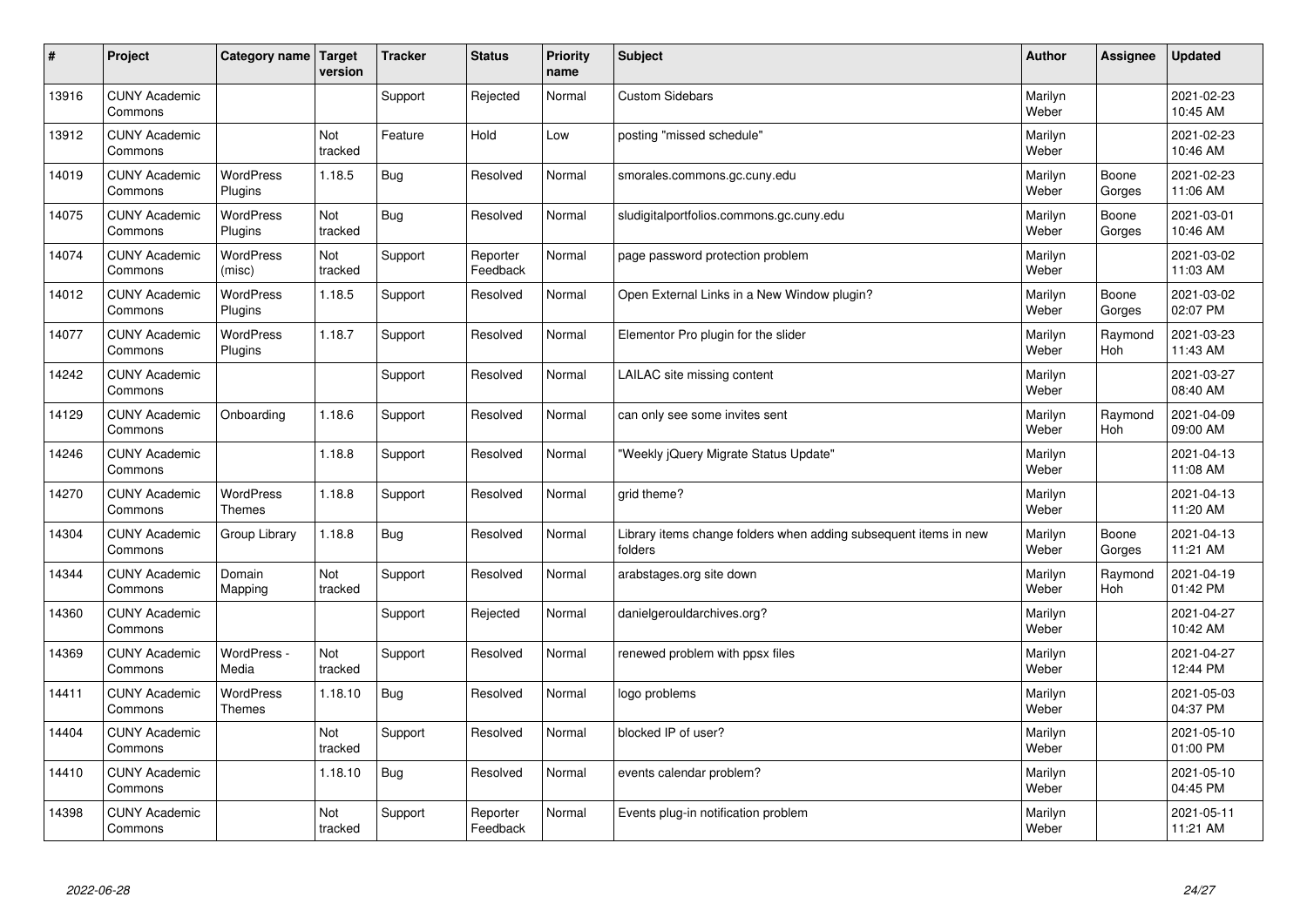| $\vert$ # | Project                         | Category name Target        | version        | <b>Tracker</b> | <b>Status</b>        | <b>Priority</b><br>name | <b>Subject</b>                                                  | <b>Author</b>    | <b>Assignee</b> | <b>Updated</b>         |
|-----------|---------------------------------|-----------------------------|----------------|----------------|----------------------|-------------------------|-----------------------------------------------------------------|------------------|-----------------|------------------------|
| 14378     | <b>CUNY Academic</b><br>Commons |                             | Not<br>tracked | Support        | Resolved             | Normal                  | PPTX files unfetchable                                          | Marilyn<br>Weber |                 | 2021-05-11<br>11:25 AM |
| 14448     | <b>CUNY Academic</b><br>Commons | Password<br>Reset           | Not<br>tracked | <b>Bug</b>     | Rejected             | Normal                  | password reset weirdness                                        | Marilyn<br>Weber | Raymond<br>Hoh  | 2021-05-12<br>01:34 PM |
| 14265     | <b>CUNY Academic</b><br>Commons | WordPress<br>Plugins        | 1.18.10        | Support        | Resolved             | Normal                  | separate the tag cloud in the blog sidebar                      | Marilyn<br>Weber | Boone<br>Gorges | 2021-05-12<br>05:19 PM |
| 14526     | <b>CUNY Academic</b><br>Commons | Registration                | 1.18.12        | Bug            | Resolved             | High                    | registration interface won't show a space to enter nonCUNY code | Marilyn<br>Weber |                 | 2021-06-03<br>04:02 PM |
| 14509     | <b>CUNY Academic</b><br>Commons | <b>WordPress</b><br>Plugins | 1.18.12        | <b>Bug</b>     | Resolved             | Normal                  | Elementor Editor problem                                        | Marilyn<br>Weber |                 | 2021-06-08<br>09:55 AM |
| 14534     | <b>CUNY Academic</b><br>Commons | <b>WordPress</b><br>Plugins | 1.18.12        | Support        | Resolved             | Normal                  | Share This Image plugin?                                        | Marilyn<br>Weber |                 | 2021-06-08<br>11:50 AM |
| 14594     | <b>CUNY Academic</b><br>Commons |                             | Not<br>tracked | Support        | Resolved             | Normal                  | Administration email verification?                              | Marilyn<br>Weber |                 | 2021-07-12<br>11:40 AM |
| 14606     | <b>CUNY Academic</b><br>Commons | WordPress<br>(misc)         | Not<br>tracked | Support        | Rejected             | Normal                  | calendar wrong month                                            | Marilyn<br>Weber |                 | 2021-07-23<br>12:11 PM |
| 14625     | <b>CUNY Academic</b><br>Commons |                             | Not<br>tracked | Support        | Rejected             | Normal                  | image won't appear in slideshow.                                | Marilyn<br>Weber |                 | 2021-07-27<br>10:33 AM |
| 14718     | <b>CUNY Academic</b><br>Commons |                             | Not<br>tracked | Support        | Resolved             | Normal                  | User wants to recover deleted account                           | Marilyn<br>Weber |                 | 2021-08-30<br>02:46 PM |
| 14734     | <b>CUNY Academic</b><br>Commons | WordPress<br><b>Themes</b>  | 1.18.18        | Support        | Resolved             | Normal                  | missing section of Sujatha Fernandes' site                      | Marilyn<br>Weber | Raymond<br>Hoh  | 2021-09-06<br>04:15 PM |
| 13584     | <b>CUNY Academic</b><br>Commons |                             |                | Support        | Abandoned            | Normal                  | Graphy theme question                                           | Marilyn<br>Weber |                 | 2021-09-14<br>10:41 AM |
| 13596     | <b>CUNY Academic</b><br>Commons |                             |                | Support        | Abandoned            | Normal                  | invited as Author but show as Contributor                       | Marilyn<br>Weber |                 | 2021-09-14<br>10:41 AM |
| 14148     | <b>CUNY Academic</b><br>Commons |                             |                | Support        | Abandoned            | Normal                  | post notification problem                                       | Marilyn<br>Weber |                 | 2021-09-14<br>10:43 AM |
| 14389     | <b>CUNY Academic</b><br>Commons |                             |                | Support        | Abandoned            | Normal                  | WebflowIO?                                                      | Marilyn<br>Weber |                 | 2021-09-14<br>10:45 AM |
| 14784     | <b>CUNY Academic</b><br>Commons |                             |                | Support        | Reporter<br>Feedback | Normal                  | User report of logo problem when using Customizer theme         | Marilyn<br>Weber |                 | 2021-09-17<br>10:25 AM |
| 14799     | <b>CUNY Academic</b><br>Commons |                             | 1.18.19        | Support        | Resolved             | High                    | install the official Classic Widgets?                           | Marilyn<br>Weber |                 | 2021-09-22<br>02:17 PM |
| 14812     | <b>CUNY Academic</b><br>Commons |                             | Not<br>tracked | Support        | Resolved             | Normal                  | Custom Sidebars and Wordpress 5.6                               | Marilyn<br>Weber |                 | 2021-09-30<br>10:43 AM |
| 14813     | <b>CUNY Academic</b><br>Commons |                             | Not<br>tracked | Support        | Resolved             | Normal                  | raise the file size limit                                       | Marilyn<br>Weber |                 | 2021-09-30<br>12:02 PM |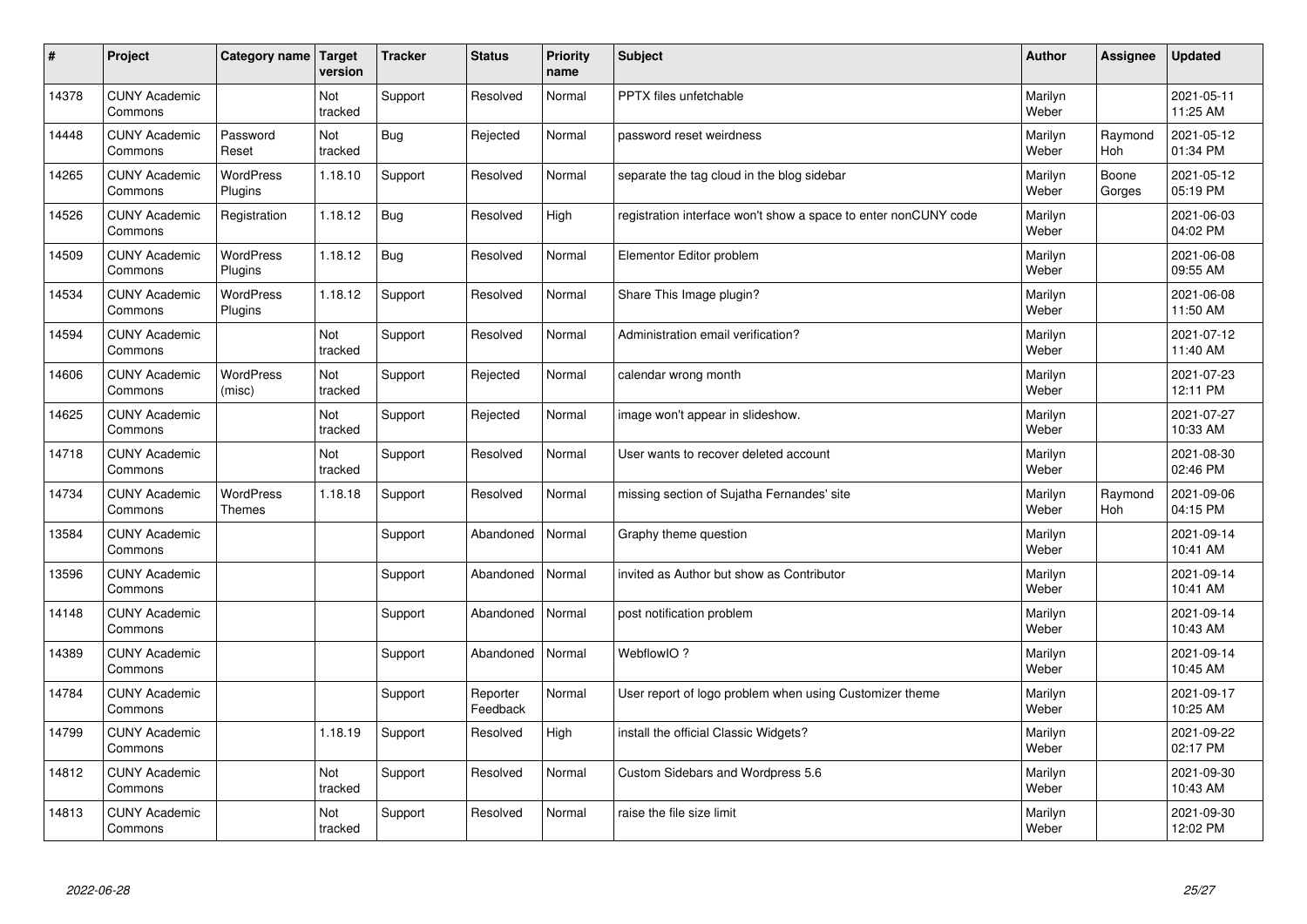| $\vert$ # | Project                         | Category name                     | <b>Target</b><br>version | <b>Tracker</b> | <b>Status</b>        | <b>Priority</b><br>name | <b>Subject</b>                                                                          | <b>Author</b>    | Assignee        | <b>Updated</b>         |
|-----------|---------------------------------|-----------------------------------|--------------------------|----------------|----------------------|-------------------------|-----------------------------------------------------------------------------------------|------------------|-----------------|------------------------|
| 14900     | <b>CUNY Academic</b><br>Commons |                                   | Not<br>tracked           | Support        | Reporter<br>Feedback | Normal                  | previous theme?                                                                         | Marilyn<br>Weber |                 | 2021-10-25<br>10:31 AM |
| 14885     | <b>CUNY Academic</b><br>Commons | <b>WordPress</b><br>Plugins       | 1.18.22                  | Bug            | Resolved             | Normal                  | Long Loading Times -- Wordpress Admin Site                                              | Marilyn<br>Weber | Raymond<br>Hoh  | 2021-10-26<br>12:28 PM |
| 14911     | <b>CUNY Academic</b><br>Commons | <b>WordPress</b><br><b>Themes</b> | Not<br>tracked           | Support        | <b>New</b>           | Normal                  | Twentytwentyone theme                                                                   | Marilyn<br>Weber |                 | 2021-10-28<br>10:37 AM |
| 14972     | <b>CUNY Academic</b><br>Commons |                                   |                          | Support        | Rejected             | Normal                  | Mailchimp plugin                                                                        | Marilyn<br>Weber |                 | 2021-11-17<br>02:13 PM |
| 15025     | <b>CUNY Academic</b><br>Commons |                                   |                          | Support        | Duplicate            | Normal                  | emails for all the papers on the commons that have been changed                         | Marilyn<br>Weber |                 | 2021-12-02<br>11:57 AM |
| 15022     | <b>CUNY Academic</b><br>Commons |                                   |                          | Support        | Rejected             | High                    | ArabStages                                                                              | Marilyn<br>Weber |                 | 2021-12-06<br>10:16 AM |
| 14973     | <b>CUNY Academic</b><br>Commons |                                   |                          | Support        | Resolved             | Normal                  | <b>Mail Poet</b>                                                                        | Marilyn<br>Weber |                 | 2021-12-06<br>10:20 AM |
| 15045     | <b>CUNY Academic</b><br>Commons |                                   |                          | Support        | <b>New</b>           | Normal                  | no result for KCeL in the search box on the commons                                     | Marilyn<br>Weber |                 | 2021-12-10<br>11:29 AM |
| 14889     | <b>CUNY Academic</b><br>Commons | Events                            | 1.19.0                   | Support        | Resolved             | Normal                  | events in group - can they be edited by all admins?                                     | Marilyn<br>Weber | Raymond<br>Hoh  | 2021-12-13<br>03:31 PM |
| 15120     | <b>CUNY Academic</b><br>Commons |                                   |                          | Support        | Resolved             | Normal                  | embed Zoom recordings in a post?                                                        | Marilyn<br>Weber |                 | 2021-12-29<br>08:15 AM |
| 15211     | <b>CUNY Academic</b><br>Commons | <b>Blogs</b><br>(BuddyPress)      | 1.19.2                   | Support        | Resolved             | Normal                  | No good error reporting for already-used domain name when creating a<br>site in Firefox | Marilyn<br>Weber | Boone<br>Gorges | 2022-01-25<br>11:33 AM |
| 15252     | <b>CUNY Academic</b><br>Commons | Layout                            | Not<br>tracked           | Bug            | Resolved             | Normal                  | visual glitch with the Segal Center webpage                                             | Marilyn<br>Weber | Raymond<br>Hoh  | 2022-02-03<br>04:56 PM |
| 15260     | <b>CUNY Academic</b><br>Commons |                                   |                          | Support        | Reporter<br>Feedback | Normal                  | Diacritical markings   European Stages                                                  | Marilyn<br>Weber |                 | 2022-02-04<br>08:16 AM |
| 15266     | <b>CUNY Academic</b><br>Commons |                                   |                          | Support        | Resolved             | Normal                  | Just an appreciation                                                                    | Marilyn<br>Weber |                 | 2022-02-07<br>10:42 AM |
| 15269     | <b>CUNY Academic</b><br>Commons | Redmine                           | Not<br>tracked           | Support        | Resolved             | Normal                  | Segal Theater sites                                                                     | Marilyn<br>Weber |                 | 2022-02-07<br>04:11 PM |
| 15241     | <b>CUNY Academic</b><br>Commons | Onboarding                        | 1.19.3                   | Design/UX      | Resolved             | Normal                  | white on gray                                                                           | Marilyn<br>Weber | Boone<br>Gorges | 2022-02-08<br>02:38 PM |
| 15279     | <b>CUNY Academic</b><br>Commons |                                   |                          | Bug            | Rejected             | Normal                  | big delay - cloning the history site                                                    | Marilyn<br>Weber |                 | 2022-02-09<br>01:49 PM |
| 15370     | <b>CUNY Academic</b><br>Commons |                                   |                          | Support        | Reporter<br>Feedback | Normal                  | All-in-One Event Calendar?                                                              | Marilyn<br>Weber |                 | 2022-02-17<br>11:03 AM |
| 15545     | <b>CUNY Academic</b><br>Commons | <b>WordPress</b><br>Plugins       | 1.19.5                   | Feature        | Resolved             | Normal                  | 'ZI Hide Featured Image" plugin reguest                                                 | Marilyn<br>Weber | Boone<br>Gorges | 2022-03-09<br>10:09 AM |